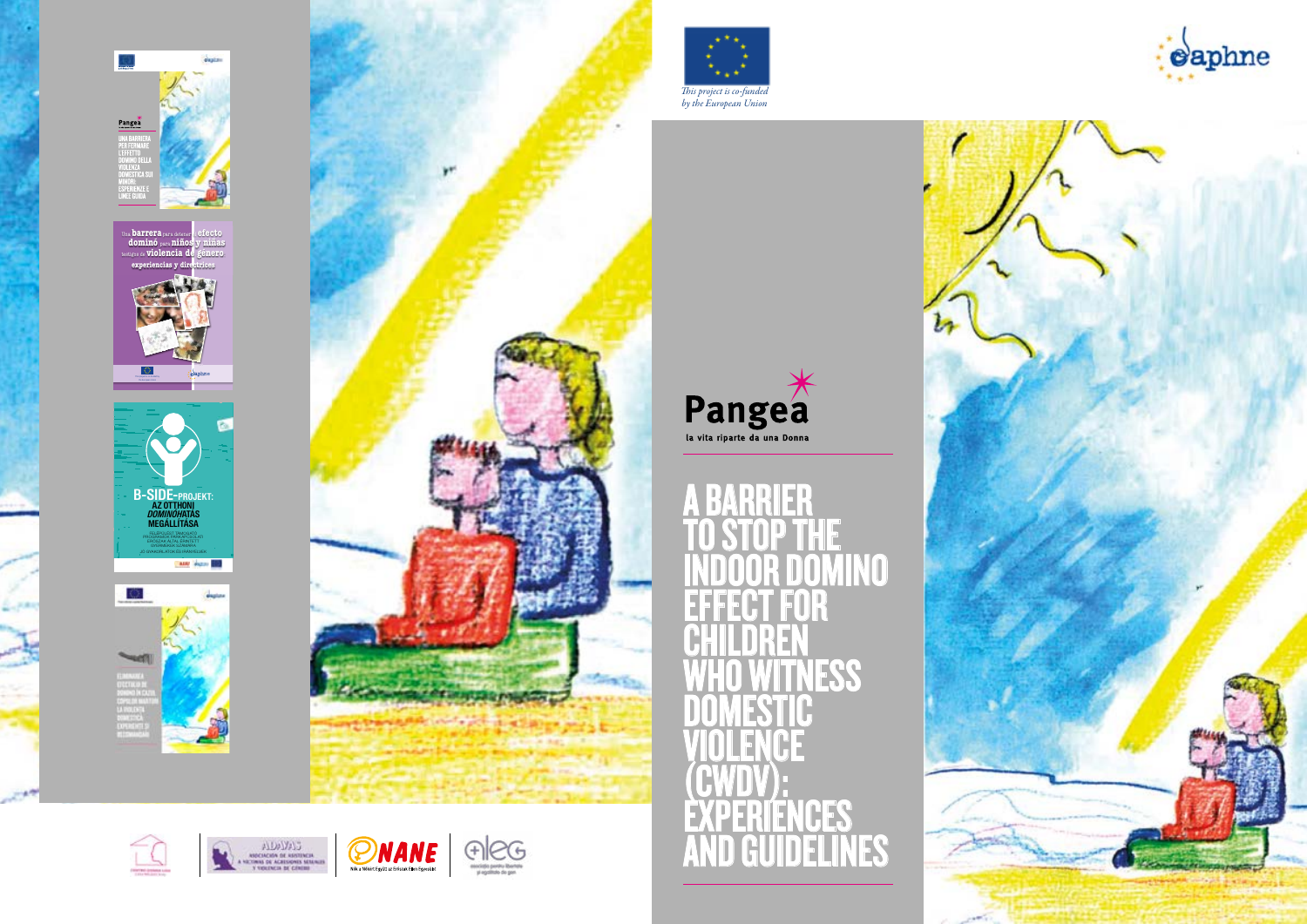





# A BARRIER TO STOP THE INDOOR DOMINO EFFECT FOR CHILDREN WHO WITNESS DOMESTIC VIOLENCE (CWDV): EXPERIENCES AND GUIDELINES







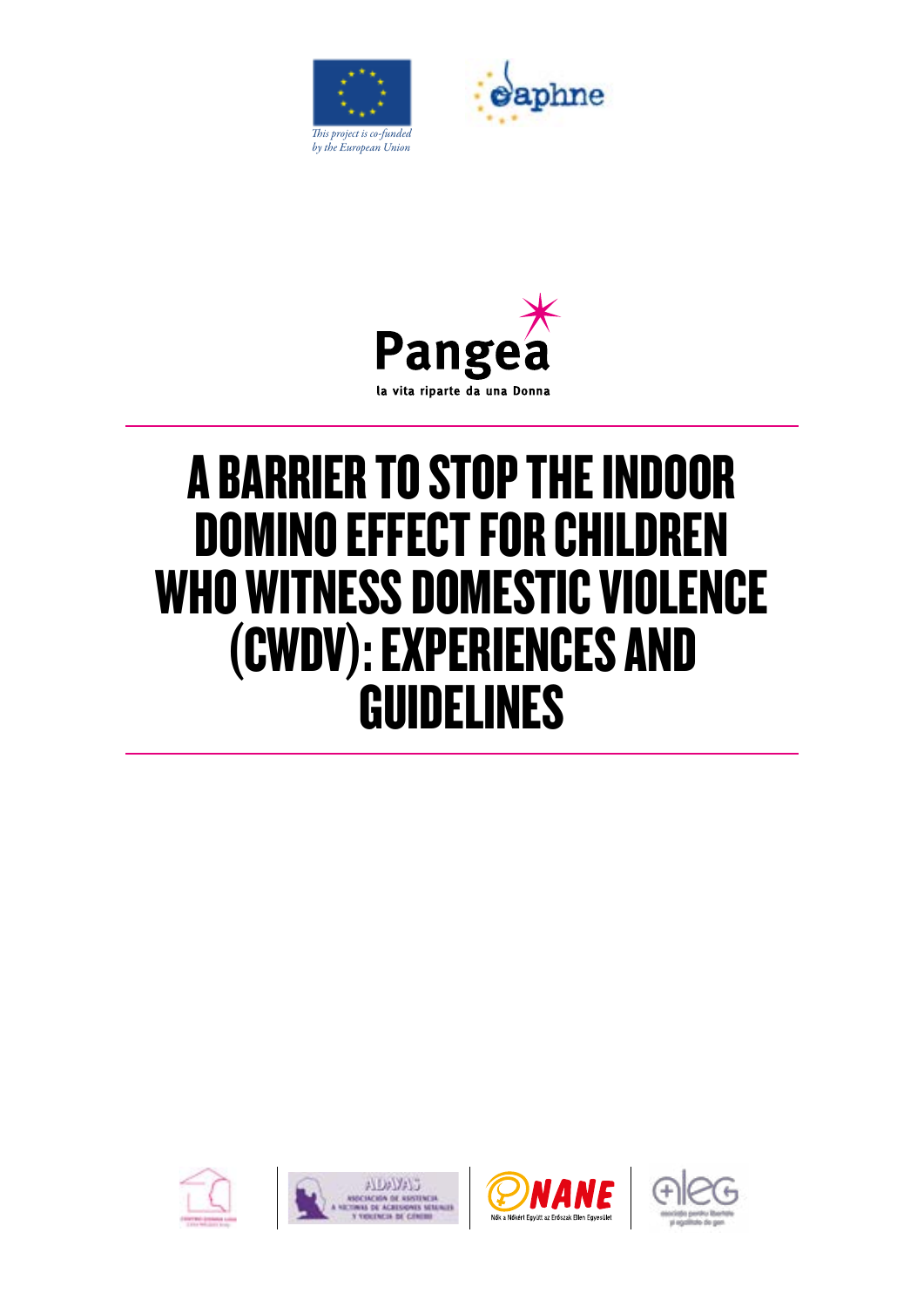*31*

# Index

- **5 Introduction**
- **7 Chapter 1**
- 7 1. The B-SIDE Project
- 8 1.2 The Project Partners
- *8 1.2.1 The Pangea Non-Profit Foundation*
- *9 1.2.2 The Lilith Women's Centre*
- *10 1.2.3 Asociación de Asistencia a Víctimas de Agresiones Sexuales y Violencia de Género - A.D.A.V.A.S.*
- *11 1.2.4 N.A.N.E. - Nők a Nőkért Együtt az Erőszak Ellen (Women Together with Women Against Violence)*
- *12 1.2.5 The Associate Partners: Association for Liberty and Equality of Gender - A.L.E.G.*
- **13 Chapter 2 : Children who are witnesses of domestic violence (CWDV) and the importance of the recovery of the mother/child relationship after the experience of domestic violence**
- 13 2.1 Definition and description of the phenomenon
- 14 2.2 The perception of the phenomenon on a social level
- 14 2.3 The importance of the recovery of the mother/ child relationship after the experience of domestic violence
- **17 Chapter 3: Status quo concerning CWDV at European level and in the four countries involved in the Project**
- 17 3.1 Information sheet on the status quo of legislation at European Union level
- 18 3.2 Information sheet on the status quo in Italy
- 20 3.3 Information sheet on the status quo in Spain
- 22 3.4 Information sheet on the status quo in Hungary
- 24 3.5 Information sheet on the status quo in Romania

### **27 Chapter 4: Description of the CWDV Recovery Programme in Italy, Spain and Hungary**

27 4.1 The Recovery Programme in Italy

- *28 4.1.1 Brief introduction to the Recovery Programme*
- *28 4.1.2 Reception, identification, definition of the profile and selection of the beneficiaries*
- *29 4.1.3 Monitoring of the beneficiaries during the programme* 
	- *4.1.4 Description of the workshops and other activities: methodologies, forms of intervention, professional resources, daily internal and outside observation, on-going, final and impact evaluation*

| 4.1.5 Leaving the Recovery Programme                                                             |
|--------------------------------------------------------------------------------------------------|
| 4.1.6 Local support networks                                                                     |
| The story of Emanuela                                                                            |
|                                                                                                  |
| 4.2 The Recovery Programme in Spain                                                              |
| 4.2.1 Brief introduction to the Recovery Programme                                               |
| 4.2.2 Reception, identification, definition of the profile and<br>selection of the beneficiaries |
| 4.2.3 Monitoring of the beneficiaries during the                                                 |
| programme                                                                                        |
| 4.2.4 Description of the workshops and other activities:                                         |
| methodologies, forms of intervention, professional                                               |
| resources, daily internal and outside observation,                                               |
| on-going, final and impact evaluation                                                            |
| 4.2.6 Leaving the Recovery Programme                                                             |
| 4.2.6 Local support networks                                                                     |
| The story of Yeni                                                                                |
|                                                                                                  |
| 4.3 The Recovery Programme in Hungary                                                            |
| 4.3.1 Brief introduction to the Recovery Programme                                               |
| 4.3.2 Reception, identification, definition of the                                               |
| profile and selection of the beneficiaries                                                       |
| 4.3.3 Monitoring of the beneficiaries during the                                                 |
| programme                                                                                        |
| 4.3.4 Description of the workshops and other                                                     |
| activities: methodologies, forms of intervention,                                                |
| professional resources,                                                                          |
| daily internal and outside observation, on-going,                                                |
| final and impact evaluation                                                                      |
| 4.3.5 Leaving the Recovery Programme                                                             |
| 4.3.6 Local support networks                                                                     |
| The story of Reka                                                                                |
|                                                                                                  |
| 57 Chapter 5: Requirements for setting up a CWDV                                                 |
| <b>Recovery Programme</b>                                                                        |
| 5.1 Brief introduction<br>57                                                                     |
| 57 5.2 Who can implement the programme?                                                          |
| 58 5.3 The beneficiaries of the programme                                                        |
| 58 5.4 Methodology                                                                               |
| 60 5.5 Evaluation tools                                                                          |
| 60 5.6 Critical points                                                                           |
| 62 5.7 Recommendations                                                                           |
|                                                                                                  |

### **65 Bibliography**

### **67 Sitography**

### *pag. pag.*

### *A barrier to stop the indoor domino effect for children who witness domestic violence (CWDV): experiences and guidelines*

*This publication has been written and produced by the Organisations participating in the Daphne Project "B-SIDE: a Barrier to Stop the In-door Domino Effect"*

**Project Coordinator** Fondazione Pangea Onlus – Italy

### **Partners of the Project**

Centro Donna Lilith - Italy

Asociación de Asistencia a Víctimas de Agresiones Sexuales y Violencia de Género – A.D.A.V.A.S. - Spain Nők a Nőkért Együtt az Erőszak Ellen - N.A.N.E. - Hungary Association for Liberty and Equality of Gender - A.L.E.G. *(associate partner) -* Romania

### **Authors**

*Italy* Ana Maria Galarreta Echegaray *(Fondazione Pangea Onlus)* Simona Lanzoni *(Fondazione Pangea Onlus)* Monica Mancini *(Fondazione Pangea Onlus)*

Valeria La Valle *(Centro Donna Lilith)* Daniela Truffo *(Centro Donna Lilith)*

*Spain* Rosario De Castro Galvàn *(A.D.A.V.A.S.)* Helena Hermo Fernàndez *(A.D.A.V.A.S.)* Vanessa Vannay Allasia *(A.D.A.V.A.S.)* Ana Isabel Pascual Prieto *(A.D.A.V.A.S.)*

*Hungary* Györgyi Tóth *(N.A.N.E.)* Judit Wirth *(N.A.N.E.)*

*Romania* Eni Gall *(A.L.E.G.)*

*Graphic Project and printed by Istantanea S.r.l. Rome, February 26, 2015*













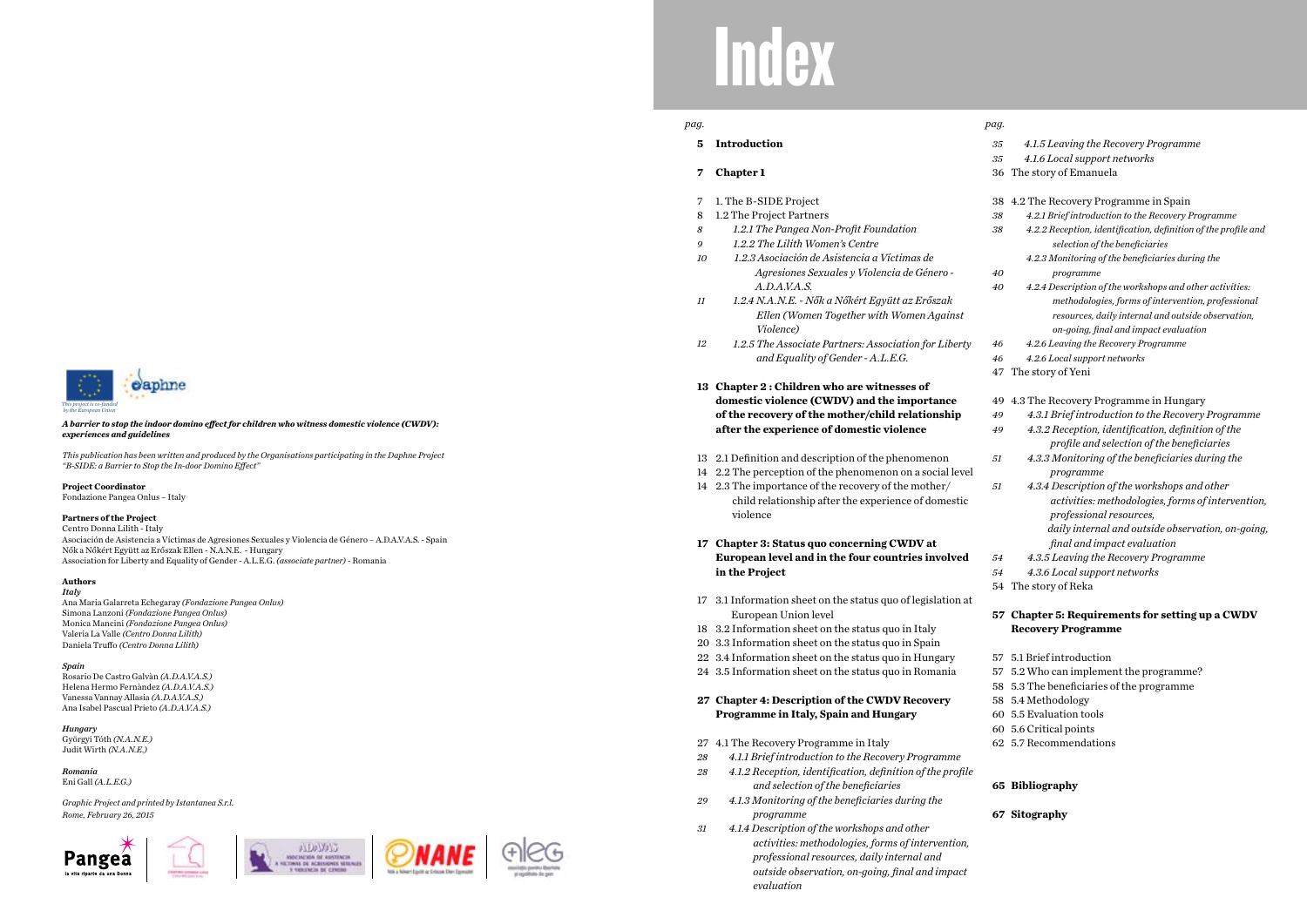In 2014 the Fundamental Rights Agency (European Union Agency for Fundamental Rights) estimated that violence in homes, in the workplace, in public places and online, affected at least 62 million European citizens between the ages of 17 and 74 - which means one in three women in Europe<sup>1</sup>. By domestic violence we refer to any type of physical, psychological, economical and/or sexual violence that takes place within the relationship of a couple and which is carried out principally by the man against the woman. This shows itself in various forms, often in different combinations and associations which affect both the mother and the children.

It is clear that male violence against women is not a purely private question but a social phenomenon that does not happen by chance and which can be found everywhere on our planet, regardless of education level, economic status, religion, or family, ethnicity and social class. The frequent exposure of children to various forms of violence in the family can seriously compromise their wellbeing, their personal development and their social interaction both in infancy and as an adult. The distorted message that they learn is that abuse is normal and acceptable, and this creates an endless domino effect of violence. Growing up, in fact, the children who have been witnesses to or have suffered from violence are more susceptible to symptoms of post-traumatic stress and to relational problems than those who have never experienced these situations. Above all, once they are adults, there is a greater risk of the violence being perpetuated, either through them becoming aggressors or victims themselves.<sup>3</sup>

In 2006, the United Nations estimated that between 133 and 275 million children in the world are witnesses to or victims of domestic violence every year.2

As domestic violence in itself is a socio-cultural phenomenon which is not yet fully understood in all its complex dynamics either in public opinion or at an institutional level, it is difficult to involve either public bodies or private entities in the realisation of policies and systemic interventions in the fight against it. Children who are witnesses to domestic violence - which must be considered as one of the forms that domestic violence against women takes on - is an even more hidden phenomenon; as such it is very difficult ground on which to work. In fact, with respect to other forms of child abuse, it is a type of violence that can only be identified with the prior recognition of the violence suffered by the adult living with the child and who is their main affective reference point.4

To better clarify the target of the project and the environment in which this publication was written, we would like to underline that those involved were children who witnessed situations of domestic violence - both experienced directly or perceived - such as verbal, psychological, physical, and sexual aggression against their mother.

In the following pages we will explain in detail how the experience of domestic violence compromises not only the mother and the child as separate individuals in the social context in which they live, but how it also influences their affective relationship. Concerning this particular aspect, we describe here how women's associations which deal with this phenomenon in three European countries - Italy, Spain and Hungary - despite differences in policies, laws and services, have contributed to the rebuilding of the mother/child relationship along the path out of violence, outlining their final conclusions and recommendations for those facing these types of situation.

Naturally this publication is not intended to be an exhaustive guide to all the good practices and methodologies which can be used, but as a contribution to the debate on the subject and to the drawing up of laws, policies, action plans and services in order to fight against the domino effect of the repetition of violence between present and future generations.

# Introduction

*<sup>1</sup> FRA, The first statistical survey done in 28 European countries on violence against women, published in March 2014. http://fra.europa.eu/en/publication/2014/vaw-survey-technical-report 2 United Nations Secretary General, World Report on Violence Against Children, 2006.*

*<sup>3</sup> The World Conference on domestic violence in Singapore in 1998 and the World Conference in Ipswich "Stop Domestic Violence" in 1999 had already considered CWDV as a primary form of abuse,* 

*on the same level as physical and psychological abuse, sexual abuse and neglect. 4 From the interview with Giorgia Serughetti, in July 2014, who collaborated in the research for Save the Children Italia, Spettatori e vittime: i minori e la violenza assistita in ambito domestico,* 

*<sup>2010.</sup> Many thanks to her for the important and rich information she has shared with us.*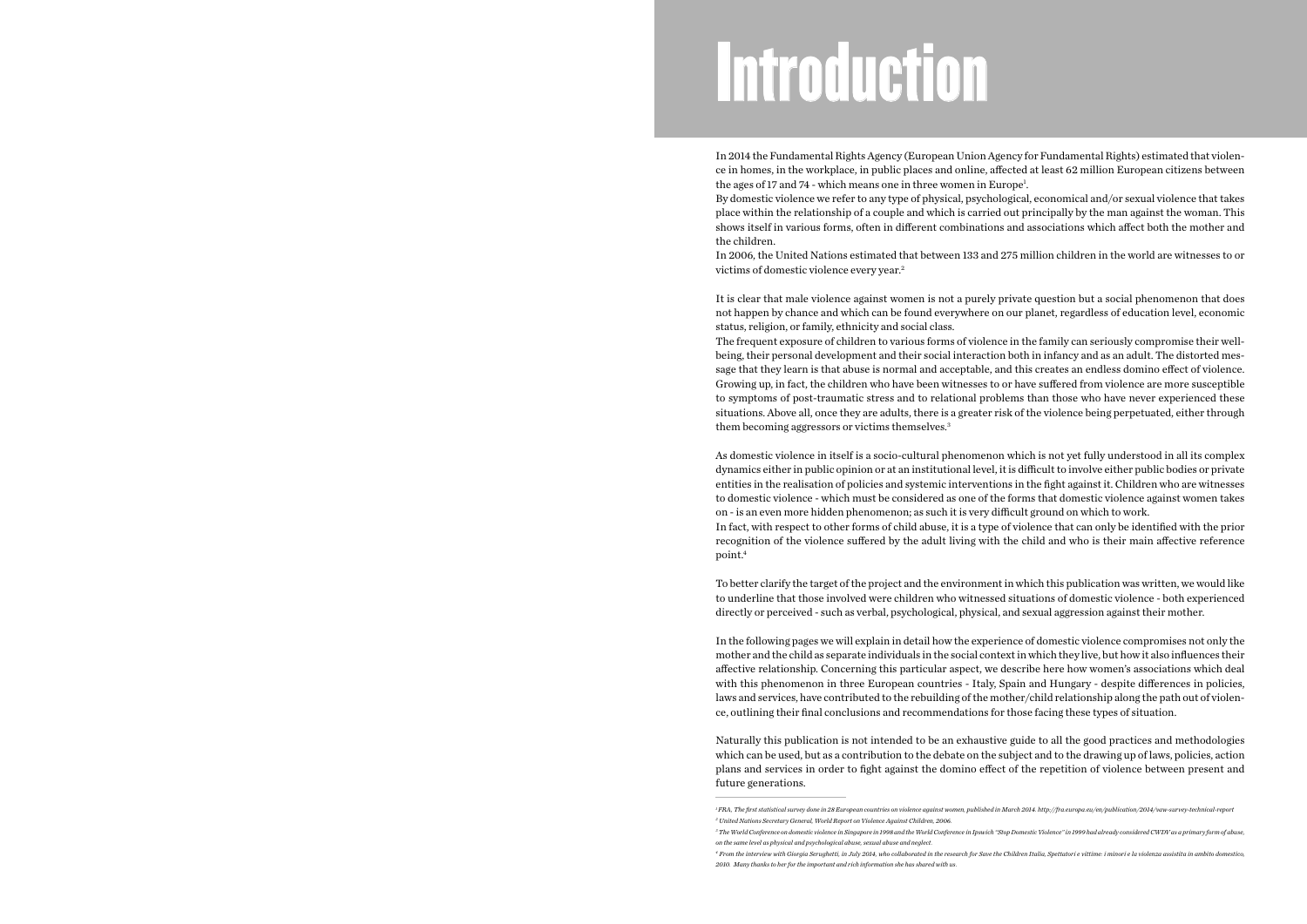# 1.<br>
1.<br>
1.<br>
1.<br>
1.<br>
1.<br>
Since 2008 the l<br>
Since 2008 the l Chapter

### 1.1 The B-SIDE Project

1.2 The Project Partners 1.2.1 The Pangea Non-Profit Foundation 1.2.2 The Lilith Women's Centre 1.2.3 Asociación de Asistencia a Víctimas de Agresiones Sexuales y Violencia de Género - A.D.A.V.A.S. 1.2.4 NANE - Nők a Nőkért Együtt az Erőszak Ellen (Women Together with Women Against Violence) 1.2.5 The Associate Partners: Association for Liberty and Equality of Gender - A.L.E.G.

## 1.1 The B-SIDE Project

Since 2008 the Pangea Foundation has been working in Italy to combat violence against women. Amongst the various projects that it has supported is a programme for the care and recovery of the affective relationship between the mother and her children named "Piccoli Ospiti" ("Little Guests"), developed in partnership with some other anti-violence centres in the country.

Aware of the lack of essential and systemic policies and services linked with this theme in our country and in general in Europe, and after the extremely positive experience of the Piccoli Ospiti project, in 2012 the Pangea Foundation presented (as part of the DAPHNE III Programme) the B-SIDE project: a Barrier to Stop the In-door Domino Effect to the European Commission, together with other partner associations working in the same area.

The objective was that of comparing the experiences of different countries at European level so as to:

they have suffered, to rebuild their self-confidence as individuals and support the mother/child relationship

- set up Recovery Programmes aimed at helping both mother and child to overcome the traumatic experience as a family, in order for them to be able to face the reconstruction of their future in serenity;
- countries;
- promote greater knowledge and awareness of the issue in public opinion and propose new intervention methods for public workers and those in the private social sector.

• develop a single method to evaluate and monitor the impact on the beneficiaries involved in the different

The B-SIDE Project was set up by the Pangea Foundation in partnership with other Italian and European associations: the Lilith Women's Centre in Latina (Italy), the Association of Assistance for Sexually Abused and Gender Violence Victims A.D.A.V.A.S of Salamanca (Spain) of Salamanca (Spain), the Women's Rights Association "NANE" in Budapest (Hungary); along with the participation as associate partner of the Association for Freedom and Equality of Sexes "A.L.E.G." of Sibiu (Romania).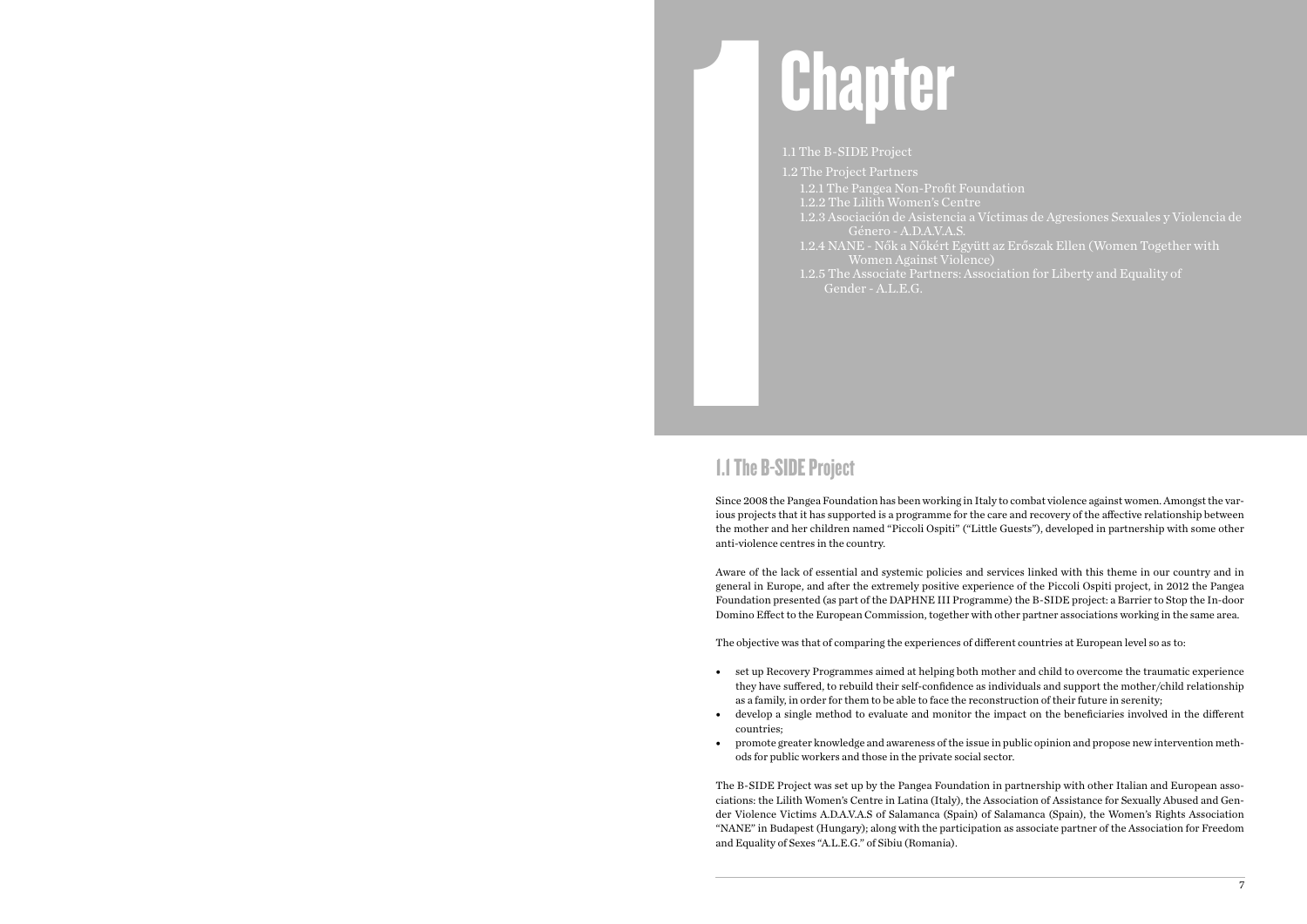Comparing experiences between the various European partners has been very helpful as, despite working in extremely diverse social contexts and with different legislation regarding the protection of minors who are victims of domestic violence, it has been possible to go beyond these differences and find a minimum common denominator. This enabled us to identify both intervention and evaluation methods which can be repeated in other European countries independently of the specific conditions existing in the different contexts.

In addition, each partner, through a blog-forum for workers in this sector (such as employees in the Juvenile Tribunals, social services, paediatricians, school teachers, anti-violence workers) and a similar one also for the wider public, can interact and share documents and considerations, allowing others to better stand the phenomenon and the problems associated with domestic violence against women and children, as well as possible tools which can be used to stop the transmission of the violence between generations.

The lack of an adequate response at institutional level to the needs of the women and child victims of domestic violence, which became clear also during the implementation of the project itself, constitutes one of the critical points outlined in this document, which aims to be both a stimulus for workers in the sector for the implementation of analogous initiatives and a way of strengthening the battle against domestic violence against women and children.

# 1.2 Project Partners

### 1.2.1 The Pangea Non-Profit Foundation

The Pangea Foundation is an independent non-profit organization, founded in July 2002 in order to provide concrete responses to poverty, discrimination and violence and to promote human rights, starting from women.

The activities of Pangea are aimed at promoting both opportunities for new sustainable economies and microfinance, as well as the knowledge and the exercise of rights, fostering conditions for the well-being and the active participation of women, children and entire communities.

Pangea is currently running projects in Afghanistan, India and Italy, and since 2002 has supported programmes in Nepal, the Democratic Republic of the Congo and in South Africa involving more than 52,000 women and as many families. In 2008, with the pressure of the economic crisis, Pangea began to direct its attention to the phenomenon of violence against women also in Italy.

Progettoitalia: since 2008 the Pangea Foundation has been supporting five anti-violence centres in different areas of Italy (Milan, L'Aquila, Viterbo, Latina and Caserta) covering the costs of the facilities and the reception programmes for those seeking an exit route from violence, including sessions with psychologists and the legal expenses of the women.

**Piccoli Ospiti (Little Guests) Project:** Since 2008 Pangea has been working in Italy to support women who have suffered abuse and the children who have witnessed it. Through a programme that provides psychological support and educational-play workshops, we try to aid the recovery of the parental mother/child relationship so that the victims can overcome the trauma experienced together in a safe environment away from the violence, and thus re-establish a serene and balanced relationship for their future.

**Online anti-violence helpdesk/internet site:** Since 2008 Pangea has managed an online helpdesk - www. sportelloantiviolenza.org - offering news and information about violence against women, gender stereotypes, emergency numbers, support facilities and the laws regarding the protection of women and children. In addition to the people who write in asking for information through an online forum, we offer suggestions on what to do in cases where someone is experiencing one of the many forms of gender violence, also through specific tests that can be completed online.

**Vodafone Angel Project:** from 2009 to 2011 the Pangea Foundation ran a prevention project in Rome for women who were victims of stalking and whose lives were at risk.

Lobbying, Advocacy and Networking Activities: the Pangea Foundation is working to improve national laws and policies to combat discrimination and violence against women and children who witness domestic violence in Italy and to increase awareness of the phenomenon both in public opinion and amongst school and university students. **Pangea at institutional level** has organised and participated in several meetings, the most important of which being:

paring experiences" and "Networks and actions to combat violence against women. Experience and knowledge of the world" between representatives of Afghan, Indian, Mozambican, Polish, Lebanese and Italian civil

years of CEDAW" for the editing and presentation of the shadow report on women's rights which it presented

on violence against women<sup>5</sup> and organised a panel during the XX Session of the UN Council of Human Rights Í

• In October 2012 the association promoted, alongside other organisations, the "No More - Conference against male violence towards women - femicide" making precise requests to the government and the institutions on policies relating to the prevention of and fight against violence and for the ratification of the Istanbul convention. • In March 2013, during the 53rd Commission on the Status of Women, NGO section, Pangea organised and

- In 2009 two international meetings on "CEDAW and Gender Violence in an International Perspective: comsociety.
- Between 2010 and 2011 Pangea promoted and co-ordinated the work on the platform "Work in progress: 30 to the UN in 2011 and to the Italian parliament in 2012.
- In 2012 it promoted the meeting between associations of Italian civil society with the UN Special Rapporteur on the theme of violence against women, femicide and the UN Resolution 1325 in Italy. 6
- 
- moderated a discussion panel on Italy entitled "Violence against women Femicide".7
- Between 2013 and 2014 Pangea participated as a representative of the civil society in the Department of Equal ing combating violence.
- Department of Equal Opportunities.
- In July 2014 Pangea co-ordinated the network of associations for the editing and presentation of the report on the implementation of the Beijing Action Platform 2009-20148 .
- In November 2014 Pangea, alongside other Italian organisations, presented a survey carried out in 25 of the in the various territories.

Opportunities' task force to re-write the National Action Plan to combat violence against women in Italy, in particular in the area of "reinsertion of victims", "gender stereotypes", "education and school-university system" as well as taking part in the consultation for the Lazio region for the renewal of the regional laws regard-

• In January 2014, on the occasion of the study visits organised by the French National School for the Judiciary and the Italian Magistrates School during a training initiative offered to European magistrates on the "Standing of victims in criminal proceedings: towards a Practical Judicial Protocol in EU", Pangea gave a report on "Supporting the victims: general services available and support for gender-based violence victims" held at the

principal municipalities in Italy on the policies implemented to prevent and combat violence against women

### 1.2.2 The Lilith Women's Centre

The Lilith Women's Centre in Latina was formed as a voluntary association in February 1986 with the aim of *"carrying out appropriate and stimulating activities […..] to protect the dignity of all women, both in working relationships and in private life, in particular to prevent and suppress violent behaviours towards women. To this end the association may represent the injured party in criminal proceedings where a woman's dignity has been harmed […..], set up anti-violence centres and/or shelters for abused women, train and update reception staff and/or workers from public bodies responsible for the protecting the former aims."* Since April 1991, in line with these goals, the Lilith Women's Centre has been part of the National Network of Anti-Violence Centres and Women's Homes, which in 2008 formalised their work as a network by forming a national associaton, D.I.Re against violence, of which the Lilith Women's Centre is a founding member. Also in 2008, the Lilith Women's Centre became a "Coordinator for the territorial content and actions" of the municipality of Latina, which is part of the National Anti-Violence Network of the Department of Rights and Equal Opportunities in the Italian Government (a national project named ARIANNA), which also includes Anti-Violence Centres and Shelters, social services around the country, health services and hospitals, police forces, courts,

education and school services.

In order to widen as much as possible the opportunities of intervention in the territory, since 1997 the association

*<sup>5</sup> Rashida Manjoo, Special UN Rapporteur on violence against women 6 http://lavorincorsa30annicedaw.blogspot.it/2012/06/panel-alle-nazioni-unite-di-ginevra.html 6 http://lavorincorsa30annicedaw.blogspot.it/2012/06/panel-alle-nazioni-unite-di-ginevra.html 7 http://www.pangeaonlus.org/2013/09/05/fondazione-pangea-alla-commission-the-status-women-Y4qDD54Zh90in3sy1rndII/index.html#.VBtFv2PgW24 8 http://www.pangeaonlus.org/2014/07/24/rapporto-sull-attuazione-della-piattaforma-azione-pechino-0rFgjTDWqfCFoUMvAebKaM/index.html#.VBtGX2PgW24*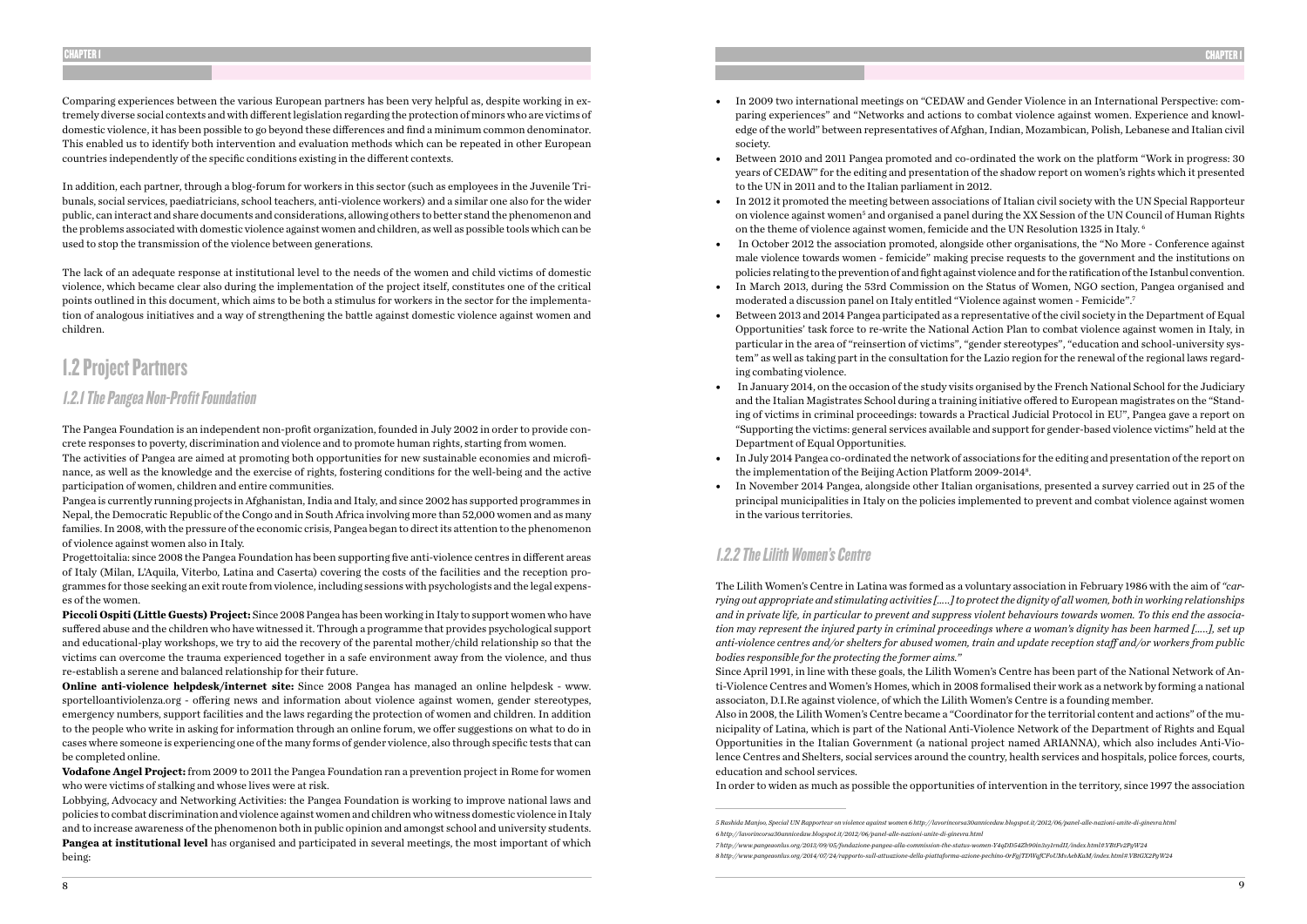has been listed on the Regional Register of Voluntary Organisations in Lazio, Social Services section as well as on the list of voluntary organisations in the municipality of Latina. Between 1996 - 2009 the Association operated under convention from the municipality of Latina for the management of an Anti-Violence Centre and in 2011 the collaboration extended to the Latina 2 District. The association, in addition, runs the Emily shelter in the urban centre of the municipality of Latina, accredited with the Administration of the Province of Latina - Political Social Sector and P.O. The facility has also obtained authorisation from the municipality.

The Anti-Violence Centre, operative since 1991, receives women in difficulty five days a week with morning and afternoon shifts each of three hours per day that require at least two receiving staff per shift. In addition, the reception activity is supported by a 24-hour telephone answering service. The centre offers interviews, legal consultation through the voluntary work of lawyers, and organises self-help groups.

The Emily shelter is a facility whose address is strictly confidential for security reasons as they receive women and children who have been forced to leave their homes because their lives are in danger. They can welcome up to a maximum of 7 guests, both women alone or with children, who are victims of physical and/or psychological violence. Since 2008, the "Piccoli Ospiti" project aimed at overcoming the trauma caused by the violence suffered and/or witnessed of the Pangea Foundation has been held inside the Emily shelter. Both women guests and ex-guests together with their children take part in the project.

With regard to the activities for providing and disseminating information, the Lilith Women's Centre has a documentation centre and a specialist library of women's literature open to the public, in addition to which they organise courses, seminars and educational projects aimed at teachers and pupils in the schools in the territory, for the prevention of gender-based violence and awareness-raising on all the problems linked with this issue.

### 1.2.3 Asociación de Asistencia a Víctimas de Agresiones Sexuales y Violencia de Género - A.D.A.V.A.S.

A.D.A.V.A.S. is a non-profit organization based in Salamanca whose main objective is to protect women and children against violence. It promotes actions aimed at the effective assistance and protection of victims, offering them free services by means of a specialized professional team: social assistance from a specialized social worker; psychological treatment by a psychotherapist and a music therapist; and legal assistance from a lawyer.

A.D.A.V.A.S. is part of the National Federation of the Associations of Assistance for Sexually Abused Women, which was designated as an organization of public interest by the Ministerial Order of 30 July, 1996. For many years, this Federation has been collaborating with the Ministry of Health, Social Services and Equal Opportunities to develop national programmes for the Prevention and Comprehensive Care for the Victims of Sexual and Domestic Abuse. In addition, thanks to the financial support of the Ministry of Employment and Social Security, as well as the Women's Institute, this Federation has also been able to implement specific programmes of prevention and care aimed at foreign women residing in Spain who are victims of violence.

Together with the Women's Institute, A.D.A.V.A.S. is carrying out for one of the most important projects for the organization, at the same time as conducting the interventions with victims. The project deals with the prevention of sexual violence and domestic abuse while educating individuals about equality between men and women. This project is being implemented in various different educational centres.

On a local and regional level, A.D.A.V.A.S. has a collaborative agreement with the City Council of Salamanca and the Ministry of Family and Equal Opportunities (the General Directorate for Women), naming A.D.A.V.A.S. as one of the specialized social resources available in the Castilla y León Network of Assistance for Women Victims of Violence.

In addition to the on-going coordination with Institutions, Administrations and other social entities, A.D.A.V.A.S has received financial support from various private entities for the development of specific projects such as "The Prevention of Violence in Children and Young Adults" (Obra Social La Caixa) and Support Groups for Social and Emotional Growth for Women Survivors of Domestic Violence (Premio 2008 de Caja España).

Since 2005, A.D.A.V.A.S. has been developing a therapeutic programme specifically designed for children who witness violence in their home environment (CWDV). This programme has established specific objectives based on the needs of the female victim as well as her children: to overcome the traumatic situation they have experienced;

to re-establish the mother-child relationship; to detect and prevent abusive behaviour towards children inflicted by their fathers; and to prevent children from developing behaviours which could result in the perpetuation of gender violence in their adult life.

Throughout its existence, the Association has participated in training courses for students, professionals from different fields of work and academics who are in contact with violence against women and children: social workers, psychologists, lawyers, the armed forces, security authorities, health workers, professors and teachers.

# 1.2.4 Nők a Nőkért Együtt az Erőszak Ellen - NANE (Women Together with Women Against Violence)

NANE Women's Rights Association is a grassroots feminist women's NGO founded in February 1994 by women engaged and interested in various women's rights issues, but with a special emphasis on violence against women. NANE's mission is to work for safe public and private spaces for women and girls. As a result of a system that is neither child-friendly, nor has any understanding of the dynamics of domestic violence, the majority of our case work and our work on best practice models deal with the children who are directly or indirectly affected by domestic violence.

Alongside the services we provide for women and their children, NANE is engaged in advocacy, lobbying, public awareness-raising, education of practitioners, publication of professional material, legislative and policy evaluation and development, and reporting to international bodies on the situation of violence against women in Hungary.

The very first programme set up by NANE - the helpline for abused women and children - opened in April 1994 and has been in operation ever since, staffed by trained volunteers. A trafficking prevention hotline was also operated between 2000 and 2006, helping young people planning to work abroad by providing a risk assessment regarding their plans. Since 2012, NANE has also provided a helpline for victims of sexual violence and sexual abuse. Both helplines are still in operation and can be reached from everywhere within Hungary, either free of charge, or for the cost of a local phone call.

NANE is a founding member of the international network: Women Against Violence Europe. The association has participated in over 20 international projects related mostly to domestic violence, and in some cases to sexual violence or trafficking for sexual exploitation. Within all these projects we have ensured that the situations of new member states from Central and Eastern Europe are taken into account when developing recommendations or good practices.

During over 20 years of activity, NANE has collaborated in the development of a multi-professional manual for the Hungarian police, child protection services, psychologists, medical staff, and legal practitioners on domestic violence. A significant part of the good practice manual tackles the dangers that violent partners pose to the children before, during and after separation, together with good practices in protecting children affected by domestic violence. As members of the European Trauma Network, we also participated in the development of an international training video and accompanying materials on post-traumatic stress disorder in children. Another international resource, co-developed by NANE - the good practice manual "Power to Change"9 (a manual on running support groups for abused women) - also deals with the issue of children heavily affected by domestic violence, by enabling women with or after leaving abusive partners to acknowledge the effects of domestic violence on their children, and by teaching them skills to be supportive towards others after an episode of abuse.

NANE has also participated in the development of two international good practice examples in connection with children, young people and domestic violence, resulting in two manuals for teachers and youth workers, the first focussing on being a child in a family where one parent abuses the other, the second focussing on violence in intimate teenage relationships. NANE volunteers are regularly invited to schools, youth dormitories and youth groups in Budapest and outside, where they hold workshops based on these two manuals. We also offer accredited training for teachers who are planning to use these manuals. In addition, the association provides continuous support to local NGOs who plan to start working, or are already active in the field of violence against women by providing mentoring, training, and materials for their work. The NANE yearly conference addresses child protection professionals and teachers.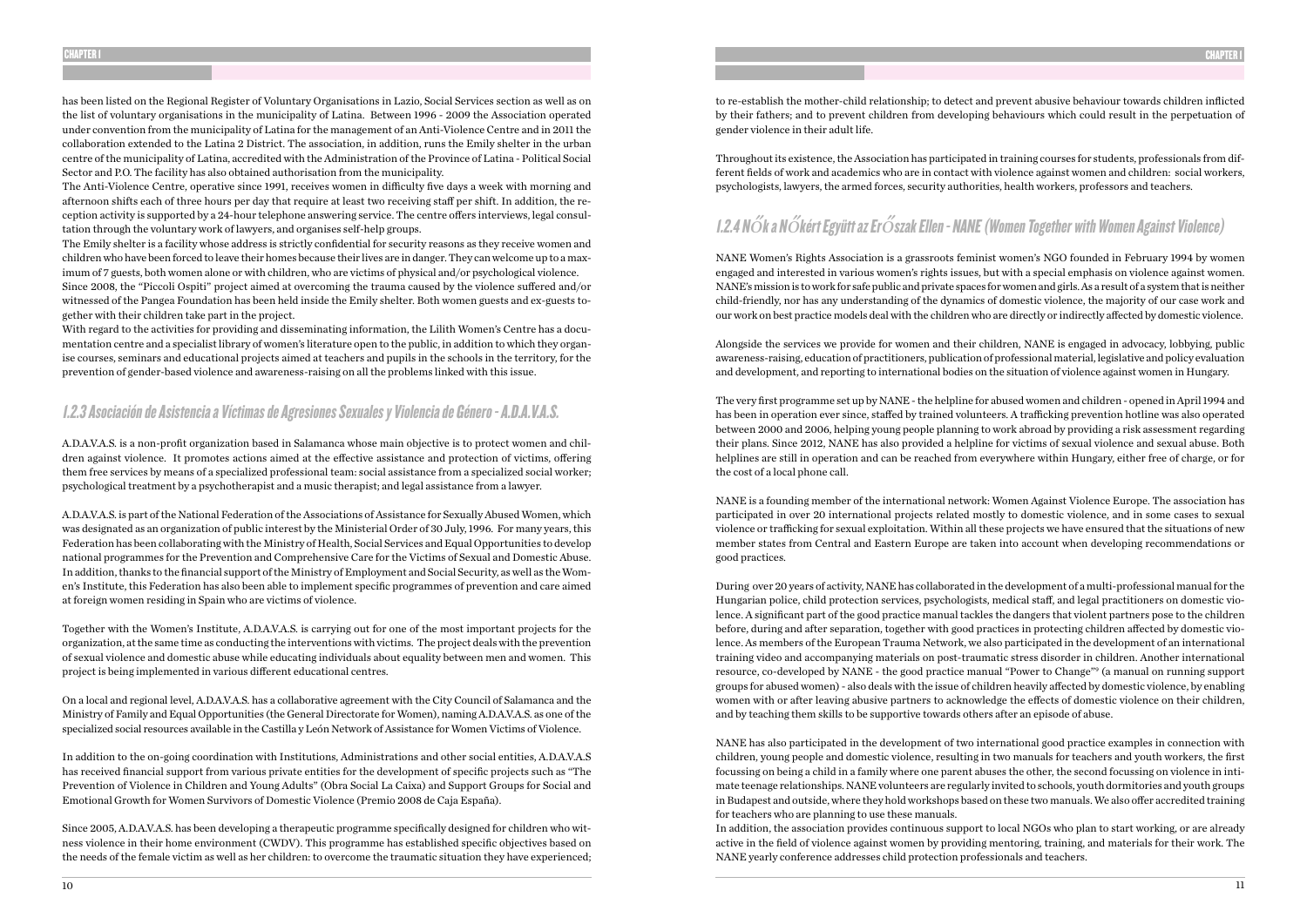### 1.2.5 Associate Partner: Association for Liberty and Equality of Gender - A.L.E.G.

A.L.E.G. is a Romanian non-governmental organization located in Sibiu, which has been active since 2004 in promoting gender equality and fighting gender-based violence. A.L.E.G. acts as a focal point and member in the Coordination Committee of WAVE network (Women Against Violence Europe), AWID member (Association for Women's Rights in Development) and since 2012 we have been in the steering committee of the ASTRA network (Central and Eastern Europe Women's Network for Sexual and Reproductive Health and Rights). At local level we are members of the Equal Opportunity Committee and Sibiu Social Service Providers Network.

A.L.E.G. started as a small local organization and has grown both in terms of its outreach and the diversity of our activities and partners. In the last few years, A.L.E.G. has taken part in the implementation of EU funded projects, under Daphne, Grundtvig, EEA Grants and Youth In Action programs involving partners from more than 8 countries. A.L.E.G. fights against gender stereotypes and discrimination through educational activities and public awareness raising campaigns targeted especially towards children and youths - both girls and boys - and supports survivors of gender-based violence and their children in overcoming violence-related trauma through counselling and other forms of assistance.

Since 2005, A.L.E.G. has provided services for survivors of gender-based violence, both at local and national levels. Our work is focused on 3 main services:

**Counselling and support for victims of gender-based violence** - offering information, psychological support and legal advice in crises, together with long term individualized programs for trauma recovery. A.L.E.G. also offers counselling for children directly or indirectly affected by family violence, with the aim of preventing the violent pattern from being passed on and the children ending up later in life as perpetrators or victims of violence themselves.

**Educational and awareness raising activities on violence against women and promoting gender equality**  addressed to youths: activities in schools, educational camps, public campaigns, annual Gender Equality Festivals etc.

# es anti-<br>Allen Contract Contract Contract Contract Contract Contract Contract Contract Contract Contract Contract Contract Contract Contract Contract Contract Contract Contract Contract Contract Contract Contract Contract 2.1 Definition and description of the phenomenon

**Lobbying, Advocacy and Networking:** involvement in projects to improve national laws and policies in combating gender-based violence and increase intervention through training, networking and advocacy. As an example, in 2012 we were part of a working group that drew up the national *Strategy for the prevention and fight against family violence*, adopted by the Government in November 2012. A.L.E.G.'s contribution was reflected in the prevention objectives that now include the introduction of gender education in the formal school curriculum in order to change traditional gender norms associating masculinity with aggressiveness and femininity with obedience. In 2013, together with 8 other NGOs we set up a project for monitoring the implementation of the new Family Violence Act, which introduced the Protection Order, for victims of family violence.

As Associate Partner, A.L.E.G. has not implemented the Recovery Programmes directly but has contributed in many ways to the project, in particular by preparing a list of conclusions on issues experienced when working with CWDV in the counselling program and a list with a description of good practices, as well as by supplying data, information, national legislation, changes regarding CWDV interventions in Romania, and giving feedback on the writing of the manual. A psychologist from A.L.E.G. attended two study visits (in Italy and Hungary), to compare methodologies with the other partners, and learn new intervention approaches regarding CWDV, giving feedback on the questionnaires and sharing examples of good practices and intervention programmes in Romania. As a partner they also translated all the key materials produced in the programme into Romanian and contributed with materials for the project's Blog and Manual. Finally, they created and promoted a link on the webpage to the on-line platform and the Project website and distributed the English version of the manual to relevant networks and institutions.

# Chapter

### Children who are witnesses of domestic violence (CWDV) and the importance of the recovery of the mother/child relationship after the experience of domestic violence.

2.1 Definition and description of the phenomenon 2.2 The perception of the phenomenon on a social level 2.3 The importance of the recovery of the mother/child relationship after the experience of domestic violence

"By the term "children who witness domestic violence in the family" we refer to any act of physical, verbal, psychological, sexual and economic violence against a key adult reference figure or other important figures, either adult or child; such violence can be experienced by the child either directly (when it happens within their perceptive field), indirectly (when they know about the violence) and/or by perceiving the effects".10

In a context of domestic violence, the aggression can manifest itself in different forms and children unwantedly play a role within these dynamics. The threats of the violent partner towards the mother can be aimed at debasing the maternal figure; at harming the children themselves as a form of revenge against the mother, and may ultimately end up in the killing of both the mother and her children.

The children who are witnesses of domestic violence, moreover, could have been forced to participate in the violence against the mother or have been the targets themselves of more or less violent acts of aggression by the father. There have been many cases reported in the press, both in Italy and other European countries, of cases not only of femicide, but of children killed by an abusive father.

Witnessing violence either directly or indirectly, being subject to it or being forced to be part of it, have the same painful, confusing and terrifying impact. The desperation, the anxiety and the state of fear in which the mother lives in families where there is continual intimate partnership violence, can be perceived. Children may be aware that certain things happen and can see the consequences, such as broken objects and the physical marks on their family members or themselves. When the exposure to episodes of violence is repeated, the well-being, the individual's development and their ability to interact in a functional way at a personal and social level in the community in which they live, are seriously compromised.

*10 The definition given by the Italian Coordination of Services against Ill treatment and Abuse in Infancy (CISMAI) in 1999 and since then generally shared by the workers in this field, both in Italy* 

- 
- 

*<sup>9</sup> The Manual can be downladed in English: http://www.womensaid.org.uk/core/core\_picker/download.asp?id=1963*

*and in the other countries involved in the Project (Spain, Hungary and Romania).*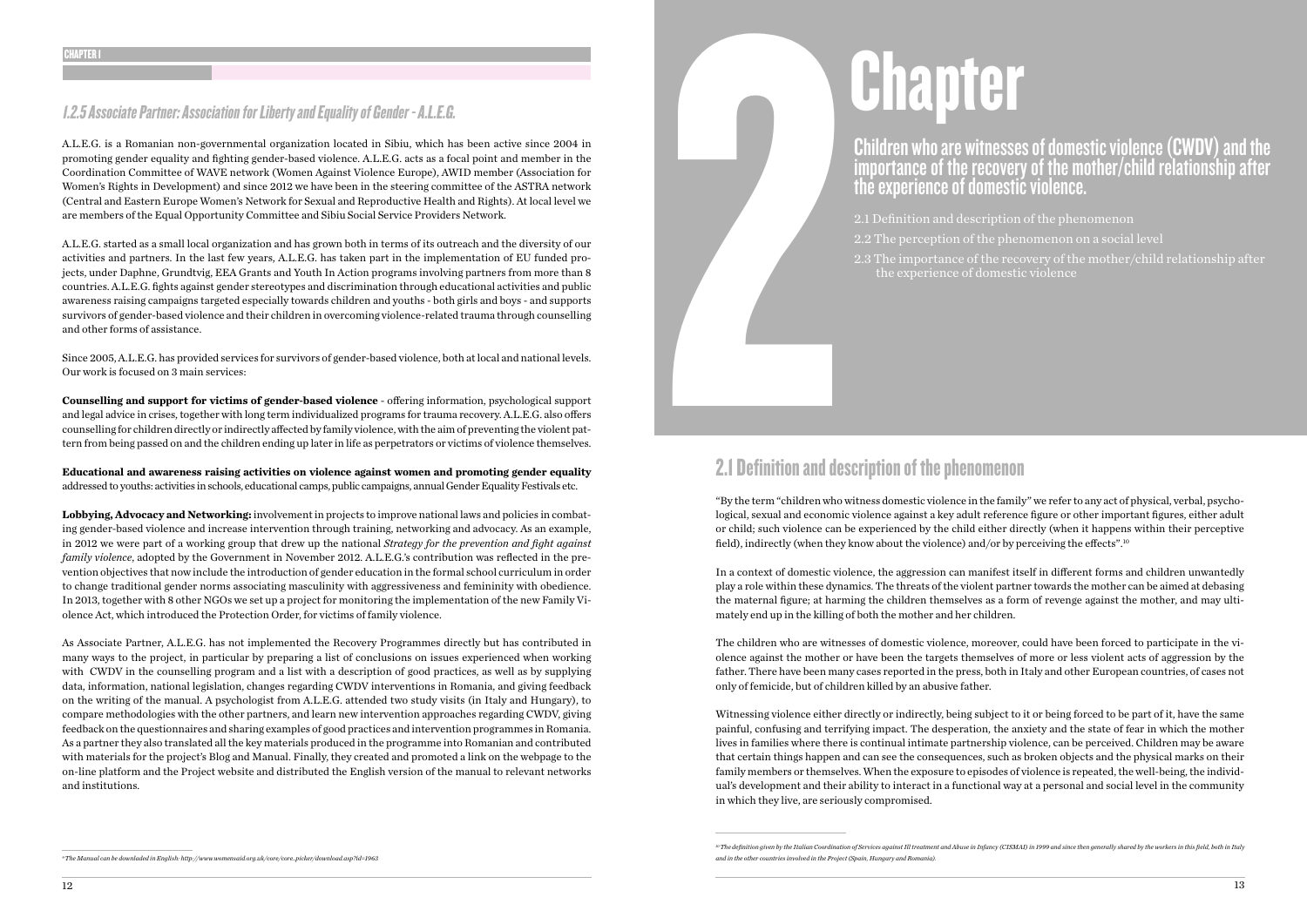From the beginning, the child shows signs of discomfort: stress, depression, the taking on of adult behaviours, difficulties in school and of concentration, reduced capacity for empathy, low self-esteem, and the underestimation of themselves as a person.<sup>11</sup>

In the long term there is an increased risk of drug-taking and alcohol abuse, or of them emulating the example of violence that they have learnt in the family (intergenerational emulation). This means that they have a higher probability than others to develop violent behaviour as an adult, often turning into aggressors themselves, or on the contrary, leading to submissive behaviours which expose them to becoming victims of violence. In both cases, violence is considered as a legitimate relational tool, above all in the relationship between a couple.

# 2.2 The perception of the phenomenon on a social level

Despite the fact that the phenomenon of CWDV is classified amongst the forms of childhood abuse, and is part of the Istanbul Convention - which came into force in Italy in August 2014 - its extent and effect is still highly underestimated, both from the point of view of social recognition, but also considering the need for an adequate response in terms of protection and care of children and their mothers, through appropriate laws and specific policies.

In general, in children who live in a context of domestic violence it is possible to observe an enormous sense of guilt and a disorderly emotional code, accompanied by a build-up of gender stereotypes. In the mothers, on the other hand, there is a difficulty in developing their parental reference role, given that most of their energy is required for the defence of their own pyschological and physical safety as well as that of their children.<sup>12</sup>

One of the biggest difficulties in understanding the phenomenon lies in linking domestic violence against the mother with that of CWDV and the extremely serious intra-generational consequences to which it leads. In the public opinion domestic violence is easily linked to the dynamics within the male/female couple, whilst it is more difficult to accept that this type of aggression has a direct effect also on the children. This is due above all to the persistence of a patriarchal culture in which, regardless of any other considerations, the role of the father tends to be seen as sacrosanct.

Nevertheless, in families in which the partner abuses the mother, the child is given a disproportionate example of strength and power (above all towards the other gender), of harming the dignity and respect of others. In the context of domestic violence a male reference model emerges which abuses power in the male/female relationship. This damages the psyche of the child, as well as their emotional and relational ability and in the worst cases can have negative consequences at a cognitive level. Unfortunately public opinion in general (in most cases in men, but frequently also women) tends not to condemn the violent father outright. Hence not enough consideration is given to the fact that the childen who are involved in the dynamics of the violence are exposed to high risks to their own safety, compromising their personal equilibrium both in the present and the future.

### 2.3 The importance of the recovery of the mother/child relationship after the experience of domestic violence.

In the majority of countries, the European Union support programmes for the victims of violence are separate from those of CWDV and focus on the well-being of the children or the recovery of the mother or the children often from a therapeutic-health point of view only, rather than that of their relationship or general care. This does not help the victims to rebuild the equilibrium necessary to face their future lives together.

### **The lack of targeted actions which include the children in the escape routes from violence against their mothers is therefore a problem that has repercussions in society today and which will create a domino effect in the future.**

The workers in the anti-violence centres themselves are often aware of the problem, but do not have the opportunity to develop special methods, tools or programmes to intervene in a structured way which could guarantee effective results in the recovery of both - mother and child together - not only due to a lack of funds but also because of a lack of reference to methods which have been tested and shared.

The B-SIDE project therefore aims to create and experiment with intervention tools with a dual approach method, in order to re-establish the equilibrium in the roles and the affective relationship between mother and child, allowing both sides to become aware of how the violence has negatively influenced their way of relating to each other, their emotions, their thoughts and their abilities on a practical level and how to overcome these difficulties to face the future together, stronger and more confident than before.

In fact, although the effects of domestic violence on women and their children can be serious, there are many possible ways to intervene, as the well-being of the children depends on the relationship between risk and protection factors and the ability to rebuild a new equilibrium. In other words, it is necessary to combine actions aimed at reducing the negative impact of the traumatic experience with direct actions to encourage not only good care but also the resilience of the child.

Receiving children and young people who have been witnesses to scenes of violence in a protected, safe place far from the site of the aggression, together with their mothers, and working to construct a new "nuclear family" is the first step to facilitating their real inclusion into society and creating the basis for a future development which is non-violent.

*<sup>11</sup> For a detailed description of the effects of domestic violence on women and children and on the methods used by our various partners to combat it see Chapter 4. 12 For a detailed description of the effects of domestic violence on women and children and on the methods used by our various partners to combat it see Chapter 4.*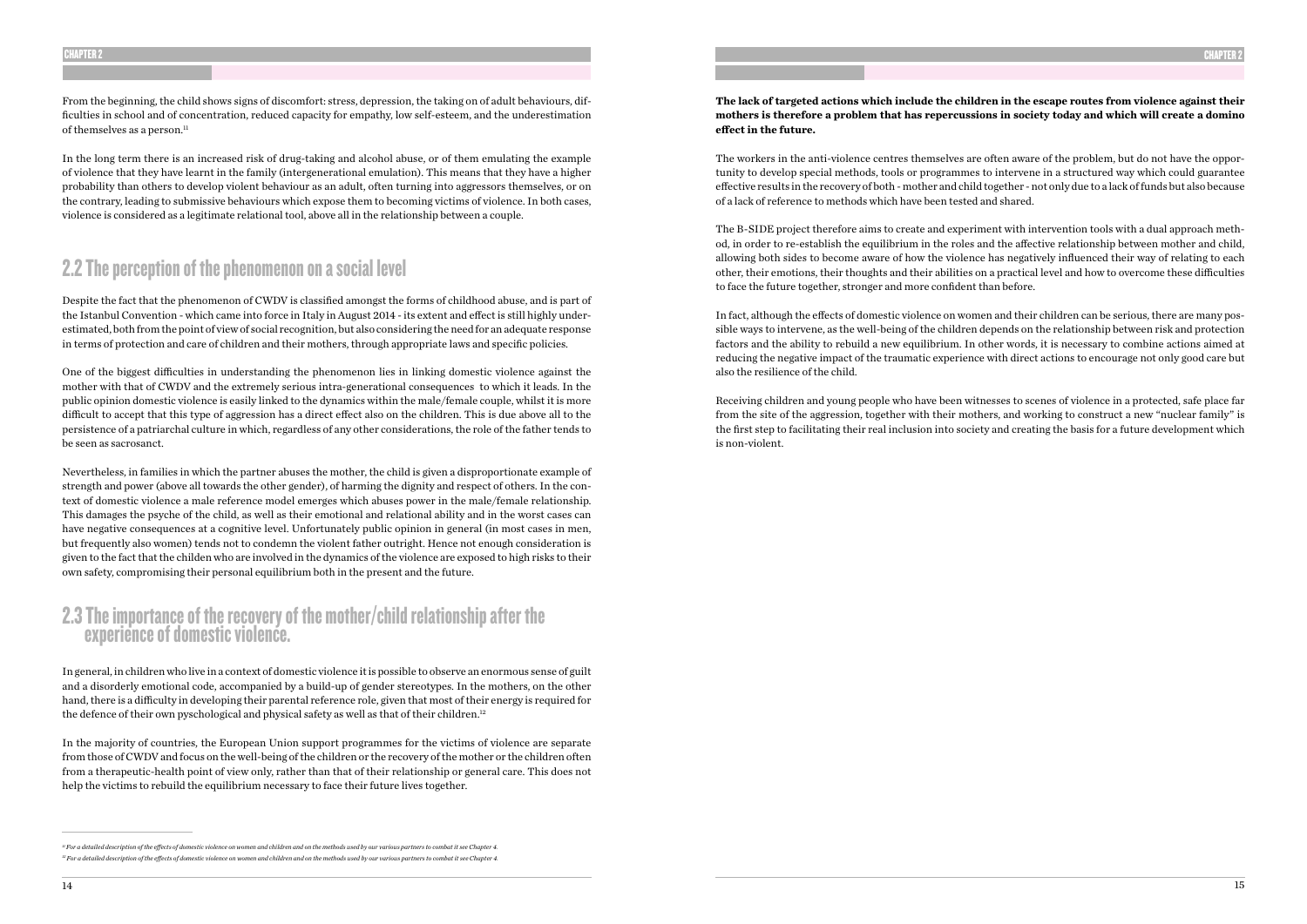# **Chapter**

### Status quo concerning children who are witnesses of domestic violence (CWDV) at European level and in the four countries involved in the project.

3.1 Information sheet on the status quo of legislation at European Union level 3.2 Information sheet on the status quo in Italy

# 3.1 Information sheet<br>Over the years the legislation 3.1 Information sheet on the status quo of legislation at European Union level

- 
- 3.3 Information sheet on the status quo in Spain
- 3.4 Information sheet on the status quo in Hungary
- 3.5 Information sheet on the status quo in Romania

Over the years the legislation at European level regarding the prevention of and fight against violence against women, and the protection of the rights of the children involved has developed considerably, but it has yet to be fully implemented in the Member States.

From the beginning of the year 2000 until the Istanbul Convention "A Convention of the European Council on preventing and combating violence against women and domestic violence" of May 2011, this trend was observed through some particularly important measures.

In **2004**, Council Directive 2004/80/EC of 29th April was issued relating to compensation for victims of crime (transformed into law in Italy with Law Decree no. 204 of the 9th November 2007) which lays down that all the Member States must ensure that *"their national laws provide for the existence of a system of compensation for the victims of intentional crimes committed in their respective territories, which guarantees fair and appropriate compensation for the victims".* 

In **2010**, the Council of Europe dealt with the question of children who witness domestic violence (CWDV) and issued two resolutions - no.1905 and no.1714 - and a substantive reply from the Committee of Ministers in January 2011 (Doc 12473 of 24 January 2011).

From these documents we can see a growing awareness in the Member States - at least at a theoretical level - of the size and severity of the phenomenon. Indeed, some essential questions emerge clearly in these resolutions such as the fact that for a child *"witnessing violence against their mother is, in all cases, a form of psychological abuse which has potentially severe consequences"*; that the Member States must promote the *"search for innovative approaches and working methods when it comes to dealing with situations of children who witness domestic violence"*; and work to *"continue to raise awareness on the situation of children witnessing domestic violence and take the issue into consideration in the context of national legislation and policies in an interdisciplinary approach integrating gender mainstreaming, aimed specifically at the protection of children especially, the punishment of crimes involving domes-*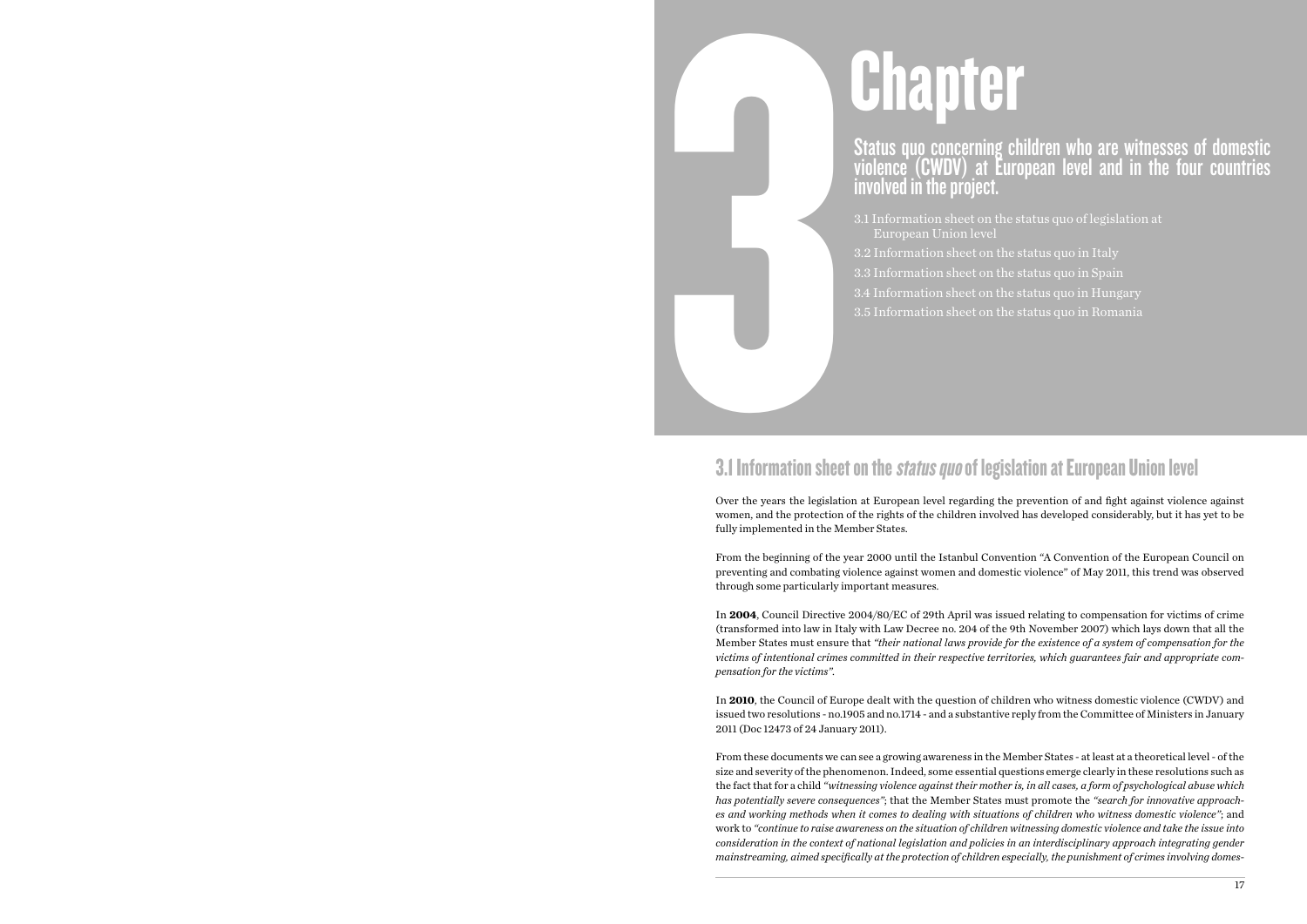*tic violence or the provision of financial compensation for witnesses of violence as victims of its psychological consequences"; "strengthen the special consideration in legal and administrative procedures for children having witnessed domestic violence"*. Overall, many recommendations can be found regarding the need to consider the education towards mutual respect as opposed to violence as a child's right, as well as the prevention and interrupting of the intergenerational domino effect of domestic violence.

The discussion and the documents mentioned above also contributed to the inclusion of the issue of CWDV in the *"Council of Europe Convention on preventing and combating violence against women and domestic violence"*  (CETS No.: 210).

In particular Article 26 *"Protection and support of child witnesses"* states that:

- 1. Parties shall take the necessary legislative or other measures to ensure that in the provision of protection and support services to victims, due account is taken of the rights and needs of child witnesses of all forms of violence covered by the scope of this Convention.
- 2. Measures taken pursuant to this article shall include age-appropriate psychosocial counselling for child witnesses of all forms of violence covered by the scope of this Convention and shall give due regard to the best interests of the child.

Together with Article 31, *"Custody, visitation rights and safety"* which reads:

- 1. Parties shall take the necessary legislative or other measures to ensure that, in the determination of custody and visitation rights of children, incidents of violence covered by the scope of this Convention are taken into account.
- 2. Parties shall take the necessary legislative or other measures to ensure that the exercise of any visitation or custody rights does not jeopardise the rights and safety of the victim or children. On 13 December, 2011, Directive 2011/99/EU was issued concerning the European Protection Order (EPO) which represents an important tool for co-operation between the Member States as it allows for a national protection measure of one Member State to be extended to the territories of other Member States. Moreover, regarding third party countries, Article 19 establishes that the Member States may continue to apply and/ or conclude bi-lateral or multi-lateral agreements which allow them to go beyond the scope of the directive and contribute to facilitating the adoption procedures for the protection measures. In accordance with EU guidelines on violence towards women and the combating of discrimination against them, the fight against this form of violence is integrated into the drawing up of policies and in the dialogue concerning human rights.

It is important also to mention European Parliament Regulation no. 606/2013 which integrates the above directive from the relative reciprocal recognition of protection measures into a civil matter so as to guarantee that victims of domestic violence can rely on the protection orders issued in the Member State of origin also when they travel or move to another Member State. The Commission is supporting the Member States in a concrete way through mutual dialogue, the formulation of guidance documents and the organisation of meetings of experts to ensure that these normative instruments are fully and effectively implemented by the beginning of 2015.

Finally, it should be highlighted that, in several important documents of the Council of Europe references are made to the need to give due attention to CWDV, to their safety and their protection, as for example:

- The Council of Europe policy guidelines on integrated national strategies for the protection of children from violence, adopted in 2009.
- The Council of Europe Guidelines on child friendly justice, adopted in 2010.

### 3.2 Information sheet on the status quo in Italy

At a regional level, only in Lazio and Molise<sup>16</sup> is it possible to find explicit references to the question of children and domestic violence and the need to provide ad hoc interventions. The majority of other regional laws, on the other hand, simply refer to the fact that the anti-violence centres and the shelters must be able to receive and help women and children under 18 years old.

At regional level we can mention some very recent initiatives that demonstrate a growing interest in the subject. In November 2013, for example, a helpdesk which is unique in Italy - the "Urp Helpdesk for listening to and addressing gender and witnessed violence" - was opened in the Court of Justice premises in Brescia. The initiative was launched by the Equal Opportunities Committee of the Judicial Council of the Court of Appeal in Brescia (CPO) around which a network has been activated to promote the collaboration and the co-ordination of the various groups which operate in the region.<sup>17</sup>

The combating of violence against women in Italy is included in the "National Plan to Combat Violence" of the Department of Equal Opportunities and the policies that every region and municipality decide on autonomously. The first National Plan against violence and stalking, which was launched in 2010 and ended in November 2013, contained no specific points regarding CWDV, however, and was devoid of ad hoc structured measures. Moreover, the Plan was not applied in an adequate way, nor did the steering committee carry out any monitoring of its application<sup>13</sup>. At the time of publication of this manual (September 2014), the new Plan has yet to be drafted and it is not known whether there will be any specific reference to interventions for CWDV.

In terms of policies, laws and funding it can be said that Italy is still a long way from covering the real needs either of the women who are victims of violence or of the children who are witnesses<sup>14</sup> to the violence. Since the 1990's this aspect of violence has been addressed thanks to the activities of private associations where work has been done by anti-violence centres and shelters for abused women, as well as other specialised centres and services - both public and private - that have begun to confront this problem.15 The debate and the research on this issue has developed progressively in various sectors, but never in a sufficiently incisive manner. This is due to the fact that Italy, to date, is lacking a comprehensive intervention plan regarding laws, policies and intervention strategies and the allocation of funds at national, regional and local level on the issue which would allow for a co-ordinated taking on of responsibility by the territorial social service networks dealing with CWDV.

In the Italian legal system, the phenomenon of violence which is witnessed and experienced by a child as the injured party for crimes which are committed in their presence towards other members of the nuclear family, is not considered under any norm as a separate crime in itself. This normative gap is filled by case law, going back to the specific behaviours under which "witnessed violence", is considered a specific crime where the necessary conditions are satisfied.

As a consequence, there is no specific norm in civil law either which regulates or recognises explicitly the concept of CWDV. There are, however, numerous provisions issued by the judges in civil cases, in which a husband or partner who beats or insults the wife or girlfriend in the presence of children is ordered to leave the marital home (under norms found in law no.154 of 2001 "Measures against violence in family relations").

With Law no.119 of the 15th October 2013 (a law converting the so-called law decree "on femicide") the legislator introduced an increase in the penalty if the abuse is committed **in the presence** of children under the age of 18 and no longer if committed "to the injury of children under 14 years old". In this way the legislator gave juridical significance to witnessed violence by recognising the severity of the damage caused to children who witness violence, despite not defining it as a specific crime in itself.

Concerning the situation described above, however, it is important to mention that Article 31 of the Istanbul Convention, ratified by Italy in June 2013, asks the States specifically to adopt "the necessary legislative or other measures to ensure that, in the determination of custody and visitation rights of children, incidents of violence covered by the scope of this Convention are taken into account" and the exercise of custody or visiting rights does not compromise "the rights and the safety of the victims and the children".

<sup>15</sup> In particular it was the CISMAI (Italian Coordination of Services against Ill treatment and Abuse in Infancy) which brought the issue to light at the beginning of 2000 and which coined the

*<sup>13</sup> The steering committee provided for in the plan met just once after 2 years, on the 27 November 2012. 14 See "Country Report 2012. Reality check on data collection and European services for women and children survivors of violence. A right for protection and support?", Vienna, March, 2013.*

*definition of "CWDV" in Italy.* 

*<sup>16</sup> Lazio Regional Law n° 4 of 5 March 2014; Molise L.R n° 15 of 10 October 2013*

*<sup>17</sup> http://www.casadelledonne-bs.it/2014/05/sportello-urp-ascolto-e-indirizzo-violenza-di-genere-e-assistita-2/*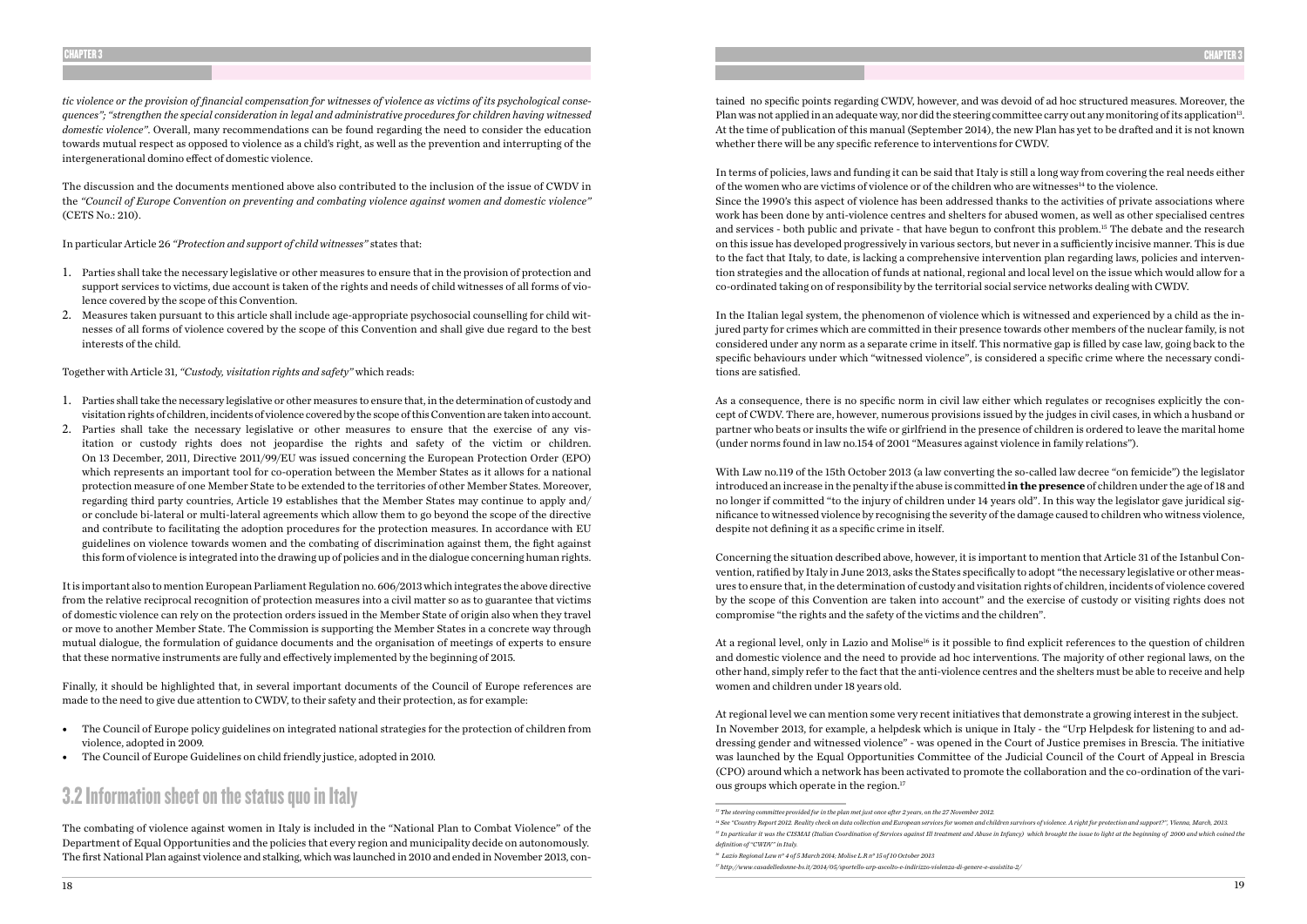In Turin, also in 2013, the bar association of the city organised a training course lasting several days for its lawyers on the issue of CWDV, where the subject was analysed from different points of view.18

The social service workers, who often do not have specific training on the subject of domestic violence, frequently impose (with the approval of the Juvenile Tribunal), family mediation sessions between the mother who has been subject to the violence and the abusive father, applying shared custody rights and hence increasing the risks not only to the life of the woman but also the psycho-emotional and cognitive equilibrium of the children.19 The request from the mother and of the anti-violence centres to allow the children to participate in the Recovery Programme following the trauma they have experienced can go unheeded, as the violent father refuses to authorise their participation (a right given to him under shared custody rules) always with the approval of the Juvenile Tribunal, on the basis that the activities "could change the feelings and the evidence that the children bring with them". If the child refuses to meet the abusive parent it is often interpreted as an indicator of "Parental Alienation Syndrome" (PAS) with the consequent double victimisation of the mothers who have suffered direct violence and of the CWDV<sup>20</sup>.

In Italy, when a woman decides to put a stop to the violence that she is suffering she can go to the police; to date, however, there are many testimonies collected from women's shelters of the police trying to dissuade women from denouncing their husbands, especially if there are children involved. When a woman goes to the social services in the region, she is immediately sent to the relevant Municipality Office for Minors and from that moment onwards the woman and the children are followed by an anti-violence centre of the same office. No responsibility is taken either for the abusive husband or for the relationship between him and the children. This is true also in the case of shared custody, a situation which families are often forced into despite conditions of domestic violence and where the coordination and the collaboration between the social services and the anti-violence centres is basically left to the goodwill of the workers involved.

Finally, the lack on the part of the State as a whole of a clear acceptance of responsibility of the phenomenon is demonstrated also by the absence of a continuous collection of specific data on domestic violence. Quantitative data on CWDV can only be found indirectly through the existing studies on violence against women and on abuse and mistreatment of children in general. 21

### 3.3 Information sheet on the *status quo* in Spain

In Spain, violence against women is covered by Organic Law 1/2004 of 28 December 2004, a general law against domestic violence (which does not expressly include minor children as victims of gender violence) as well as Organic Law 1/1996 of 15 January 1996 that provides legal protection for children.

The first law is designed to address the recommendations of the international organizations in order to provide a global response to violence against women. It also considers the protection of minor children who are indirect victims of the violence occurring within the family environment.

Many of the autonomous communities within Spain devise their own laws in relation to domestic violence, while maintaining due respect to the General Law.

The second law reassesses the situation of the unprotected minor child through private common law (applied to children who are under 18 years of age and reside in Spanish territory).

In Spain, according to the Organic Law, victims of domestic violence have the right to receive emergency assistance, support, shelter and comprehensive rehabilitation. The right to comprehensive social assistance is also extended to children under 18 years old who live in a family environment where domestic violence takes place. The social services must have a sufficient number of places available for these children and also provide staff with specific training in order to effectively prevent and avoid situations which could cause psychological and physical harm to the children.

The responsibility for the management, co-ordination and supervision of these resources rests with the government where specific women's assistance services are also considered. Some local governments even have their own shelters or protected flats, although most of them are managed by private entities which collaborate with the government. The services can be managed independently by the local, provincial, regional or national government. By calling the national helpline 016 (available 24 hours a day, 365 days a year throughout the country), callers can receive information about services according to their place of residence, as well as legal advice and psychological support in emergency situations.

Legal assistance for women who are victims of domestic violence is immediately available both in judicial or administrative proceedings and is free for those who are able to prove that they lack the financial resources for litigation. In order to ensure conciliation between work and conditions of domestic violence, the victim is guaranteed protection if they have to leave their employment either temporarily or permanently. In cases where the victims are unemployed, they are assured integration into the labor market with the right to reduced or flexible hours, geographic mobility, work leave with the right to return to their job positions, legal termination of an employment contract by the employee and protection from being dismissed by their employers. Victims also have the right to be absent from work due to medical, psychological or legal assistance and appointments derived from the situation of violence.

In the case of separation and divorce, the victims have the right to solicit a widow's pension if they meet the established requirements, even if the victim was not given a compensatory pension in the initial court sentence. (With regards to social security benefits, women who are victims of domestic violence have the right to receive early retirement funds when they terminate their labor contract due to their victim status and they meet the established requirements).

Concerning integration into the labour market, women who are victims of domestic violence are registered in Public Employment Services as individuals seeking employment and thus can benefit from the following: a personalised plan for integration into the labour market which is created by specialized staff, a specific informative programme which is created to promote self-integration into the labour market and incentives to encourage the victims to begin a start-up activity by reducing the interest on investment loans for their businesses. Incentives are also offered to companies who hire victims of domestic violence in the form of reductions in the company's social security contributions. Moreover, companies are incentivized to facilitate geographic mobility and to compensate salary differences in the cases where a victim is unable to maintain their professional category. In the cases where a victim has to change their geographic location, they have the right to immediate schooling for their children at any time during the school year and are given priority for special grants for school materials.

In addition to these services, there are two types of financial assistance available. One is referred to in Article 37 of the Organic Law and is managed by each individual autonomous region in Spain. It is targeted at women who are victims of domestic violence and have insufficient income as well as special difficulties in obtaining employment. The other financial assistance is called the "Active Insertion Income" and is managed by the employment services of each individual autonomous region. It is directed at women who are unemployed or trying to improve their situation by obtaining work. It gives the victims priority access to protected housing and senior residence for the elderly as well as financial assistance for rental housing.

With regards to protection for victims, there are two services available. One is called ATENPRO and it is a telephone-based service which is an assistance and protection service for women which equips the victim with a device that puts them directly in contact with the police in an emergency situation. The other is a service which entails the use of electronic devices to monitor the aggressor. In order to guarantee an effective protection for victims, a single registry of all victims who have been granted a protection order has been created which requires close coordination between the private entities and the government.

In Spain, domestic violence and indirect violence towards minors can be reported by any individual or institution, which will then initiate a legal proceeding (the investigation of the crime). Children may find themselves defenseless due, in large part, to the delays and shortages of resources which could affect their testimony (external influences, forgetfulness). In many cases, the minor must appear in court as their declaration is not properly recorded in advance.

*<sup>18</sup> http://www.ordineavvocatitorino.it/node/76681*

*<sup>19</sup> See paragraph 1.2.*

*<sup>20</sup> Report Beijing + 20 of the civil society 2014.*

*<sup>21</sup> See the recent surveys of the CISMAI at www.cismai.org.*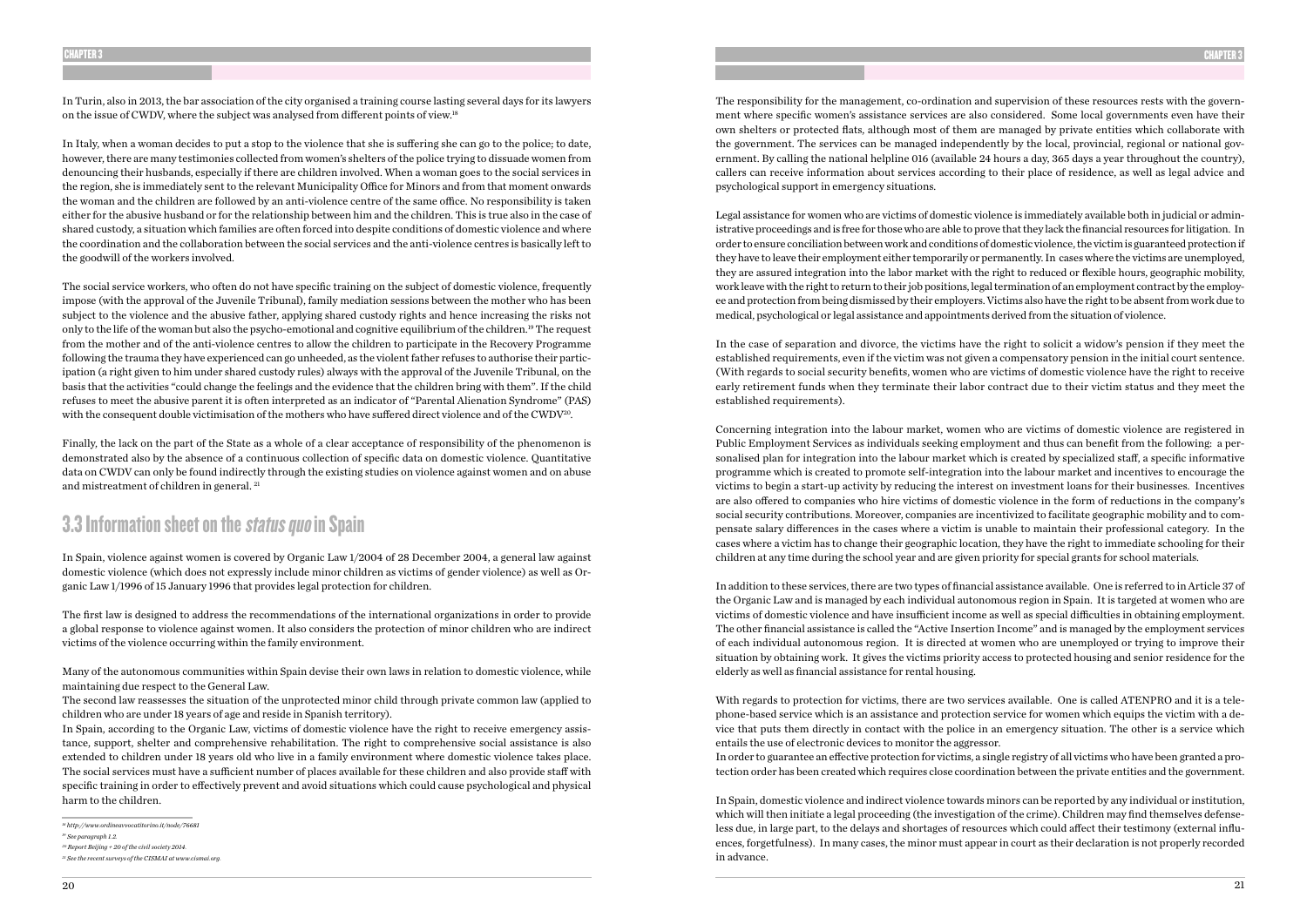The latest figures presented by the Ministry of Health, Social Services and Equality from the year 2013 as of 31 December, state that 42 children under the age of 18 were orphaned as a direct result of domestic violence and 6 were killed.

# 3.4 Information Sheet on the status quo in Hungary

In Hungary there are no specific legal regulations regarding children who witness domestic violence. The only laws that can be applied in the case of domestic violence are either more general child protection laws and regulations, or domestic violence laws and regulations with no specific rule for children included. With regard to general laws, in the Penal Code there are various sections that consider the committing of specific crimes against a minor as an aggravating circumstance. From 1 July 2013, the *Penal Code* contains a *sui generis* crime called "Relationship Violence" which includes children in general as potential victims, but does not specifically mention CWDV as victims.

Art. 11 of *the Act on Child Protection* (Act XXXI of 1997) stipulates that it is the obligation of all legal entities and private persons engaged in the raising, education, treating of, or legally representing children to protect children's rights. *The Government Order 149/1997 (IX. 10.) on Child Guardianship Authorities* regulates visitation issues and states that these rights may be suspended or removed if a parent, through his/her own fault, severely endangers/ jeopardizes the physical, emotional, mental or moral development of the child – except for the case of the non-payment of child-allowance. The law itself, however, does not specify "his/her own fault" and "severely", nor does it mention domestic violence as one way of severely endangering the child. This allows the authorities not only to disregard domestic violence in visitation disputes but also to issue fines, or even press criminal charges against the mother for "obstructing visitation rights" while they are trying to protect themselves and their children from fathers who are abusive ex-partners. *Act CXXXV. 2005 on the "Support of victims of crimes and on state compensation"* set up national offices regionally and locally.

The law also theoretically offers support to victims of domestic violence, but as a result of the strict eligibility conditions which are set down, only an extremely small proportion of the caseload of the Victim-Support Services is linked to domestic violence – and even in these cases it is mainly thanks to the individual goodwill of the staff. No information is available on whether any of these cases include CWDV.

Concerning specific laws, *The administrative/civil law restraining order (Act LXXVII of 2009)* is applicable in cases of intra-family violence. When a temporary restraining order or a restraining order is issued in a case of domestic violence, the children are automatically included in the protection. The *Chief of Police Order 32/2007*. (OT 26.) on the tasks and protocol of police intervention in cases of domestic violence and the prevention of further violence, and *Chief of Police Order 37/2009* (OT 22.) on the implementation of the rules of temporary restraining orders contain well-defined specific tasks for the police (mainly of protection and signalling to the child protection system) in cases involving children. This too is underused, however, especially regarding police activity in acting *ex officio* when children witness domestic violence. Hungary signed the Istanbul Convention (Council of Europe Convention on preventing and combating violence against women and domestic violence (Istanbul Convention CETS No.: 210) on 14 March, 2014, but it has yet to be ratified.

Hungary has a continental law system. The courts are: the Curia (supreme court, second or "third instance", depending on the case, providing general guidelines for judicial decisions), the regional courts of appeal (second instance), the regional courts (first or second instance depending on the type of case), the district courts (first instance) and the administrative and labour courts.

Cases involving CWDV may appear in front of a criminal, a civil (family) or administrative judge. None of these receive any special training, nor are they required to pass any specific tests or examinations related to domestic violence. Family judges also rely heavily on forensic psychologists who do not receive any specific training nor are they required to pass specific knowledge or attitude tests related to domestic violence or various forms of violence against women. Some court decisions take the position that violence against a mother in the presence of her child constitutes the crime of "endangering a minor". However, the experience of the NGO women's rights victim services accumulated throughout years of litigation and support programs has proved that in most cases even if domestic violence is made obvious, the legal system and the authorities are usually unresponsive to the fact. At best, the system failed to take into consideration these cases. At worst, reporting on, and evidence of domestic violence was in many cases used against the victims.

There are no specific government policies in Hungary regarding CWDV. The National Crime Prevention Strategy 2013–2023 (Government Order 1744/2013. (X. 17.), for example, contains superficial references to earlier results, international documents and the Restraining Order Act, but does not stipulate any specific action for the prevention or tackling of domestic violence, nor any specialist services to be provided for the safety of victims, nor any specific training in any of the professions involved. No financial resources are committed to the issue either specifically or within the framework of the National Victim Protection Services. The Strategy is also blatantly anti-Roma and anti-poor in several of its statements (e.g. that "typical circumstances of victimization are related to belonging to excluded social groups [a wording commonly used in Hungary to refer indirectly to the Roma population] i.e. low socio-economic status"). The implementation of the National Strategy for the Advancement of Equality between Women and Men (2010-2021) (1004/2010 I. 21.) has never been initiated.

As a result of both internal national and international pressure, since 2005 governments have started to slowly acknowledge the fact that victims of domestic violence (as well as victims of trafficking) should have some specific services available to them. In 2005-2006 some places (beds) at the so-called "Temporary family homes" and "Mothers' homes" which exist nationwide were reserved for women escaping from violent relationships with or without children. These institutions operate under child protection and social services laws. These places are called "Regional Crisis Centers" and were designated in a gender-neutral way for adult victims of family violence of any sort, not only violence in intimate relationships.

There are no shelters for women in Hungary in the internationally-accepted meaning of the word. With the exception of women's rights organizations, none of the above-mentioned institutions even comes close to conforming to internationally recognized standards and protocols regarding the treatment of victims of domestic violence or other forms of gender-based violence for three reasons: they are not based on human rights standards; they are not widely available; and the staff are not trained in domestic violence. Even the NGOs do not conform to the required standards in as much as they cannot provide widely available legal representation and social-psychological services, nor 24/7 hotlines.

No others services other than those described above are available, and even these are not fully or solely funded by the government, with the exception of OKIT (a national hotline for victims of violence). Neither the NANE helplines (the only NGO helplines for victims of gender-based violence in Hungary) and the legal aid provided to victims of domestic violence by a joint project of NANE nor the PATENT Association (the only NGO providing such a service in Hungary) receive any government funding.

In Hungary gender or age-disaggregated statistical data related to domestic violence is not widely or easily available. Statistical data is required from time to time by women's rights organizations and is provided upon request. No monitoring of the data-collection is possible, therefore the reliability of these data cannot be assured. The rest of the data come from studies, research and surveys. There is no information at all regarding the number of CWDV in the country.

# 3.5 Information Sheet on the status quo in Romania

Domestic violence in Romania is treated by law as part of the family violence phenomenon. The term "domestic violence" does not appear in the text of the first **Law 217/2003** on prevention of family violence, nor in its most important change, promulgated in 2012, Law 25/2012. The Romanian **Penal Code** does not foresee domestic violence as a separate crime in itself, but includes it under Article 199 "Offences Against a Family Member" and applies higher sanctions for crimes and the possibility of ex-officio prosecution of such acts.

Although Special Law no. 217/2003 on family violence provides such a definition, it does not stipulate a new category for domestic violence offences. Romania's Criminal Code imposes stronger sanctions (including longer jail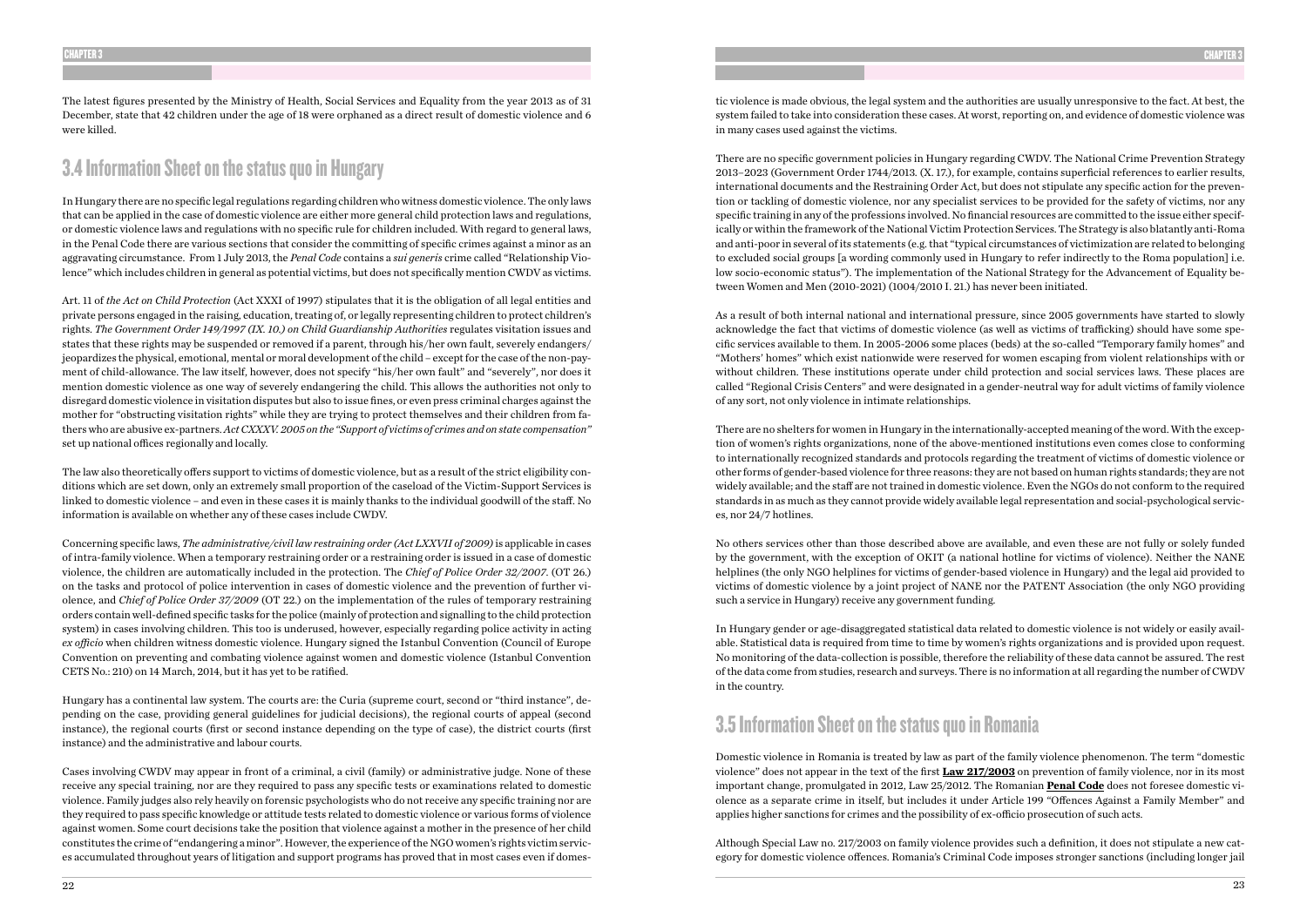sentences) for violent crimes committed against family members than for similar offences that are committed against non-family members. Unfortunately, however, Romanian courts have prosecuted relatively few cases of domestic abuse, as many such cases are resolved before or during trial as a result of the victim's reconciliation with her violent partner and/or the victim's desire not to press charges.

Law no. 217/2003 on the prevention of family violence, which established the National Agency for Family Protection (NAFP) within the Ministry of Labour, Family and Equal Opportunities, provides standards for counseling offices and shelters for victims and defines family violence. This law includes provisions for children affected by violence (either directly or as witnesses).

The prevailing family-centred approach is complemented by a women's human rights undertone in the second part of Article 2, which stipulates that restraining a woman from exercising her fundamental rights and liberties constitutes family violence. Rape within marriage is implicitly recognised by the Penal Code: the family relationship with the victim is considered an aggravating circumstance, which increases the punishment. As in other cases of violence, criminal investigation requires the prior complaint of the victim.

The concept of *"violence against women"* has not been employed in either national legislation or documents pertaining to equal opportunities policy. Family violence is commonly understood as synonymous with violence against women. A family-centered perspective prevailed in both the 2003 law and in the first National Strategy on Preventing and Combating Family Violence (2005-2007). The national strategy for equal opportunities between women and men 2010–12 addressed the issue under the generic promotion of the principle of equal opportunities between women and men in social life.

**Law 211/2004** expands upon Law 217/2003, giving victims the right to information on their rights and providing for psychological counseling, free legal assistance, and financial compensation granted by the government.

In March 2012, Romania adopted **Law 25/2012**, amending Law 217/2003 on the prevention and combating of family violence. The most significant part is the provision allowing a victim to seek a Protection Order, which can be used to prohibit a violent husband/partner from remaining or returning to the family home (even if it is his property) or contacting the victim, requiring them to keep a minimal distance from the home, and forcing them to bear some costs, such as medical and court expenses. The law also provides for some financial penalties against the aggressor.

Government Decision **HG 49/2011** approved the methodology on prevention and intervention in the multidisciplinary team and the network in situations of violence against children and family violence. Annex 1 refers to II.2 *"Family violence includes a common part of violence against children, namely physical, emotional and/or psychological, sexual and neglect, inflicted by parents or legal representatives, and part of the adult victim."* and to *II.2.1: A child witnessing family violence indirectly suffers emotional and /or psychological abuse*. The Governmental Decision approaches the issue of violence against women living in the family in point III.2.1. and in point III.2.2. violence against children in the family.

Government Decision **HG 1156/2012** approved the National Strategy to prevent and combat domestic violence for the period 2013-2017 as well as the Operational Plan for the Implementation of the National Strategy to prevent and combat family violence for the period 2013-2017.

In 2010, the rationalization of public expenditure led to the unification of the National Agency for Family Protection responsible for family violence, with the National Authority for the Protection of Children's Rights. The resulting body had the responsibility for both family and child protection. Until March 2014 the General Directorate for Child Protection had similar missions and responsibilities within the Ministry of Labour, Family, Social Protection and Elderly Persons. In March 2014, however, through new legislation, the Directorate for Child Protection was cancelled and the responsibilities were transferred to a new body, without regard to the issue of family violence which at the moment remains without a national coordination body (as of spring 2014).

Twenty NGOs requested the government to demonstrate that ending violence against women was a political prior-

ity and to urgently find a solution and set up a specific coordination body in line with the provisions of the Istanbul Convention. The Romanian Government, at the proposal of the Ministry of Labour, Family and Social Protection and the Foreign Ministry in 2013 adopted the Memorandum on signing the Istanbul Convention on preventing and combating violence against women and domestic violence specifying a deadline of 2015.

In 2013 in Romania there were 66 support and counselling centres and 47 shelters for women victims of domestic violence run by public or private institutions. These service centres are insufficient in number and are too unevenly distributed to adequately address the widespread nature of domestic violence within Romania as a whole. Romania, through its Directorate for Child Protection (DPC), in partnership with NGOs, is continuing its attempt to curb family violence by implementing programmes aimed at prevention and providing better conditions and support services to women victims of domestic violence and their children. Romania has also launched a national initiative in order to combat violence against women and raise public awareness of the issue.

The National Agency for Family Protection (NAFP) established in 2003 had the responsibility of creating a database that managed family violence cases. In conformity with this provision, NAFP gathered and centralized the database concerning the cases of domestic violence, including cases that involve the decease of the victim. National data on family violence cases were available only for the period 2004-2009, as the NAFP was taken over in 2010 by the National Authority for Family Protection and Children's Rights (Decision 1385/2009) which did not continue updating the database.

The total number of victims of domestic violence (produced by the Child Protection Direction within the MLF-SPE) is based only on the DGASPC reported cases and does not bring together data from other institutions that collect data or provide statistics referring to victims of domestic violence (such as the General Prosecutor's Office, The Superior Council of Magistrates, the Police or The National Institute for Public Health). These data do not give detailed information on the victim or the aggressor. At Ministerial level there is an interest in developing a national electronic system of data registration, data collection and statistics but funding is difficult to secure and this goal has yet to be accomplished.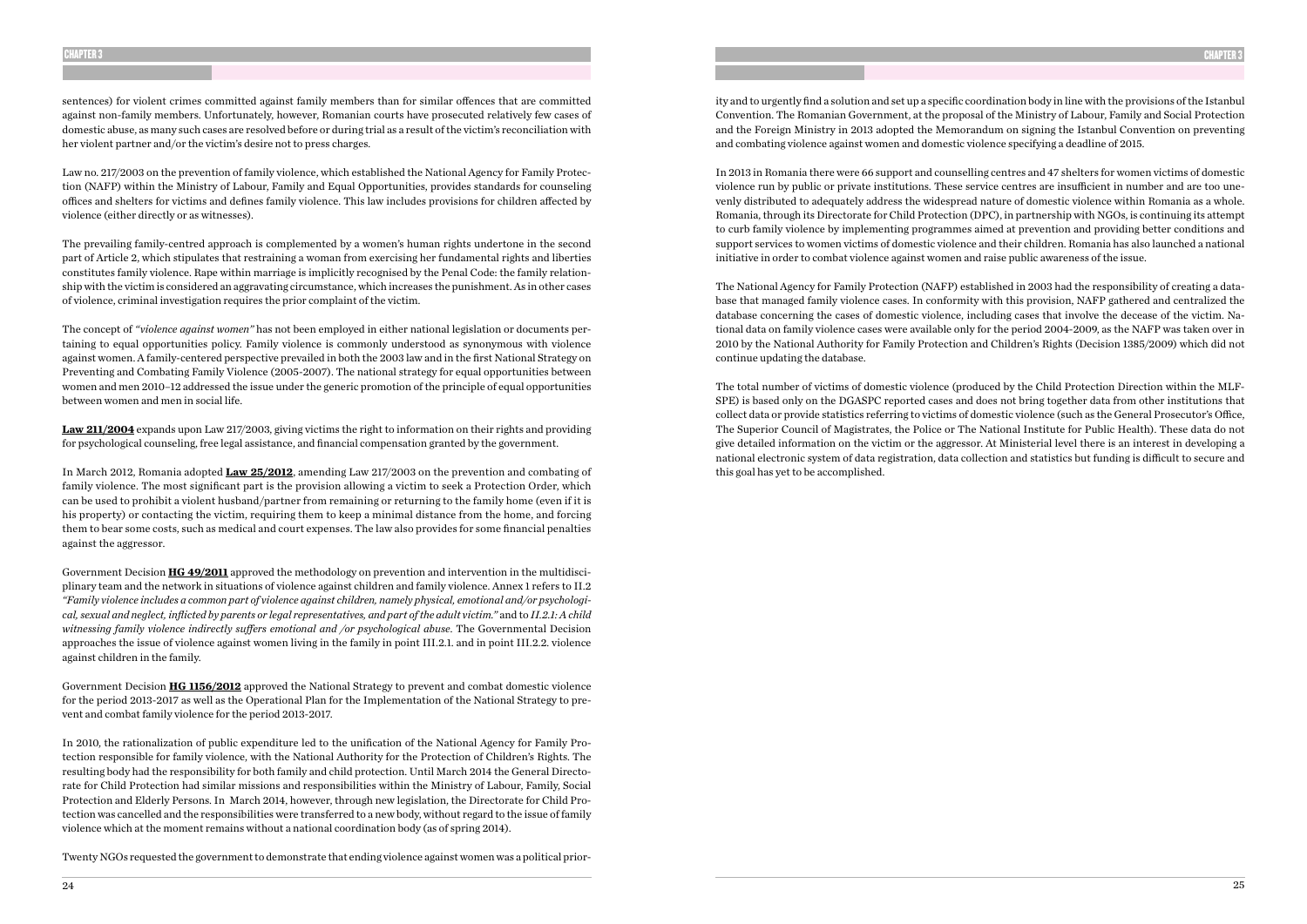

# Description of the CWDV Recovery Programme in Italy,

# Chapter Spain and Hungary

- 4.1 The Recovery Programme in Italy on-going, final and impact evaluation
- *The story of Emanuela*
- -
	-
- 
- 

- 
- 4.1.1 Brief introduction to the Recovery Programme
- 4.1.2 Reception, identification, definition of the profile and selection of the beneficiaries 4.1.3 Monitoring of the beneficiaries during the programme
- 4.1.4 Description of the workshops and other activities: methodologies, forms of
	- intervention, professional resources, daily internal and outside observation,
		-
- 4.1.5 Leaving the Recovery Programme
- 4.1.6 Local support networks

- 
- 
- 
- 

4.3 The Recovery Programme in Hungary 4.3.1 Brief introduction to the Recovery Programme 4.3.2 Reception, identification, definition of the profile and selection of the beneficiaries 4.3.3 Monitoring of the beneficiaries during the programme 4.3.4 Description of the workshops and other activities: methodologies, forms of intervention, professional resources, daily internal and outside observation, on-going, final and impact evaluation 4.3.5 Leaving the Recovery Programme 4.3.6 Local support networks

*The story of S.B*

This chapter outlines the interventions carried out by the project partners. These are necessarily different, given the diverse socio-cultural contexts in which they operate. This has made our work even more valuable, as, thanks to the differences seen in each partner's programme it has been possible to compare each intervention and come up with a definition of an evaluation method which is highly innovative and applicable to various national contexts.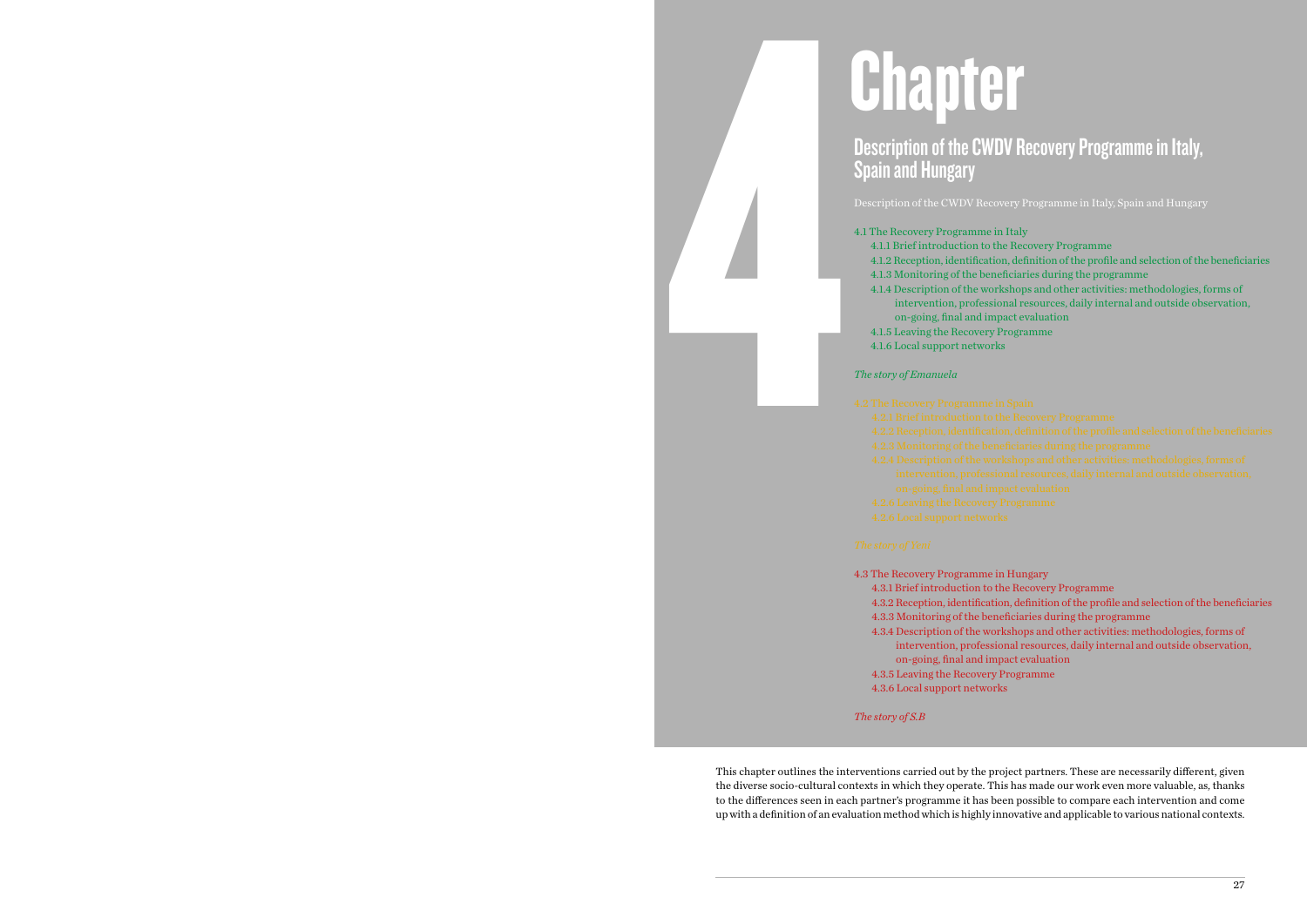





**Italy** 

# 4.1 The Recovery Programme in Italy

### 4.1.1 Brief introduction

Since 2003 the Lilith Women's Centre in Latina has managed a shelter named "Emily", located in the province of Latina - a place where shelters have been operating since 1986. The facility was opened following a public tender in accordance with regional law 64/93 which stipulates the presence of at least one shelter with exclusively female staff in every provincial capital in every region.

The shelters are protected facilities with confidential addresses which receive women and children who find themselves in situations in which their psycho-physical well-being is threatened and for which reason they need to be distanced from their own homes rapidly.

The facility is located in the city centre in order to make the reinsertion of the women and children into the community easier. The Emily shelter can host up to 8 people; the activities organised by the social workers take place inside the house and the rooms are organised in such a way as to guarantee every guest the chance to manage their own day either autonomously, or with the other guests and their children. There is an age limit for the acceptance of male children who must not be over 14 years old.

In the Emily shelter there are four staff with different training backgrounds who work there everyday: two teachers, one social worker and one counsellor. In addition, the facility is supported by a lawyer and a group psychotherapist.

### 4.1.2 Reception, identification, definition of profile and selection of beneficiaries

The primary objective of the Emily Shelter is that of protection; the mother's ability to protect herself and her children is closely linked to the intervention programme the operators will carry out with the women who are victims of aggression with regards to the representation and the interpretation of reality. In fact, it is only when the woman is distanced from the violent context and through a new interpretation that is given to the episodes

experienced, that they can really perceive the gravity of the situation. It is the direct observation by the personnel themselves of the life of the women and children in the shelter that promotes an understanding of the damage suffered by having lived in a violent context. After the protection phase, in which the women and their children feel welcomed, it is important to look towards the goals of the building and rebuilding of autonomy and of a different relational model from that experienced in the context of violence.

In addition, in most cases the women are received with their children, who have all been victims and witnesses to the violence and show the effects and the damage caused by domestic violence. The children in fact have not been able to count on the protection that both the parents should have guaranteed them. In particular, with regards to the mother, the violence suffered and the search to protect herself, the necessity of surviving the husband/partner, has not allowed her to notice the signs of suffering of the children, limiting and preventing her from recognising their many needs besides that of basic care. Moreover, the behaviour of the violent partner who limits their freedom and belittles the abilities of the woman/mother on a daily basis, automatically influences also the way in which the mother manages the children and her relationship with them.

Living in a violent context generates a *confusion of roles*: the children often turn into little adults in the eyes of both parents, and frequently find themselves having to protect their mother from the violence, leading them to construct a confused and misleading perception of the function of the mother. The woman's full perception of the damage done by "witnessed violence" to children comes only with time, after numerous activities carried out in the shelter, when it is possible for them to accept the fact of not having provided in full one of the principle parental functions: the protection of the child.22 For all these reasons, the support regarding parenting represents another important activity and a primary objective of the intervention programmes provided in the shelter.

In the first phase - that immediately following their acceptance in the Emily shelter - the work of the anti-violence staff is centred on building a relationship of trust with the woman: in the house the woman feels welcomed, believed, and at the same time, feels that the staff, with their skills and their knowledge of the problem, are able to support her in finding an exit route from the violence. The building of this trust relationship is a necessary precondition for her to be included in the activities of the B-SIDE project, aimed at supporting parenting, as only after having built a relationship with the personnel can such delicate issues such as that concerning herself as a mother be faced, either in groups or individually.

After this initial phase, the various moments of the project are shown to the women explaining the objectives and informing them of the chance to make use also of the individual psychotherapy service both for themselves and for their children. Almost all of the women have chosen to embark upon this path, both for themselves and for their children, recognising its importance. Some have had to drop out due to difficulties in obtaining the authorisation from the fathers of the children.

### 4.1.3 Monitoring the beneficiaries during the programme

At this point there follows the work of the re-elaboration of the experience they have lived through - both with the women and the children.

The children, upon entering the Emily shelter, often feel distrust towards the adults as they believe that they themselves are the cause of the aggression of the father towards the mother and they live with a sense of guilt regarding their family history; they have the tendency to assume behaviours and responsibilities which are typical of adulthood, demonstrating insecurity and unexpressed anger and the search for the definition of the roles of men and women. It is on the basis of these very observations that a structured educational programme dedicated especially to them is developed.

The first step of the centre staff for the children is that of making them feel that the Emily Shelter is a safe place, where they can express themselves freely. This allows them to face up to their fears and doubts and confront their experiences both in individual interviews and in groups with the other little guests. After this, the staff work both with the children and their mothers, to ensure that the children are able to recover a dimension of life which is

*<sup>22</sup> The sense of impotence and the lack of self-esteem are reflected also in her maternal role. The violence is a barrier between the mother and the child: depressed and without hope, these mothers often cannot find the energy to contain and look after their own children. In reality, they have a distorted perception of their own capabilities and their own strengths and they feel useless and incapable. This underevaluation is a direct consequence of the sense of guilt for the fact of not being able to carry out their social role as a support and a guarantee to the correct functioning of the family" (Marchueta 2005).*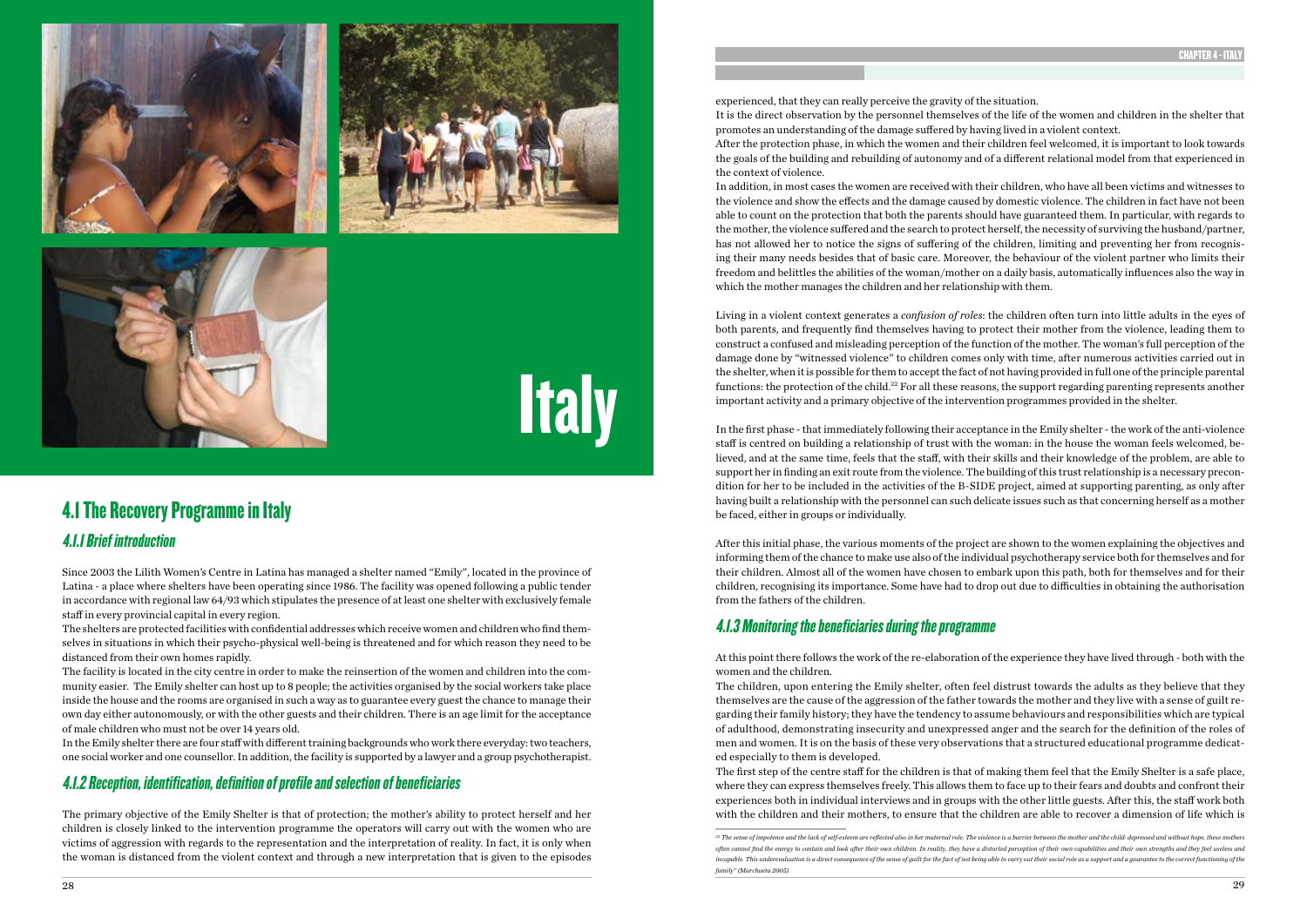more appropriate for their age; only in this way can they then work on their desires, supporting their dreams and their future projects.

The activities dedicated to them are divided as follows:

- *• actions of welcoming*, to get to know each other, form groups and create a trusting relationship
- *• actions of support*, over the course of the B-SIDE project
- *• monitoring them when leaving* the project itself.

There are rooms specifically designed for the various activities and it is through art, understood in a pedagogical way, that they experience themselves. Looking after the garden, playing, drama, listening to songs and analysing the lyrics, making music, watching films and discussing them in groups, drawing, painting, writing and expressing themselves through dance and movement, all allow them to experience their own bodies and emotions, re-elaborating what they have lived through.

In the interviews/activities, the women have the chance to find a new vision of themselves, to mobilise new energies and to enhance their skills. The underlying request, which is almost always present, is the hope of change for themselves and for their children in which the woman is involved in first person. In cases where the abuse occurred a long time in the past, such as in infancy or adolescence, the women find it more difficult to participate in the change and it is for this reason that the project provides for individual psycho-therapeutic support. Often these women describe their partner as a good father for their children, with no perception of the damage that witnessing violence can do to them, and frequently they believe that their partner can change following their decision to leave.<sup>23</sup>

Regarding the intervention for the women, in the first phase the work of the social service providers is centred above all on aspects of their own family history, using stories and writing as a tool. Autobiographical writing, in fact, is a highly valid means not only for the reconstruction of real facts - an element which is not insignificant when a more realistic point of view is either missing or lacking, distorted by the abuse - but also for increasing their own feeling of value and for the development of their cognitive abilities, aspects which have been damaged by the aggression.

The basis of the work of the social service staff for the mothers in the workshops is to foster the recovery of their self-esteem linked to a positive representation of themselves. They emphasise the fact that, despite the violent context in which they were living, they were able to survive both for themselves and for their children. They can re-discover their sense of self through small daily decisions, experience a relationship based on trust and being able to express themselves freely without fear of being judged and without what they say being used against them. The anti-violence workers never take the place of the mother by making decisions for them, but try to improve their decision-making ability concerning all matters relating to their relationship with their children.

We chose to use the "support group" as a tool, led by the social service workers in order to encourage an exchange of experiences, involving also women who were former guests of the shelter in the project. This allows us to give a positive testimony and to let the women understand that they are not the only ones to have experienced domestic violence: there is a way out of violence. The aim of sharing emotions and experiences is that of breaking the isolation in which the victims of violence are forced to live by their partners.

In the reflection on the concepts of taking care of herself and of her children, it is of fundamental importance to continue to remind them of their infancy and the experience of care-giving that they lived with their own mothers. The tools used during the workshops with the mothers are; brainstorming, the re-working of the experience and the emotions through the observation of photos taken during the mother/child workshop, creative writing, graphic representation and story-telling.

The workshops with the mothers were always a prerequisite to the activities shared with the children, and a moment of reflection on the experiences lived, giving value also to informal moments in life, understood as precious opportunities for personal and collective growth from a non-violent perspective.

Alongside the activities aimed at the children and those for the mother, there are specific mother/child activities to observe the relations within the mother/child couple, a relationship of primary importance in the life of every child in that it represents the first source of emotional awareness and emotional nourishment. In the victims of violence or CWDV one of the most badly damaged spheres is the emotional - affective one. This type of damage is reflected in the short, medium and long term, both on an individual and a relational level, compromising the establishment of a balanced, non-violent dynamic. For this reason it is important to encourage the meetings between mothers and children, in moments of emotional exchange, confrontation and affective practices. The work of the social workers in the workshops on the emotional sphere with the women, the children and the mother/child couple, both individually and in groups, is therefore fundamental so that they can rethink and reposition themselves in the relationship. The methodologies, the language, the techniques and the tools are appropriate and respect the different age groups.

### 4.1.4 Description of the workshops and other activities: methodologies, forms of intervention, professional resources, daily internal and outside observation, on-going, final and impact evaluation

The concept of taking care of oneself is talked through in its many aspects. The **"affective maternity"** journey has various phases, each one a pre-condition for the next and, as we already mentioned, through which the women must pass and experience, re-establishing contact with themselves, with their past and their present:

• communication and language: from the shouted and dirtied words of violence to the coloured and whispered

- the body: from the violated body to the protected, cared for and cherished body;
- words of love;
- of themselves as a woman and mother;
- future... the chain which is broken!

• trust, authoritativeness, rules: from the denigration and the underestimation of the violence to the awareness

• gender identity: from the stereotypes and the inversion of values and roles of the violence to a non-violent

These four phases represent the macro areas of the interventions which are worked on with the women and with the children.

The metaphor of the "voyage" gives a good idea of the course that these women and their children are going to embark upon. As in any journey there is a **"log book"**, a personal and collective summary of the difficulties encountered and the successes reached, all through the viewpoint and the emotions of the little and big travellers, realised through the photographs taken during the various activities and the many materials produced by the children and their mothers.

### **1. The flower that represents us**

### Description of the Activity

Starting from the concept of "taking care of...", at the basis of our metaphorical journey into "affective maternity", we dedicate ourselves together with the women and their children to the planting of a garden inside the shelter. After having prepared the soil, we then plant aromatic plants, which are cared for over time by the beneficiaries of the project. These plants are then used daily by the guests of the shelter and on special occasions such as parties and theme-based dinners, to be enjoyed also by the former guests who are part of the project to encourage the sharing of the fruits of the work done together.

The moments of particular emotive importance, in addition to the planting and the care of the garden, are the activities dedicated to the group reflections (one activity only for the children and another only for the mothers) on their experiences and what they feel during the mother/child activities; the attention is obviously both on the positive aspects experienced in those moments, but above all on the difficulties and the critical moments which arose. The most important and effective tool for reflection used in the two group activities are the photographs taken during the previous meetings in which the mothers / children work towards a common goal - the creation of the garden. The photographs are used by the children to remember and to re-live these moments with their mothers in an exchange of ideas and opinions between peers, co-ordinated by the social workers, in order to produce a poster representing their experiences visually and concretely. With their mothers the photographs are, on the other hand, used to open an exchange of emotions between them,

*<sup>23</sup> As already mentioned in the Introduction and Chapter 2, domestic violence against women is still a very common socio-cultural phenomenon, the effects of which tend to be minimised. In addition to this the everyday experience of this kind of violence makes it seem normal. This means that the women who suffer the violence do not perceive the seriousness of it and are not entirely aware of the severe damage that it can cause to themselves and to their children.*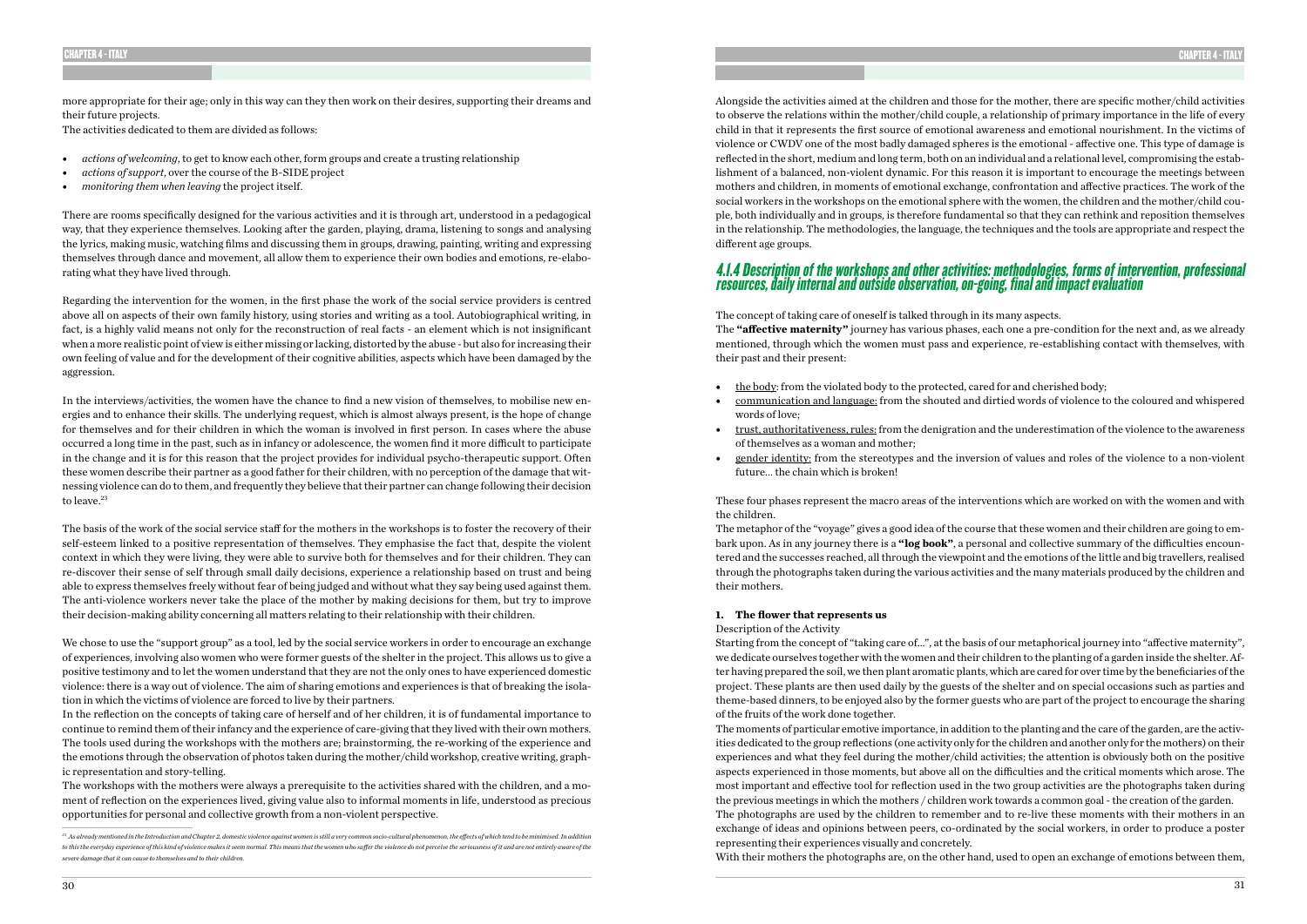again co-ordinated by the social workers, on what they felt in the days of the mother/child activities and the sensations they felt when they saw their behaviours, looks and expressions in the various photos, in which they were taking care of themselves, their children and their relationship.

- Individual or group: group
- Frequency of the sessions: twice a month
- Duration of the activity: four sessions
- Location: activity room and shelter garden for planting and care of the plants
- Materials used: paper, colours, boxes, photographs, garden tools, aromatic plants
- Professional staff: anti-violence workers, trainers and social assistants

### Objectives:

- Talk through the concept of "taking care of ..."
- Offer the mother and children time in which to be able to experience a new way of being together
- Work on respect for each other's rules and times
- Offer the mothers a new way of looking at the needs and emotional requests and practices of their children
- Experience a playful dimension full of meaning in the relationship
- Give voice to the thoughts and feelings of the mothers and their children with respect to being together
- Analyse with the women their way of being a mother, with their strengths and weaknesses, with the intention of highlighting what is good and to improve areas that are lacking due to their own life stories and the violence suffered.

### **2. From the abused body to the cherished body**

### Description of the Activity

- Individual or group: group
- Frequency of the sessions: twice a month
- Duration of the activity: four sessions
- Location: activity rooms inside the shelter
- Materials used: cardboard, sheets of paper, colours, DAS, iron and copper wire, acrylic paints, pens, photographs.
- Professional staff: anti-violence workers, trainers, social assistants.

The guiding thread of the project is always the concept of "taking care of ...", an aspect of parental skills of abused women which is often compromised as a result of the aggression suffered at the hands of the partner. Talking about "taking care of ..." it is necessarily to pass through a reflection of what for each one of them is an affective relationship and a communication of feelings: everything which is seen concretely in the gestures of affection, in the words of childly love and in the daily parental relationship. We begin from the concept of affection and we analyse it in separate activities, with the women and children, observing it from different points of view. With the children we discuss and compare experiences on what affection is and what it means to feel loved; they seem to have very clear ideas and each of them represents their idea graphically by drawing what in everyday life these concepts mean to them. In two separate activities the children recount and draw their "recipes of the heart", i.e. their favourite dishes that their mothers cook when they ask them to, and their "favourite snuggles", or the way in which they prefer to be received in a moment of emotional need.

With the women, instead, through brainstorming we discuss affection beginning from when they were children and arriving to their being mothers today. Huge difficulties often emerge for them to remember gestures, words and positive experiences of affection and care from their mothers, and from this we reflect together also on the difficulties that they encounter with their children in showing and communicating their affection and above all in knowing how to read their requests for affection. These activities are a prerequisite to a mother/child activity in which the women and their children build a form together (using DAS modelling clay) which for both of them has emerged as being the best representation of what affection is - in this case, a hug. The mothers and children, occupied in giving form to their own personal hug with the clay, compare the physical sensations and the feelings that they have when they hug each other with the rest of the group with the support of the social workers.

- the relational aspect: recovering the relationship of the child with the mother permitted the sharing of emofor oneself and altruism;
- better awareness and management of themselves;
- 

### Objectives:

• Give a name and a form to what makes them feel good and what makes them feel loved in the mother/child

• Talk through the concept of affection, shedding light on the path from abuse to care and appreciation of a

- relationship
- Bring to attention and listen to the emotional needs and demands of the children
- person
- Offer the mothers and children time in which to be able to experience a new way of being together
- Offer the mother a new way of looking at the needs and emotional requests and practices of their children
- Experience a playful dimension full of meaning in their relationship
- Give voice to the thoughts and feelings of the mother and their children regarding being together
- that which is good and sufficient and to improve on that which is lacking due to their personal histories of violence suffered.

• Analyse with the women their way of being mothers, with their strengths and weaknesses, in order to highlight

### **3. Discovering the world**

Description of the Activity: exploring the country

- Individual or group: group
- Frequency of sessions: two outings
- Duration of the activity: one day
- Location: one trip to Sabaudia (Latina) and one to Sermoneta (Latina)
- Materials/human resources used: coach as a means of transport and a tour guide
- Professional staff anti-violence workers, trainers, social assistants

Objectives: to promote and foster the awareness of the children and their mothers of their country and allow the social workers to observe in an informal environment the relational dynamics between the mother/child outside the facility.

### **4. Hippotherapy**

In order to concretise or simply to consolidate on the objectives laid down in the various phases or macro areas of the project, we made use also of the collaboration and intervention of some external partners, identified each time in the area, on the basis of the needs and the specific circumstances being faced. In the context of activities on the concept of "taking care of ..." we passed from the care for a space (a garden), to the care for a living being (the horse), making use of the collaboration of a group of horse-riding experts in the area. The therapeutic effect of hippotherapy is scientifically recognised and is based on the specific dialectic relationship that is fostered between the individual and the horse, founded essentially on an empathic and motorial language rich in pleasant and reassuring feelings, which is extremely involving at an emotional level. Children aged between 3 and 14 years old participated in the experience, with a daily commitment of around 4 hours for 4 weeks in August and September 2013. One day per week - Friday - the mothers were also involved. The principal objective, reached with the help of the horse co-therapist, was that of supplying a complete intervention that involved the mothers and their children. Other more specific objectives were:

tional states and emotions and the definition and respect for roles. The care of the animal (feeding, brushing, washing it and providing for its needs), encouraged a process of caring, attachment, responsibilisation, caring

• behavioural and sensorial aspects: the management of the horse, both from the ground and in the saddle, enhances the self-esteem of the child and increases their autonomy. Moreover, as the horse in its nature is very sensitive to stimuli, the relationship with it led necessarily to the children (but also the mothers) gaining a

• the emotional aspect: the horse offers a very strong emotional stimulus, also producing at times contrasting feelings in the children. The specialist personnel from the stables helped them to recognise, verbalise and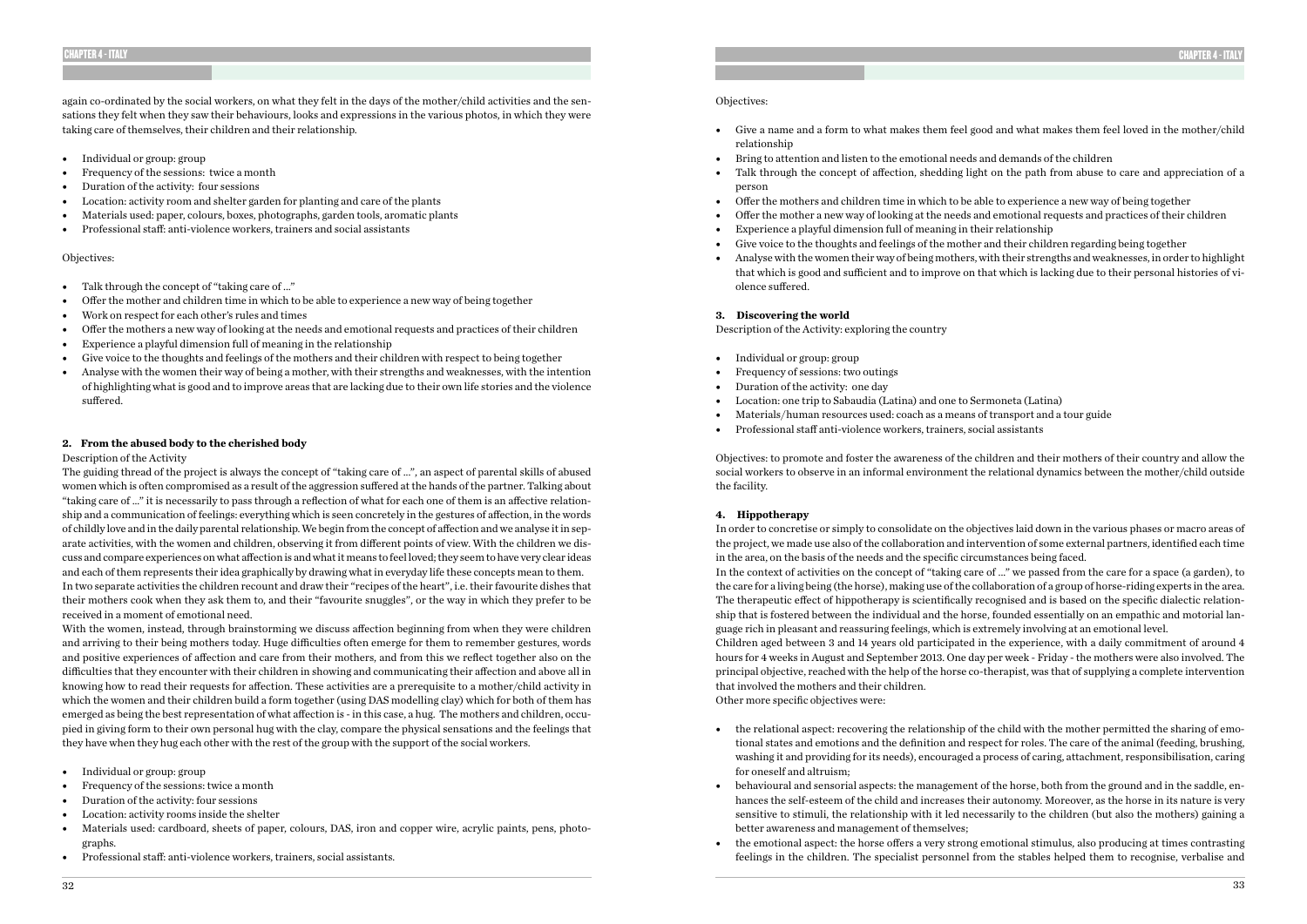share these feelings, thus encouraging a higher tolerance for frustrations and an emotional expression appropriate to the stimulus;

• the cognitive aspect: through the various activities both on the ground and in the saddle, it was possible to improve and maintain concentration more quickly, increase waiting times, the ability to imitate both fine and coarse movements, balance and understanding of complex verbal messages.

In order to consolidate on the objectives reached through this equestrian activity, the second part of the day is dedicated to water games/sports, using the swimming pool at the stables. The children and their mothers are able to relax and enjoy themselves and thus, through sharing these moments, can consolidate the relationship within the group and between each other.

### **5. Psychotherapy**

From March 2013, the EDA Service was appointed by the Lilith Women's Centre to carry out a pyschotherapy service for children and women at the Emily Shelter, aimed above all at the support of the mother/child relationship. Such a request led us to provide a form of intervention that could be both functional in reaching the required objectives but at the same time did not overlap with the group activities already put in place by the shelter workers. The intervention carried out by a mini-team made up of three psychologists - psychotherapists was essentially divided into three phases:

- The individual and relational psycho-diagnostic evaluation of the women and the children.
- The planning of a therapeutic intervention specific to the individual and the family shared with the group of personnel of the Emily Shelter and the women involved in the project.
- A multi-method course of psychotherapy (individual and of the mother/child couple).

With regards to the first phase of the psychodiagnostic evaluation, a clinical interview, the patient history and a psychological personality test (the MMPI-2, the Test of the Human Figure, the TAT for adults and drawing tests and narrative projection for the children) were used.

The second phase of the analysis of the results allowed us to identify the resources and the criticalities of each case through the work of the internal team and with the group at the Shelter, in order to establish the short-term objectives to attain through the course of psychotherapy.

In some cases individual psychotherapy sessions were implemented, in others, on the other hand, it was considered appropriate to work simultaneously on the mother/child relationship between the two of them with the aim of:

- Facilitating the mother/child relationship through moments of play;
- Giving the mothers the chance to be guided and to establish more functional relationships;
- Helping problematic situations emerge and give a containment response.

The individual courses, however, were necessary above all in the conditions of the most serious violence, to have a deeper reflection on their role as a parent (for the mothers) and indispensable emotional containment for the children, for whom, in the majority of cases, serious psychological and physical traumas were evident. In particular we believe that the care, in situations of infant trauma, should be understood as the promotion of a reparative experience that is both factual and emotional. In other words, there is a need to put together an intervention aimed at allowing them (and at times also those who are near to them) to experience meaning sytems which are different from those that the victim has encountered previously and which have been compromised by the traumatic experience, with the construction of a concrete and more reassuring experience. The child must be able to count on the fact that the world in which they suffered the violence is a world that can offer them an alternative. Psychotherapy is, therefore, aimed above all at acting on this meaning system, changing the "lenses" through which the traumatic experience is seen, which must be processed and integrated into oneself.

Our model proposes various and integrated approaches through the continual comparison between different psychotherapy methods applied to situations of infant trauma, made possible by the fact that we work in teams. The work done through the multi-disciplinary team of the EDA service guarantees an active exchange regarding the predisposition of the project interventions. The acceptance of this role requires, in general, the involvement of various experts who work in different and integrated ways on two levels (child and mother) based on the plan defined during the frequent team meetings and in the encounters with the specialist staff of the Emily shelter. The team holds weekly working meetings aimed at sharing intervention projects concerning this responsibility. In addition it carries out regular supervision with a psychotherapist regarding the planning of the interventions and the development of the cases in progress.

**6. Monitoring along the course, at the end, and of the impact**

The entire course of the women and children inside the B-SIDE project was monitored on a three-monthly basis through the use of specifically structured forms drawn up during the various encounters with the project partners. The forms are divided into three types: on-going, final and impact; the first allows us to "take a photo" of the women and children and their interaction at the beginning; the second shows us the evolution during the course of the project; the third is used to show the success of the intervention over time. Each form is filled in by the social workers who follow the various nuclear families during the different workshops.

### 4.1.5 Leaving the Recovery Programme

Once having finished the intervention programme described above, women and children who wish to or feel the need to can be placed in a follow-up programme, which is a form of support path in the emotional and practical management of eventual changes that could happen in their lives outside the protected context of the shelter.

### 4.1.6 Local support network

Since 2008 the Lilith Women's Centre has been a "Reference Structure for content and action in the territory" for the Latina municipality, which is part of the National Anti-Violence Network of the Department of Rights and Equal Opportunities of the Italian Government as a Territorial Area Network (ATR) - a national project named "ARIANNA".

The following services are involved in the local networks; anti-violence centres and shelters, social services, health and hospital services, police, tribunals, educational and school services.

On the 25th November 2009 all the institutions included in the Citizens' Network (the City of Latina, the Prosecutor's Office, the Prefecture of Latina, the Police Headquarters, the Provincial Command of the Carabinieri, the Municipal Police, the hospitals, Health Authority and the Lilith Women's Centre) signed the Protocol: Network to combat violence against women and children in the city of Latina.

The function of the Citizens' Network is that of sharing best practices amongst people who come into contact with the problem of violence against women. In order for this to be set up it was extremely important to find a shared language and content so as to be able to overcome cultural stereotypes which are often very widely held. The staff of the Lilith Women's Centre led many training courses for social and health workers and these were fundamental to the success of the project. Another objective of the Citizens' Network, which has yet to be reached, is the creation of a shared database that allows information to be collected in a uniform way.

During the B-SIDE project, the exchanges of information and best practices established with some of the others in the network who enter into daily contact with CWDV, were extremely useful. The Lilith Women's Centre staff members, who have worked with this problem for many years, were seen as a reference point to whom to entrust the work of elaborating, and at times supporting, the programme. Thus, the project represented a valid tool not only to overcome the difficulties that the public services often face in the region with respect to taking on the therapeutic responsibility both of the women and the children, but it also presented a privileged viewpoint from which to make daily observations on the damage done by violence.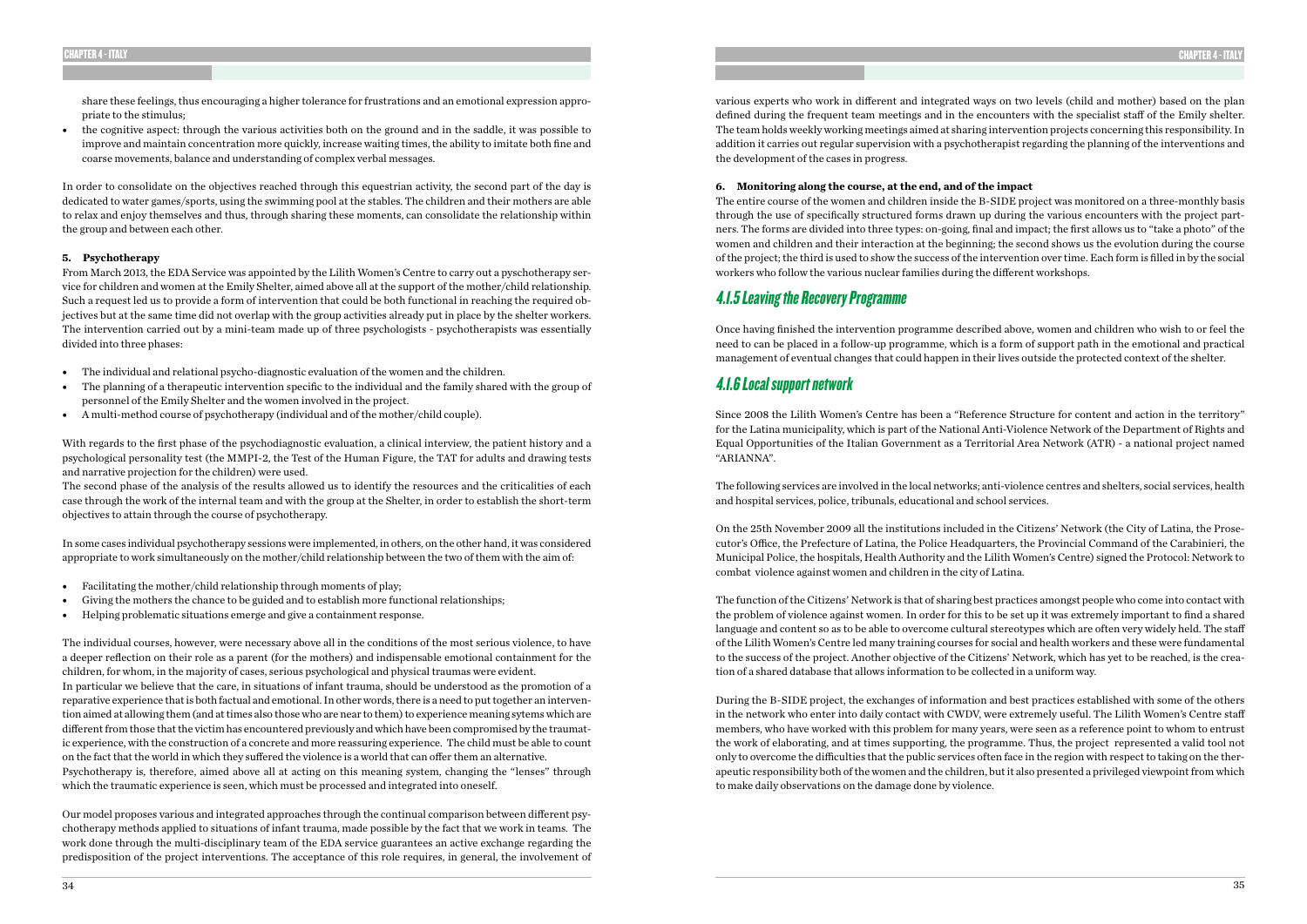# The story of Emanuela

*The acceptance of Emanuela30 and of her son, Pierluigi, 5 years old, into the Emily Shelter came following a request from the Juvenile section of the social services, on the indication of a hospital at which the child had been treated, in the orthopaedic and trauma ward, following a fall. After having spoken to the social services assistant in the hospital, we learn that the child had suffered a compound fracture of the right arm as well as a fractured skull after having fallen from the roof of a tool shed and it had been necessary to operate.* 

*We meet Emanuela and Pierluigi just after they leave the hospital. Emanuela appears very stressed, having spent a week at her child's side in hospital without ever having received a visit from the child's father or other members of his family. None of the family had worried about her basic needs such as water, food or a change of clothes, nor had they asked about the child's condition, even on the day of the operation. Emanuela's family, on the other hand, live in another region of Italy.* 

*During the meeting we inform her quickly about the type of facility in which she would stay, but she already seems aware of the fact that she has no other alternatives at this time, as the social services had an order from the Public Prosecutor's Office for Juveniles for the placement of the child outside of the nuclear family, with or without the mother.* 

*From Emanuela's stories we discover a family history with many different problems, both in terms of her home family, and her new nuclear family. Emanuela meets Pierluigi's father through a chat-line and after some months they decide to meet, moving in together very soon after. Emanuela gladly leaves her family home where the emotional situation is very oppressive. In fact when she was only 9 years old, her father who was very depressed and under the care of the Department of Mental Health, commits suicide. She and her 7-year-old sister discover the body in the woodshed of the house and from that moment on the family situation steadily worsens. The mother does odd jobs and, apart from the three children from her marriage, gives birth to two more children who are not recognised by her partner. They live in hardship and with aid from the municipality in which they live, and Emanuela, being the oldest, often has to look after her brothers and sisters. She goes to school until the third year of high school and from then on she takes care of the house and her family full-time. As if this is not enough, two years before moving into our area, her 17-year-old brother has a serious road accident and remains in a coma for some months. He comes home but the damage is irreversible. From these stories it is clear why Emanuela wants to escape as soon as she has the opportunity. And she obviously does not take the time to evaluate and interpret the numerous signs that she gets when living together with her partner about his behaviour, given her urgent need to feel loved and accepted. From the beginning she realises that her partner takes drugs, but the experience in her own family does not allow her to interpret the information correctly and she is unable to get any explanation from him.* 

*After having lived together for two years, Emanuela realises that she is pregnant and after the birth of Pierluigi she lives for some years in a state of almost daily psychological, economic and often even physical violence. Pierluigi is frequently present when these bouts of aggression towards the mother take place, so much so that more and more often he throws himself at the father in an attempt to defend her. In the recent past the police and ambulance services were called very frequently. Emanuela tells us that she spends many hours out of the house with her son in order to protect both him and herself. It is in this context that Pierluigi's accident happens: she is at the house of one of her partner's cousins when the child, together with his cousin who is older than him, climbs up a ladder leaning against the shed. When he is told to come down, in his haste, he falls.* 

*During the workshops done in the B-SIDE project, Emanuela is urged to reflect on the fact that her inability to defend herself, but above all her son, is linked to the state of her own family, which has continually undervalued her and left her unprotected. Her partner and his family fitted perfectly into this context of low self-esteem, reinforcing the lack of respect she has for herself.* 

*Furthermore, we reflect together and contextualise also another important aspect of domestic violence, the social isolation that Emanuela had already experienced in her own town, where her mother was stigmatised as an "easy woman" and a "bad mother" - a situation which was revived by her partner as a means of control.* 

*The atmosphere created, in which she is not judged but valued, increases her self-esteem that in this case is very low, as the mistreatment of Emanuela dates back to her childhood. In fact, the neglect and the absence of a parental figure and/or a protective family have made Emanuela susceptible to future risky behaviour above all in the affective sphere. For this reason we suggest that she embarks also on an individual course of psychotherapy in order to analyse in depth and talk through the problems linked to her infancy. Obviously the working group of/with Emanuela involves also her relationship with Pierluigi.* 

*Upon entering the shelter, Pierluigi, 5 years old, is a very lively and curious child who relates easily to the staff. From an affective point of view he is extroverted; he often hugs and kisses his mother, but also the other guests and the social workers. Also when playing with the other children in the shelter he is pro-active and collaborative. From a cognitive point of view he is normal for his age. In the educational - play activities that he is given he speaks of the violence he has witnessed in a particularly detailed way.* 

*Emanuela's difficulties in getting him to listen to her requests, however, are immediately evident. She often complains that she is not able to be authoritative with her child in an effective way and in interviews with the social workers she relates this difficulty to the sense of guilt that she feels towards him for "having taken him into that house of crazy people". From daily observation Pierluigi's difficulty in respecting rules and limits emerges, as he is used to questioning every choice of his mother. Actually, from the stories already told by Emanuela we had already heard the tales of the practical and emotional abandonment by her parents from an early age, as well as great loneliness and her need for love and acceptance which led her to be open to anything in order to have a minimum amount of recognition. These relational problems are also reflected in her relationship with Pierluigi, and these are also inserted into her individual course of psychotherapy.* 

*One picture that Pierluigi draws is especially illuminating: the task he is given is that of drawing a child under the rain and the drawing that he does for us is that of a child ( himself ) under a rainstorm without an umbrella. His relationship with the world (the rain) is therefore one without any protection, a protection that he should have from his adult role model.* 

*We share our interpretation of the drawing with Emanuela, explaining that also the extroversion of Pierluigi can be read as a difficulty in referring to his parents as those who should protect him from the adversities of the world: in fact he thinks that he can turn to anyone for help. We share with his mother the need to work on the verticalization aspects of their relationship, which will allow her to be able to manage the relationship more easily, above all for aspects linked to rules and limits.* 

*On entering the shelter Emanuela's life was on the brink of an abyss and she had risked losing the person who was most important to her: Pierluigi. Her state was linked to her inability to think differently from how everyone else - including herself - up to that moment, had thought of her. The various interventions provided for by the B-SIDE project allowed Emanuela to explore her state of distress, to be supported while she sought the causes and the reasons for it, to be listened to whilst she entered into contact with her wounds, to be encouraged in her deductions and at the same time opened up for her new glimmers of understanding of reality allowing her to identify the barriers to her project for regaining an autonomous life with her son.* 

*Emanuela and Pierluigi's course in the Emily Shelter was especially long - 23 months - also given the numerous difficulties that women encounter when they want to/must go back to work without having any specific skills. She and her child were the first beneficiaries, together with another nuclear family, of the Lilith Women's Centre project named D.E.A - Dopo l'Emergenza l'Autonomia (After the Emergency, Autonomy), which provides women coming out of shelters with the chance of making use of two public housing apartments made available by the municipality of Latina for a period which varies from 6 months to one year. The inclusion of the nuclear family in the project is linked to them having a minimum level of economic autonomy to allow them to manage daily life. The project envisages that the women and children (where present) are supported and monitored in the change by the operators of the house.* 

*On the 6th June 2014 Emanuela obtained an apartment in public housing to which she will shortly move with her son to embark on a new, completely autonomous life.* 

*30 The names given have been changed in order to respect privacy laws.*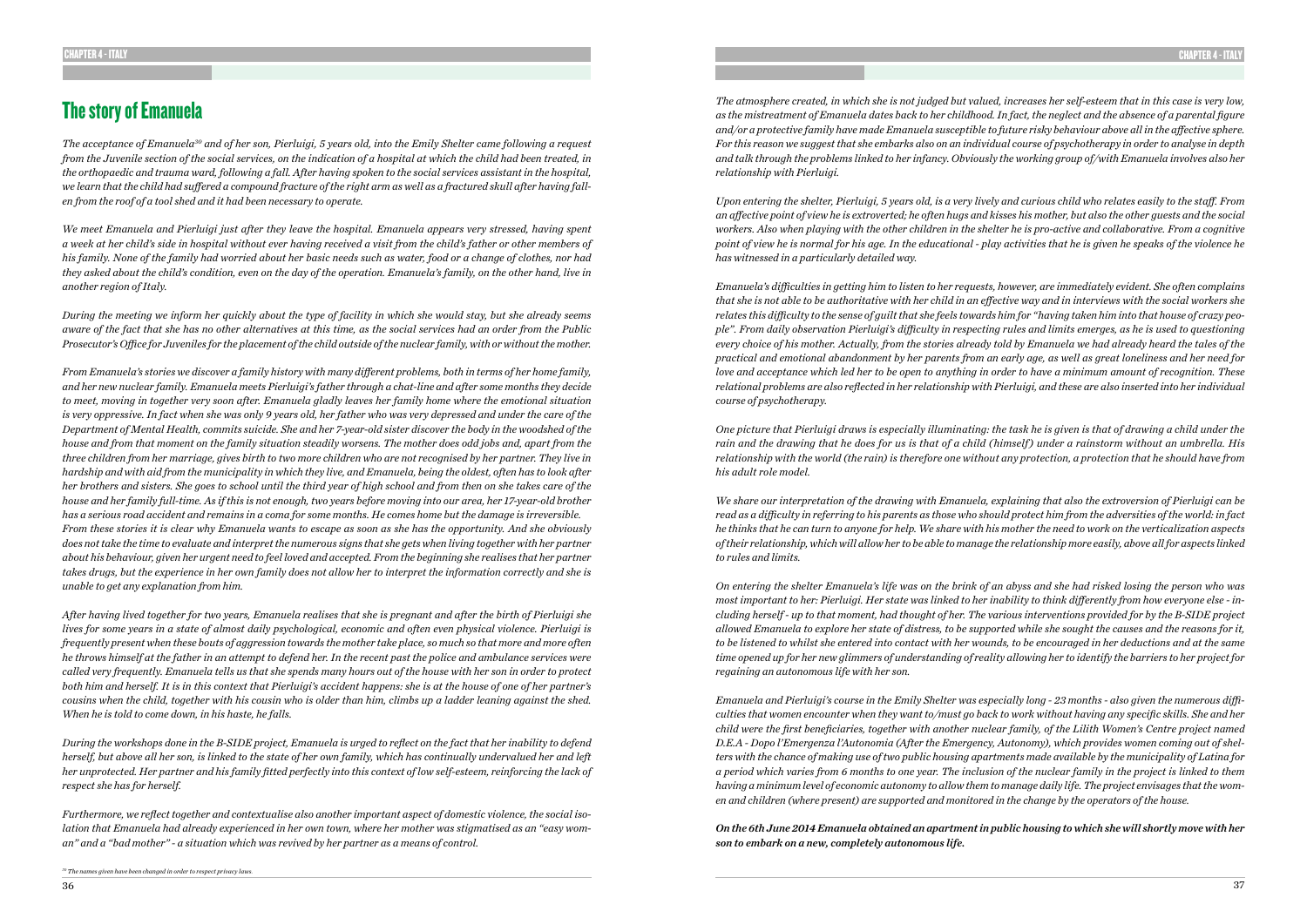



Spain



# 4.2 The Recovery Programme in Spain

### 4.2.1 Brief introduction

The A.D.A.V.A.S. association offers professional services to victims of domestic violence, which supplement the actions of shelters and other institutional services that exist in the city. The work done with these centers is coordinated in an effort to achieve the most effective outcomes possible. A.D.A.V.A.S is not a shelter, but a day centre that offers specific services.

The intervention is carried out in conjunction with other programmes from public or private entities, which cover other scopes of action and are essential for dealing with the diversity of domestic violence cases and the necessities that could arise in each individual case.

### 4.2.2 Reception, identification, definition of profile and selection of the beneficiaries

The coordinator/social worker is the first point of contact with the case, either over the telephone or in person.

### **A. Reception and initial assessment of the case:**

- Procurement of cases referred from other professional services.
- Procurement of cases from other channels of access: informal networks such as people close to the victim, Internet, etc.
- **B. Initial interview. In the first contact with the victim, a semi-structured interview is conducted in which we:**

• Provide the individuals with information regarding the centre, the nature of the association, the professional

• Examination of the support system and relationships with regards to residence and living environment. • Assessment of vulnerabilities: physical, psychological or sensorial disabilities and belonging to an ethnic

- team and their functions and the intervention protocol.
- Fill in a form in which we collect the most significant information including:
	- General identification information.
	- Genogram. The make-up of the family unit and relationships with the extended family.
	- Employment status and level of financial independence.
	-
	- minority, immigration, etc.
	-
	-
	- Assessment of prior experiences with abuse.
	- Collection of relevant information about the aggressor and the abusive behaviour.

• Health history: past and present diagnosis and treatments and possible dependency or abuse of drugs. • Family history and origin: structure, relationships and significant events that have occurred.

Collecting this information allows us to:

• Assess the risk involved for the woman and the children in her care and initiate the protocol of protection

• Inform the victim of the B-SIDE Project, assess the possibility of including the case in the project and obtain

• Plan the intervention project: establish the objectives, methodology, and prepare the resource map indicated

- Evaluate the history of the violence, the victim's perspective on it and symptoms manifested by the woman or the children.
- Examine the mother-child relationship.
- Determine the woman's needs and requests.
- measures.
- a signed commitment form in order to carry out the intervention.
- Assess the degree of the woman's motivation to participate in the project.
- for the case.
- in the case.
- acceptance of the conditions of access to the programme and the creation of a victim-therapist relationship.
- initial evaluation forms are completed and the sessions are set and a plan of action is designed for each child.

• Share the information with the rest of the team as well as other outside professionals that would be involved

• Provide psychotherapy services: after the initial contact with the centre's coordinator, the woman is referred to the psychotherapist, in which the first interview is aimed at specifying the therapeutic context, including • Provide music therapy services and detect the cases that meet the requirements of entering the B-SIDE Project: the mother is scheduled for an individual interview, followed by an interview with the child and then the

Requirements for the inclusion of a case in the Project. Women who:

- Are legally of adult age and have experienced violence from their spouse or partner.
- Have abandoned the relationship with the aggressor and no longer live with him.
- Have children between the ages of 4 and 14 years old.
- which they have been living.

• Along with their children, are not receiving any other psychological treatment due to the violent situation in

Voluntarily sign an agreement to participate in the Project in which they commit to:

- Attending all the scheduled therapeutic sessions and workshops along with their children.
- Participating in all levels of evaluation designed for them. • Communicating any and all obstacles that may arise, preventing them from complying with the requirements of the programme.
- Informing the father that the child is participating in therapy and obtaining his authorization.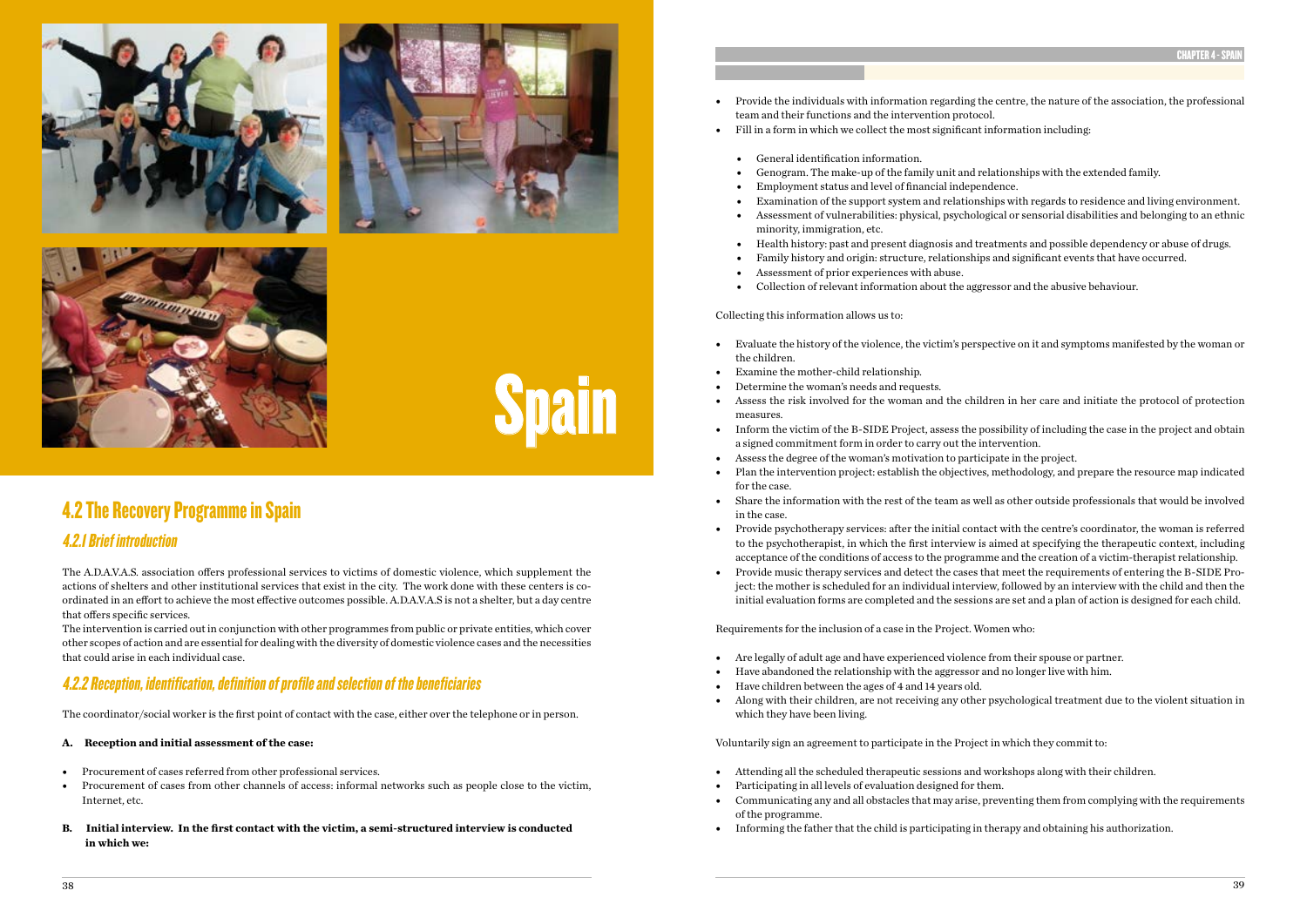### Causes for exclusion from the Project:

- Voluntary abandonment of treatment.
- Repeated and unjustified absences from therapeutic sessions.
- Returning to the aggressor.
- Having serious mental problems or additional issues that may hinder the therapeutic treatment as a result of not having had specific treatment.
- The father's objection to working with the children (in cases where the father's parental rights have not been restricted by law/court order).
- Clear indications that the child has been/is being abused.

### 4.2.3 Monitoring of the beneficiaries during the programme

- 1. With the woman and children: in-person or phone interviews are conducted in which the actions and resources involved are reformulated in the light of any new situation that may arise throughout the intervention process. Monitoring of the psychotherapy service is conducted by applying the intervention programme once the needs are identified and the objectives of the treatment are defined. In each session, the advances and difficulties that occur and are reported by the woman are collected and recorded. Monitoring of the music therapy service is done through direct observation of the various sessions and workshops that are held, where the most relevant and significant information is noted in order to complete the monitoring sheet in which the therapeutic progress of the minor is detailed.
- 2. With the internal professional team: meetings are held every 15 days to discuss the monitoring of the cases and the on-going evaluation of the interventions.
- 3. Coordination with the other professional services that are involved.

- 1. General evaluation of the impact on the victim, taking into account the different variables involved, such as type of abuse, its duration and severity, and the emotional state of the victim at the time of evaluation. It is important that the therapeutic intervention be tailored to the individual needs of each victim.
- 2. Provide an environment where the victim can talk about the violence experienced and express their needs, feelings, emotions, wishes and doubts and to also help them remove the stigma surrounding their situation, as well as their feelings of self-blame.<sup>24</sup>

### 4.2.4 Description of the workshops and other activities: methodologies, forms of intervention, professional resources, daily internal and outside observation, on-going, final and impact evaluation.

### **1. Psychotherapy with women victims of violence.**

Domestic violence is a reality that continues to be present in our society, as demonstrated by the number of judicial complaints and reports from health professionals and social services dealing with the subject.

Domestic violence affects all members of a family whether they are the target of direct physical and psychological aggression or not. Children for instance, may not be attacked directly by the aggressor, yet they live in an environment where they lack adequate security, emotional well-being and stability.

These negative effects are found repeatedly in children who have been exposed to domestic violence, resulting in physical, psycho-emotional and behavioral difficulties at school as well as with family and social relations.

It has also been observed that the actual psychological state of the women victims, such as low self-esteem and high levels of anxiety and depression, determines the role that she plays as a mother, noting a significant deficit in her parental abilities.

It is therefore important to provide the women and their children with the proper assistance necessary to minimise as far as possible the negative effects of their situation.

For this reason, the psychological intervention with the victims of violence has been set up to function on four main levels:

- 3. Therapeutic intervention aimed at the victim's recovery in the areas most affected, such as their psycho-emotional and behavioural state.
- 4. Intervention with the victim's parental abilities by helping them to develop more secure bonds and positive ships which are not based either on control or submission.

views of social roles and respectful conduct of men and women, and to help them develop healthy relation-

The general approach of the intervention is established through 10 interviews that take place with each woman. In each session, the work is aimed at:

• Improving the victim's safety and security and increasing awareness of the strategies of prevention and pro-

• Providing the victim with an explanation of their status as a victim and the characteristics of the violent rela-

• Helping the victim understand that her poor physical and emotional state is a result of the domestic violence

- Assessing the risks and the need to leave the situation immediately. Creating an environment of trust.
- tection when faced with domestic violence.
- tionship.
- situation.
- Increasing their self-esteem and self-confidence.
- Learning and/or supporting their decision-making, problem-solving and coping skills.
- Encouraging adequate communication and social skills.
- Resolving conflicts.
- Modifying their traditional beliefs about gender roles, sexist attitudes and myths about domestic violence.
- Reducing the symptoms and psychological impact of the abuse.
- domestic violence.

• Helping them develop parental skills and an understanding of their role as a mother who has been a victim of

While these points are used as a minimum guideline for the therapeutic sessions, the essential focus of the intervention is determined by the therapeutic objectives which are defined at the beginning of the session with the victim, and are tailored for each woman in order to address the needs that she perceives to be important in her therapy.

Observations are made throughout the therapeutic sessions, workshops and services by other professionals who may be involved in the interventions, such as doctors, nurses and social workers. These professionals communicate with us by phone and inform us of their perception of the personal and psychological state of the women.

### **2. Methodology of music therapy**

It is important to bear in mind that children who are exposed to domestic violence are not only affected psychologically but also have the need to be protected and live in a violence-free environment. For this reason, the intervention must be multidisciplinary. The therapeutic approach establishes a connection between the fundamental impact on the minor in different areas, the seriousness of the symptoms and key emotional expressions. The music therapy method is eclectic and based on the combination of methodologies from Juliette Alvín and Mary Priestley who work symbolically with music, sound and movement. Music is a form of expression in which the children can use the tools to express their sentiments and emotions and re-structure the values associated with violence.

their feelings, emotions, needs and fears and be able to talk about the violence that they have suffered. In order to guarantee the child this type of atmosphere, the environment must be as warm and friendly as possible,

- *1. Expression of emotions*
- The creation of an atmosphere in which the child feels that they are being listened to and can freely express allowing the child to manage, identify and express their emotions.
- Working with the circle of trust and security people who the child can trust and depend on.
- *2. Psycho-emotional and behavioural effects*
- Restructuring of the values associated with violence and the tendency to repeat the role of the mother victim

*<sup>24</sup> The psychological violence that is characteristic of the phases of the spiral of violence contributes to the reduction in the level of the woman's self and in the long term to the manifestation of vulnerabilities and a sense of guilt.*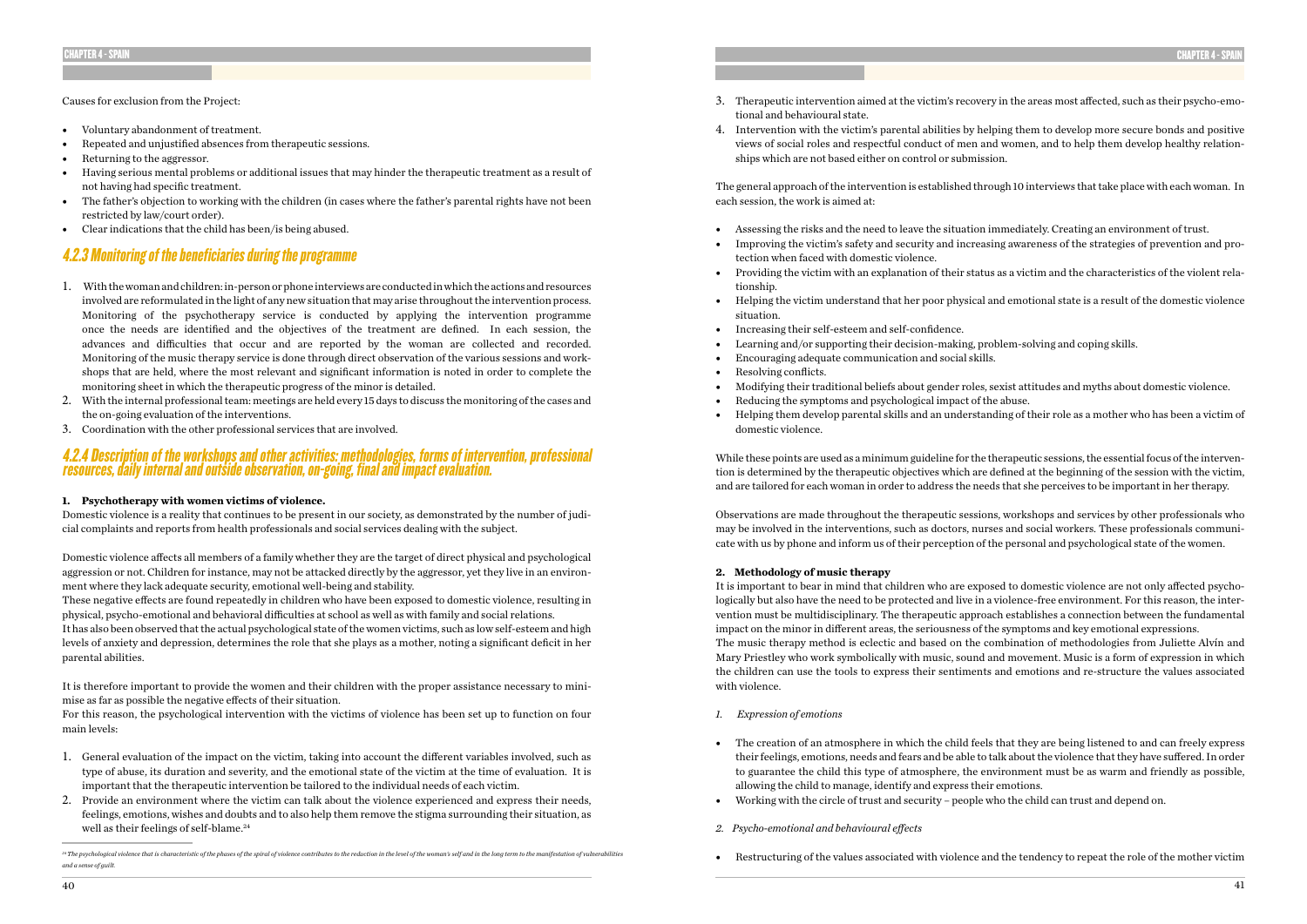or the aggressive father.

- Promoting self-esteem, making it easier to express their feelings.
- Learning how to resolve conflicts in a non-violent manner.
- Encouraging empowerment and resilience.
- Eliminating self-blame and stigmatization.
- Developing better communication skills.
- Educating on gender equality.
- Modifying disruptive behaviour.
- Finding different communication methods and alternatives to aggression.
- Eliminating the debilitating psychological symptoms that may be present in the child's psychological state.

Approximately 8 to 10 sessions are conducted and a subsequent evaluation is performed to establish whether or not there have been improvements. If the child is found to be more stable, they can leave the therapy programme (with a follow-up plan) and if not, they may need to continue with further sessions.

The work is generally done on an individual basis. However, group therapy is considered with children of the same age group with similar problems. Brothers and sisters may participate in some sessions. The mother is responsible for providing the therapist with any significant information about the child and the child's conduct that she observes throughout the week.

The sessions are of 50 minutes and are conducted on a weekly or bi-weekly basis depending on the severity of the individual's situation.

### **3. Methodology of the psychotherapy**

The therapeutic sessions are one hour in length with the following regularity:

- Weekly for the first two individual sessions.
- Every 15 days for the next eight individual sessions.
- Two follow-up interviews are also established by phone or in person, beginning six months after the date of release from therapy.
- 2. Description of the Activity: From romantic love to shared love.
- Individual or Group: Group.
- Frequency of Sessions: Twice during the project.
- Duration of the activity: Two separate two-hour sessions.
- Location: A.D.A.V.A.S. Headquarters.
- Material resources: Black/whiteboard and construction paper.
- Professional resources: A psychologist.

When evaluating the psychological effects of violence, abuse and control, it is necessary to consider:

- Cognitive changes, whether they are from the cognitive maps, expectations, terms, perceptions or self-esteem of the abused woman.
- The indicators of psychological dysfunction.
- Problems in relationships with people other than the aggressor.

### *Experiential: Workshop activities. Psychotherapy*

- 1. Description of Activity: Transforming the negative self image into a positive one.
- Individual or group: Group.
- Frequency of sessions: Twice during the Project.
- Duration of the activity: Two separate two-hour sessions.
- Location: A.D.A.V.A.S. Headquarters.
- Material resources: Black/Whiteboard and construction paper.
- Professional resources: A psychologist.
- Description of the techniques used: The perception that the women have of themselves is defined, identifying which aspects of this description they believe to have been created, magnified or diminished by the psychological abuse they suffered and which aspects they believe to be idiosyncratic. The intervention involves working on self-esteem and empowerment and the development of social abilities and assertive communication. An interactive and participative method is used.

### During the sessions we:

• Attempt to identify the genealogy of love, the perception of the relationship links and the origin of the rela-

• Description of the techniques used: Defining the importance of working from a model of kindness and identi-

• Advancement, reinforcement and learning of parental skills and understanding the children's rights to have a

- tionships.
- Work on the social models of couples and of love and lack of love.
- Promote an experimental framework for the exploration of the relationship links.
- Understand how to live within real love and not idealised love.
- 3. Description of Activity: Parental skills.
- Individual or group: Group.
- Frequency of sessions: Twice throughout the Project.
- Duration of the activity: Two separate two-hour sessions.
- Location: A.D.A.V.A.S. Headquarters.
- Material resources: Black/Whiteboard and construction paper.
- Professional resources: A psychologist.
- fying the suffering and emotional impact on the children.
- mother figure capable of caring for them and respecting their rights.
- 4. Description of Activity: Laugher Therapy: using laughter and humor as tools for achieving better health.
- Individual or group: Group.
- Frequency of sessions: Twice during the Project.
- their children together).
- Location: Julian Sanchez "El Charro" Integrated Municipal Center
- Material resources: pamphlets, neck scarves, balloons, clown noses, overhead projector, computer and music equipment.
- Professional resources: A laughter therapy specialist.
- boost their image of the fun, positive and creative self.

• Duration of the activity: 3 separate three-hour sessions (two with the women alone and one with mothers and

• Description of the techniques used: The objective is to understand and experiment with a sense of humor and laughter, based on the premise that these activities produce extraordinary affects on the physical, mental, emotional and social state of an individual that will help to improve health and increase resistance to stress. They learn to improve their capacity to relate to others, communicate better and face conflicts. They also

### *Other workshops:*

- 1. Dog Therapy Workshop:
- Individual or group: Group (with women and their children).
- Frequency of sessions: At the end of the Project.
- Duration of the activity: One two-hour session.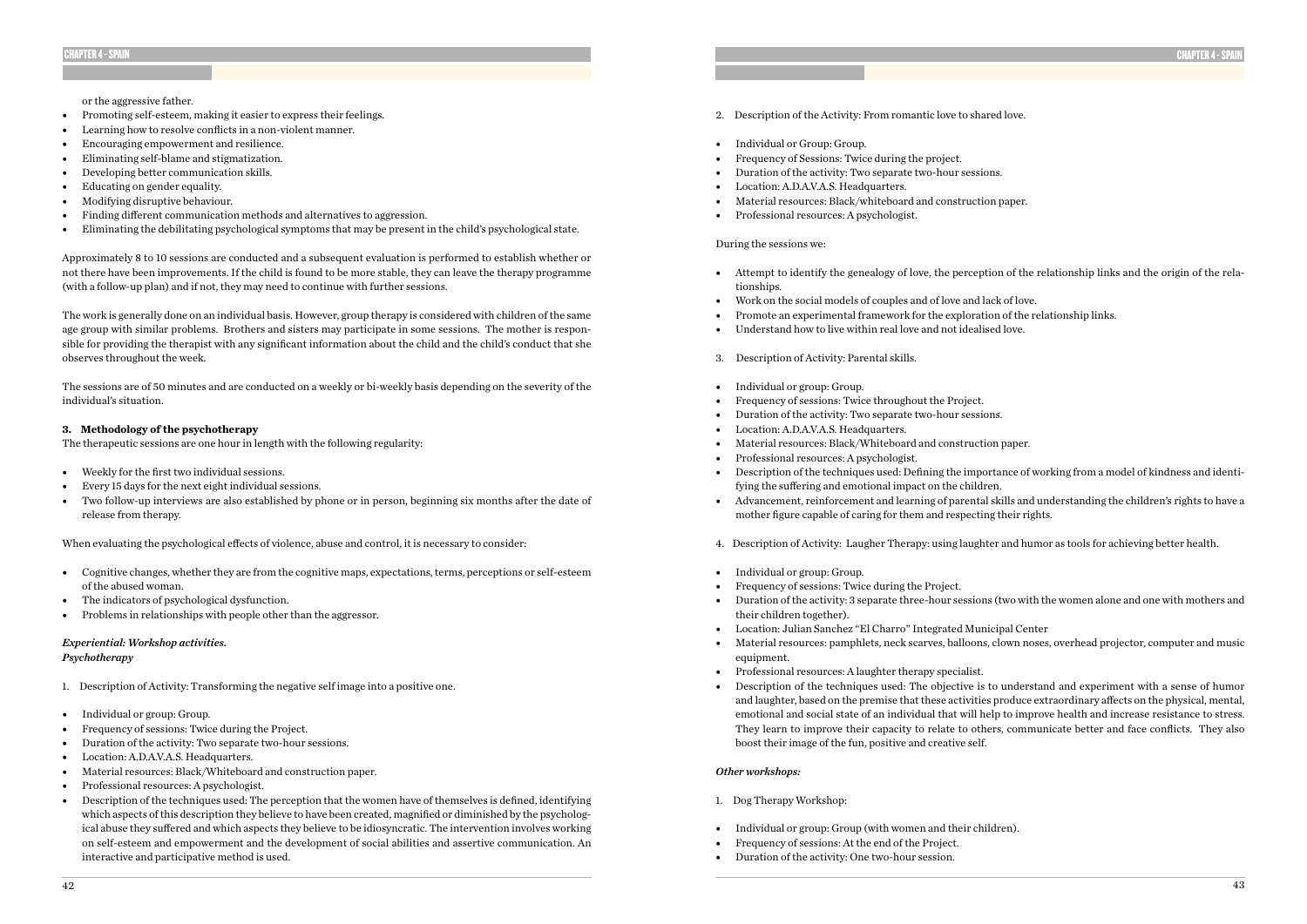- Location: Municipal Facilities.
- Material resources: The resources appropriate for the activity.
- Professional resources: An expert in dog-assisted therapy.
- Description of the techniques used: Activities that encourage shared responsibility, mutual care and a bond of affection between the mother and child.
- 2. Learning to live without financial dependency an educational and work guidance workshop:
- Individual or group: Group (with women).
- Frequency of sessions: At the end of the Project.
- Dration of the activity: One two-hour session.
- Location: A.D.A.V.A.S. Headquarters
- Material resources: Handbooks on labour rights and job search techniques.
- Professional resources: A lawyer who is an expert in labour law and domestic violence.
- Description of the techniques used: Group dynamics and analysis of case studies in order to understand the existing rights for women victims of violence: such as the job search resources that exist in each community.

### **4. Music Therapy with children who are victims of violence.**

The activity conducted with the children who are victims of domestic violence is Music Therapy. This discipline is a creative artistic therapy which uses music, sound and movement not only for their intended purpose but also as a form of communication and emotional expression. The intervention is led by a professional with a degree in music therapy and years of experience in matters of child abuse.

The goal of music therapy is to discover the natural potential of the victim or to restore their individual abilities allowing him or her to improve their intra and interpersonal communication skills, thus improving their quality of life through the preventative and rehabilitative aspects of treatment. This technique uses specific tools of observation, interpretation and intervention such as sound, music, voice, musical instruments, and all sound and rhythmic forms expressed or experienced through the body, objects and acoustic means of communication.

• The "Story Written Together" workshop - "My mum and me" is conducted with mothers and their children with the theme of an effective bond. With the contributions of both mother and child, a story is created with

Music Therapy also allows for the possibility of covering the following three levels of assistance:

- Promoting health.
- Aid for illness and disorders.
- Rehabilitation for the consequences of the illness or disorder.

Music Therapy is appropriate as an individual or group approach for the treatment of individuals with organic or psycho-affective pathologies and also to develop preventative actions.

Music Therapy is a recreational, educational and therapeutic form of intervention which:

- Opens channels of expression and communication.
- May prevent disorders.
- Stimulates creativity.
- Focuses on healthy emotions in order to normalize the situation as much as possible and stimulate learning.
- Allows the victims to face their difficulties through the development of communicative and socio-affective abilities.
- Correct dysfunctional behaviours which are derived from these communicative and socio-affective difficulties and to provide physical, emotional and social well-being.

### *Music therapy workshop activities:*

- Handmade Instruments. This workshop is designed for the construction of musical instruments that are made with everyday recycled materials, and will later be used by the participants in creating their own music.
- Creating songs together. Each participant contributes ideas from which lyrics are created together.

### CHAPTER 4 - SPAIN

- Music, murals and emotions: Murals (posters), containing messages about abuse prevention, are created by using images found in magazines and on the Internet.
- words, images and music.
- conventional musical instruments.

• Relaxation music. This workshop deals with creating different relaxing atmospheres by using recycled and

The observation in Music Therapy is conducted within a therapeutic context. It is the mother of the child that provides the information from outside of the context.

### *Professional Resources:*

Project Supervisor. Functions:

- Technical and administrative management of the project.
- Coordination with other institutions and entities.
- Supervision of the professional team.
- Overall evaluation of the intervention project.

### Social Worker. Functions:

- Case identification, assessment and initial case report.
- Social intervention project.
- Management of community resources.
- Referrals to internal professional team and coordination of the interventions.
- Monitoring of the interventions carried out by professionals from other entities.
- Planning and coordination of the activities performed by the external personnel / freelance personnel.

### Psychologist. Functions:

- Case identification.
- Psychological evaluation of the women.
- Intervention sessions with the women.
- Planning and development of workshops with the women.
- Coordination and evaluation with other team members.

Music Therapist: with a degree in music therapy and a specialist in matters of child abuse. Functions:

- Case identification.
- Music Therapy intervention with the children.
- Coordination and evaluation with other team members.

Lawyer. Although this project focuses its intervention on the emotional and social aspects of the women and children who are victims of violence, it is important to have the services of a lawyer who specializes in domestic violence and family law.

While it is possible to obtain this service externally, it should be noted that it is more suitable for the lawyer to be a part of the internal professional team. This facilitates the coordination of the intervention between the team members and brings the service closer to the women, fostering better communication throughout the process. In addition, the lawyer is an essential part of the development of the educational and labour guidance workshop.

Dog Therapy Professional. Functions: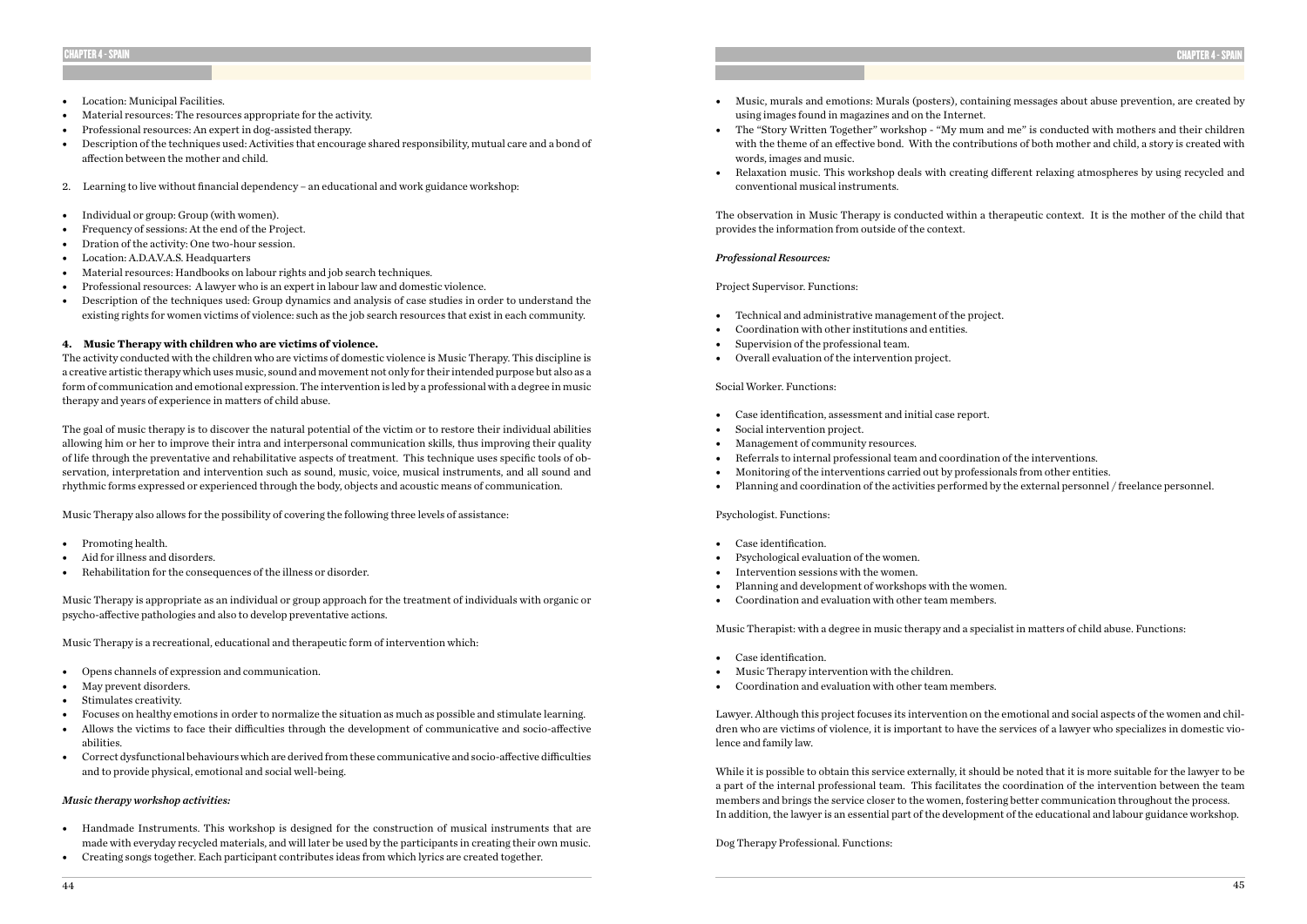- Planning and development of the workshop with women and children.
- Evaluation of the activity.

Laughter Therapy Professional. Functions:

- Planning and development of the workshop with women and children.
- Evaluation of the activity.

Due to the infrastructure of the centre, the individual and some of the group interventions with women and children are conducted in the facilities of the centre itself.

While the first contact with the case may be by telephone or on-line, the interviews are carried out in-person and by appointment. If possible, the first intervention in person with the women is conducted within three days of the first contact.

For the laughter and dog therapy workshops, we rely on the co-operation of the local venues that are free of charge.

### 4.2.5 Leaving the Recovery Programme

The case is closed when the programme is completed and the participant is released from therapy. A final evaluation is then performed in relation to the initial objectives of the intervention.

Ending the psychotherapy sessions: the therapy can be stopped when the therapeutic objectives are considered to have been reached, as determined through the various methods of evaluation. A follow-up treatment plan is established at this time.

Ending the music therapy sessions: when the child has reached the objectives established during the initial phase and his/her emotional state is considered to be stable they can stop attending the therapy. There is the possibility of a reinstatement of the sessions if the mother observes an emotional relapse in the child and contacts a professional to conduct an observation.

### 4.2.6 Local support networks

The local network of assistance for women and children victims of domestic violence consists of representatives from the areas of social intervention, health, law, security and education.

In the area of Social Services, the centres specializing in assistance for women that stand out belong to the City Council of the Castilla and León region and the Local and Provincial Governments of Salamanca. However, the coordination of cases is also often carried out with basic social service teams referred to as CEAS (Centres for Social Action) in Castilla and León. These services are the first entry points to aid services for the community and as such, they perform one of the main actions of the domestic violence cases, which is that of case detection. In the same way, the health service teams at the general Health Centres and the Mental Health teams also play an important role. Due to their close contact with the women and children, they can not only detect and report the instances of abuse, but also do continued follow-up of cases and refer them to specialized services.

The network of resources is supplemented by the actions of non-profit organizations that offer their services free of charge and in coordination with the Administration. They are organised within Emergency Centres, shelters and other specialized services.

The function of the police forces is indispensable, in particular the work done by their specialised teams which deal specifically with cases of violence against women and children: EMUME within the Civil Guard, SAF within the National Police and SEAMM within the Local Police.

With regards to the legal area, the actions of the public and private services specialising in violence are supple-

### CHAPTER 4 - SPAIN

mented by the legal assistance offered by the Community's College of Lawyers. This service guarantees legal assistance as considered by Organic Law 1/2004, of 28, December (Integrated Protection Measures against Gender Violence) and Law 13/2010 of 9, December, against Gender Violence in the Castilla and León region.

*Coordination between professional workers and services* In order to coordinate the interventions in the best possible way, Law 13/2010 of 9, December against Gender Violence in the Castilla and León region, considers the possibility of creating a single, unified case file which is pending further development.25 This same law establishes specific entities to coordinate the resources: The Regional Commission against Gender Violence and the Local Commissions against Gender Violence, with the latter being from the provincial area. These commissions include all the institutions and organizations such as associations and private entities which are included in the network of assistance services.

The Government Delegation for Gender Violence was created by Organic Law 1/2004 of 28, December - Integrated Protection Measures against Gender Violence. Its main functions are the formulation of policies and coordination with the rest of the Administrations who have authority in the area of gender violence. As such, it monitors and evaluates actions in conjunction with the State Monitoring Centre for Violence Against Women. Each unit working with violence performs the functions of the Government Delegation for gender violence in each province.

On a technical level, the protocol followed by the professional teams that intervene in the cases is based on:

- Identification of cases and referral to public services and/or specialised private services.
- Planning of the intervention based on the necessities of each case.
- Monitoring and evaluation of actions.

The referral and monitoring of cases are done by phone, through written reports or meetings held by the teams involved.

## The Story of Yeni

*Yeni came to ADAVAS seeking psychological help for herself and for her children, after separating from her husband with whom she had lived and suffered domestic violence during the past years.*

*Yeni began a relationship with José 15 years ago. At first, the relationship was very pleasant and José was very attentive and loving, constantly telling her that there was no other woman like her in the world and that she was wonderful. The relationship became serious over time and they decided to get married. From that moment on, José's behaviour towards Yeni began to change. During the first few years, they went through different stages which at times were better and calmer and other times worse, with José displaying adverse behaviour towards Yeni. Amidst this situation, they have their first son, Manuel (who was 9 years old at the time that they contacted ADAVAS). According to Yeni, the major problems began when she got pregnant with their daughter Maria (who is now 5 years old). At that point, the yelling, humiliation and insults were continuous and became even worse when Yeni stopped receiving the family financial aid. As she had already been unemployed for quite some time, she ended up with no income whatsoever. From this moment on José continually called her a kept woman and told her she was useless and would get angry if she left the house with the kids. He continually controlled where she went and even wanted to prohibit her from going to her brother's wedding because he didn't like the clothes she was wearing. The situation got worse and worse until she decided to leave her husband. At that point he even went as far as to push, insult and belittle her in front of their son Manuel. This is when she decided that she would no longer put up with it. With her mind made up about breaking off the relationship with her husband, Yeni came to ADAVAS seeking psychological help for herself and to assess the impact of the domestic violence on her children Maria and Manuel. ADAVAS began working with them at the beginning of 2013.*

*25 As provided for by the law, a new model is being drawn up and it will be worked on from September this year (2014)*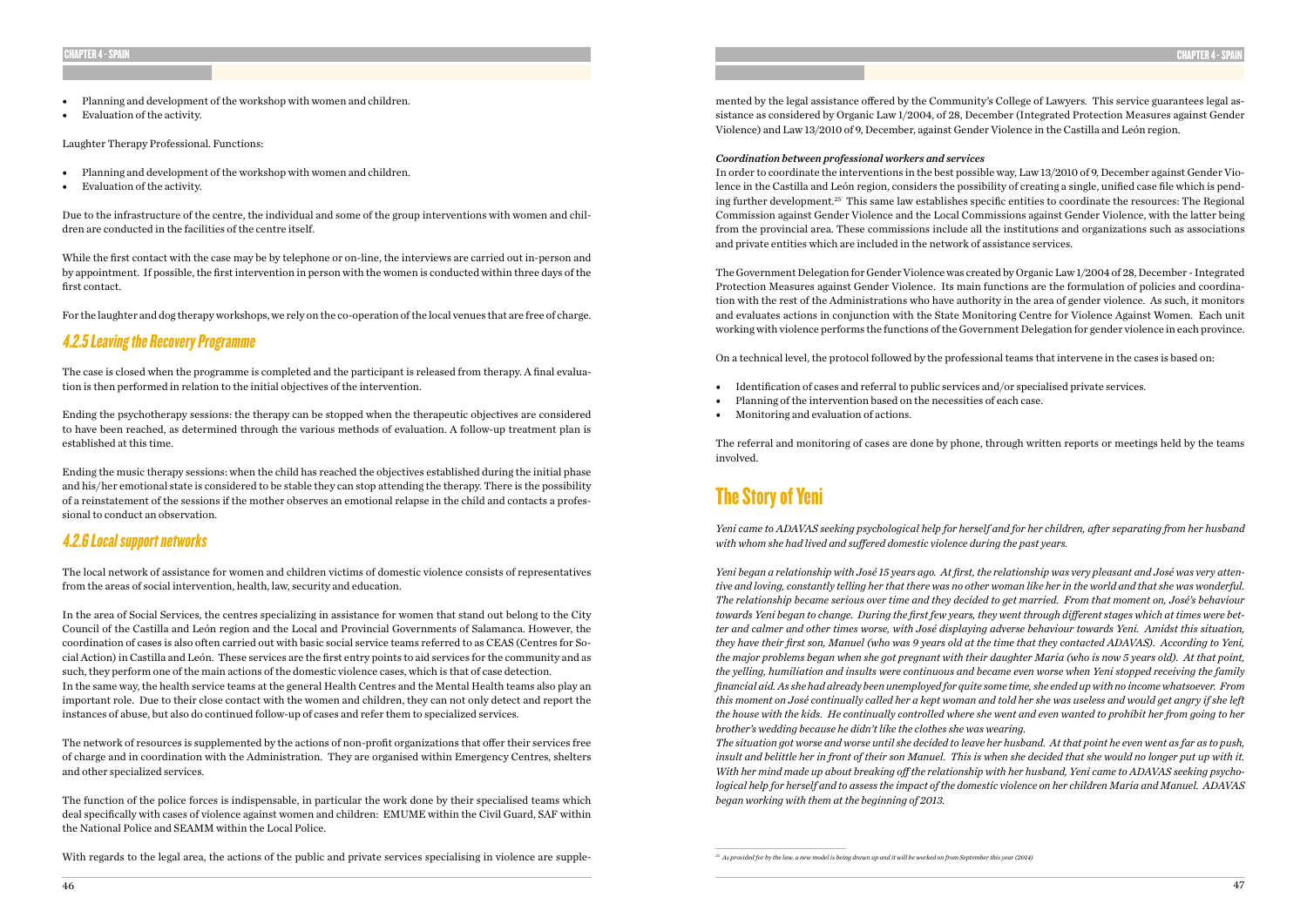# **Hungary**

# 4.3 The Recovery Programme in Hungary 4.3.1 Brief introduction

There are no special shelters in Hungary for women leaving an abusive relationship. Women who cannot afford to live on their own resources either stay in the relationship or may try to find a temporary place in the so-called family and mother's homes. NANE Women's Rights Association cooperates with a few of these institutions, but these are scattered throughout Hungary. This program was made available to women who were in special programs (legal and/or other support programs) for survivors of domestic violence offered by women's rights NGOs in Budapest. Most women came from a program run by the NANE Women's Rights Association which provided a mobile alarm<sup>26</sup> for women who had left an abusive relationship but were still being stalked by their ex-partner and also had to meet him regularly because of visitation rights given to the aggressor by the court.

Groups for women and their children who have been victims of and/or witnesses to domestic violence do not exist in Hungary in any systematic form. As the types of support for victims of domestic violence in Hungary do not fulfil international standards (e.g. those of the Council of Europe), it is likely that nothing similar to the services offered by the program described here has ever been offered to victims in Hungary prior to this. Domestic violence affects over 240,000 women a year in Hungary (close to 850,000 women, almost a quarter of those aged over 15, have experienced domestic violence in at least one of their intimate relationships during their lives)<sup>27</sup>. There are 122 crisis beds for women escaping domestic violence<sup>28</sup> (only about 10% of those necessary according to Council of Europe standards), and there are no widely available specialized services for victims and survivors.

*During the psychological evaluation with Yeni, the following symptoms were observed: Shame as well as fear that her husband would show up in public and begin to insult her. She was in an acute state of submission and seemed to be emotionally paralyzed, unable to react or respond adequately to the attacks. She also showed elevated signs of depression and anxiety.*

*During the psychological evaluation with the children within the music therapy sessions, Manuel appeared to be taking on an excessive amount of responsibility and blamed himself for his parent's separation. Maria was very afraid and cried often.*

*They both had sleep and digestive disorders and had problems concentrating and paying attention at school. They also displayed signs of very low self-esteem.*

*The treatment initiated with Yeni was aimed at enhancing her personal resources and diminishing her current symptoms. Throughout the intervention, Yeni's well-being was evaluated in four different areas: her evolution with respect to her violent partner, her evolution with respect to herself, the evolution of the psychological impact of the situation and the evolution of how she saw herself with respect to her children.*

*For the children, a music therapy program was designed to increase their self-esteem and strengthen the relationship between the children and their mother.*

*Yeni's evolution from the beginning of the intervention was positive. The symptoms that she displayed at the beginning of the intervention diminished significantly and she claimed to be feeling better about herself and her role as a mother.*

*Little by little, the children began to accept their parent's new situation and showed signs of improvement in their self-esteem, a fact which was demonstrated by higher marks at school and a better relationship with their mother on a daily basis. Although they did not feel enthusiastic about the visits with their father every two weeks, they were able to develop protective emotional strategies so that the visits were the least problematic possible.*

*In March of 2014, Yeni and her children were released from the therapeutic program, ready to take on a new phase of their lives where violence no longer has a place.*



### CHAPTER 4 - SPAIN

*<sup>26</sup> This program, in cooperation with Vodafone's "Safety for Women" and with the Budapest Police Headquarters, introduced the mobile alarm for victims of domestic violence in Hungary. 27 Sources: EU Agency for Fundamental Rights, Domestic Violence. Violence Against Women: an EU-Wide Survey (2014): http://fra.europa.eu/DVS/DVT/vaw.php; Hungarian Census results, 2011: http://www.ksh.hu/nepszamlalas/docs/tablak/demografia/04\_01\_01\_04.xls.*

*<sup>28</sup> These are assigned to people fleeing from domestic violence in various "Temporary Family Homes", but these places can only be occupied for about a maximum of 2 months*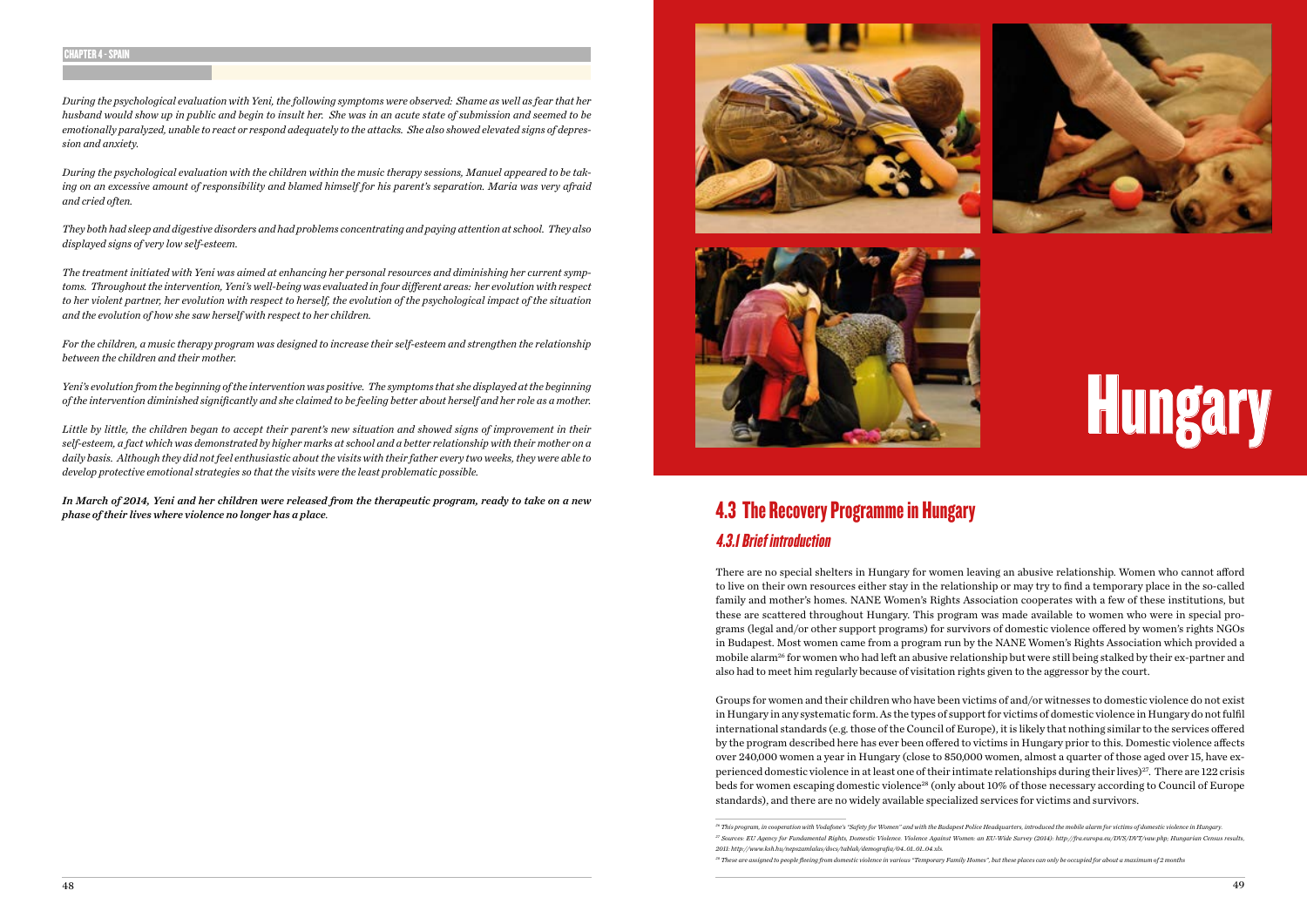### 4.3.2 Reception, identification, definition of profile and selection of beneficiaries

Before entering the programme, we interviewed each woman who expressed an interest in participation to find out about her and her child(ren)'s needs, the specific problems they wished to have help in solving, and the legal and emotional situation in which she and her children found themselves regarding contact with the abusive father. We also introduced the goals and main features of the programme and what it could and could not offer. These interviews took about an hour. If the woman was interested and our team also thought the group would be beneficial to her, she and her children were given a place in one of the two groups of beneficiaries followed by the B-SIDE project. Most women expressed a need for support in the following areas:

- In the case of sons: behavioural problems and agitation before and especially after visitation days; occasional outbursts of anger; being the target of bullying among their peers; showing violent behaviour towards other children and/or his mother; learning difficulties; not respecting rules and boundaries;
- In the case of daughters: behavioural problems before and especially after visitation days; occasional outbursts of anger against the mother; withdrawing from company; silence; agitation; fears and nightmares; illnesses before visitation days; signs of being lost and distrustful after visits; lack of self-confidence;
- On the part of the mothers themselves: fear of the ex-partner; fear of not being able to protect the child and feeling constantly guilty about this; problems of not being believed by the authorities; frustration over the authorities' not recognizing and/or acknowledging the harmful effects of the aggressor's actions on the child and not wanting to protect the child; difficulties in reconnecting with the child after visitation days; being constantly worried for the well-being of the child in light of recognizing the harmful effects of the violence; being unsure about whether they could give enough support to the child to overcome the damaging effects of the violence whilst at the same time setting boundaries.

All of the children in the group had either been direct victims of the abusive father and/or had witnessed the violence against their mothers.

In general, women who are victims/survivors of domestic violence and who have small children (aged between 0 - 14 years old) have different needs from women who either do not have children, or whose children are older or adult. It is also clear that women have very different needs and wishes in cases where the abusive father has visitation (or custody) rights than when he does not.

In this pilot program we received women with children aged between 6 and 15 years old, most of whom were still in contact with the father. This latter was not a criterion, but women who do not have to be in contact with their former violent partner through their children do not usually report on difficulties with their children. Moreover, most women with small or early adolescent children who leave violent relationships are legally forced to keep in touch with their partners because the fathers – almost without exception – get visitation rights. Regardless of whether these visits are free or supervised, they have a detrimental effect on children's well-being that the mother is then forced to deal with.

During legally enforced visits, the mother may be forced by the aggressor (i.e. the other parent) to become the upholder of illogical and/or unreasonably strict rules or unrealistically high expectations, or she may be undermined by inconsistent permissiveness towards the child on the part of the aggressor, who at the same time still expects perfect mothering from his ex-partner. The goal of these behaviours is to set children against their mothers and vice versa, and they are often successful. Even in cases when children find themselves burdened with trying to protect their mothers from the abuse, they may be confused by these behaviours on the part of the aggressor.

Women receive very little sympathy in these situations, especially when they come into contact with the authorities (usually in child custody and visitation cases) when their skills, competence and performance as mothers are harshly tested, scrutinized and criticized also by the state institutions involved.

### 4.3.3 Monitoring of the beneficiaries during the programme

The project was managed by a professional working group who kept in close contact through a mailing list which was created to support quick and accessible communication among the team members. Decisions regarding the groups were made by the professional group and technical and financial management was provided by the B-SIDE project team. Group therapy sessions were followed by a de-briefing and evaluation of the session itself by the professional staff involved. In case of an emergency in-between group sessions, specific team members were available to consult with the mother over the phone.

Feedback was received from the mothers in the group sessions. A long questionnaire was filled in at the beginning and the end of the group process, as well as a briefer one after each session in order for each participant to evaluate the progress made. The impact of the group process was measured partly on the basis on these questionnaires, partly through direct observation, and partly through the reports of the women in the follow-up period.

### 4.3.4 Description of the workshops and other activities: methodologies, forms of intervention, professional resources, daily internal and outside observation, on-going, final and impact evaluation

The rationale behind the program is based on the recognition that mothers who became victims of domestic violence and their children who have witnessed the violence against their mothers have special difficulties and needs. Perpetrators of domestic violence do not only commit physical, emotional, verbal and economic violence, but most often also attack a woman's mothering practices and try to erode her parenting skills in order not only to enable themselves to further lower their partner's self esteem, but also to make her more vulnerable to subsequent attacks due to her "bad-mothering". Even if the mother is capable of continually fulfilling her parenting role competently, these attacks can and often do take a toll on her skills, with her having to constantly put up with criticism and trying to fulfil contradictory and unrealistic expectations. Perhaps even more importantly, these practices also have an effect on the mother-child relationship.

Our cases show the importance for the health and well-being of both the mother and the child(ren) and for their relationship itself to rebuild trust and reliability in behaviours, rules and habits between the mother and child. Once mothers are allowed to carry out their parenting without the interference of abusive partners and state agencies blind to the abuse but extremely critical of women, they can regain the full scale of their competence and build a healthy mother-child relationship.

The Recovery Programme is designed to support this process through both psycho-educational and pet therapy methods and exercises. Each session was built on the theory and practice of pet therapy, and the programme was tailored to the specific needs expressed by the women in the interviews and the preliminary sessions and, in general, the special needs of survivors of domestic violence. There were two groups of women with their children, one following the other, with eight and seven women and their children, respectively. The original applicants were assigned to the groups taking into consideration visitation weekends, as our sessions were on Saturdays. As the usual arrangement for regular visits is every second weekend, we alternated the session accordingly so that the children were always able to participate.

Below is a description of the sessions in which therapy-dogs were involved. In this pilot project, several meetings were held with the first group (both mothers, children and support staff together, and children and mothers in their own groups with the relevant professionals) prior to the sessions with dogs in order to better evaluate needs, and create a good environment for the dog-assisted therapy. With the second group, however, this preparatory work was considered unnecessary as the general needs of victims are fairly universal and the dogs were fully accepted from the first session in which they participated.

The dog-assisted therapy group sessions were held in a community centre in Budapest with a large room (for the joint sessions), and several smaller rooms (for the separate sessions). One of the rooms is suitable for holding sessions for painting, drawing or any other art activities, another is a room with children's books, toys and games, and the women's group was held in the large room. The therapy-dogs were allowed to go anywhere in the facility.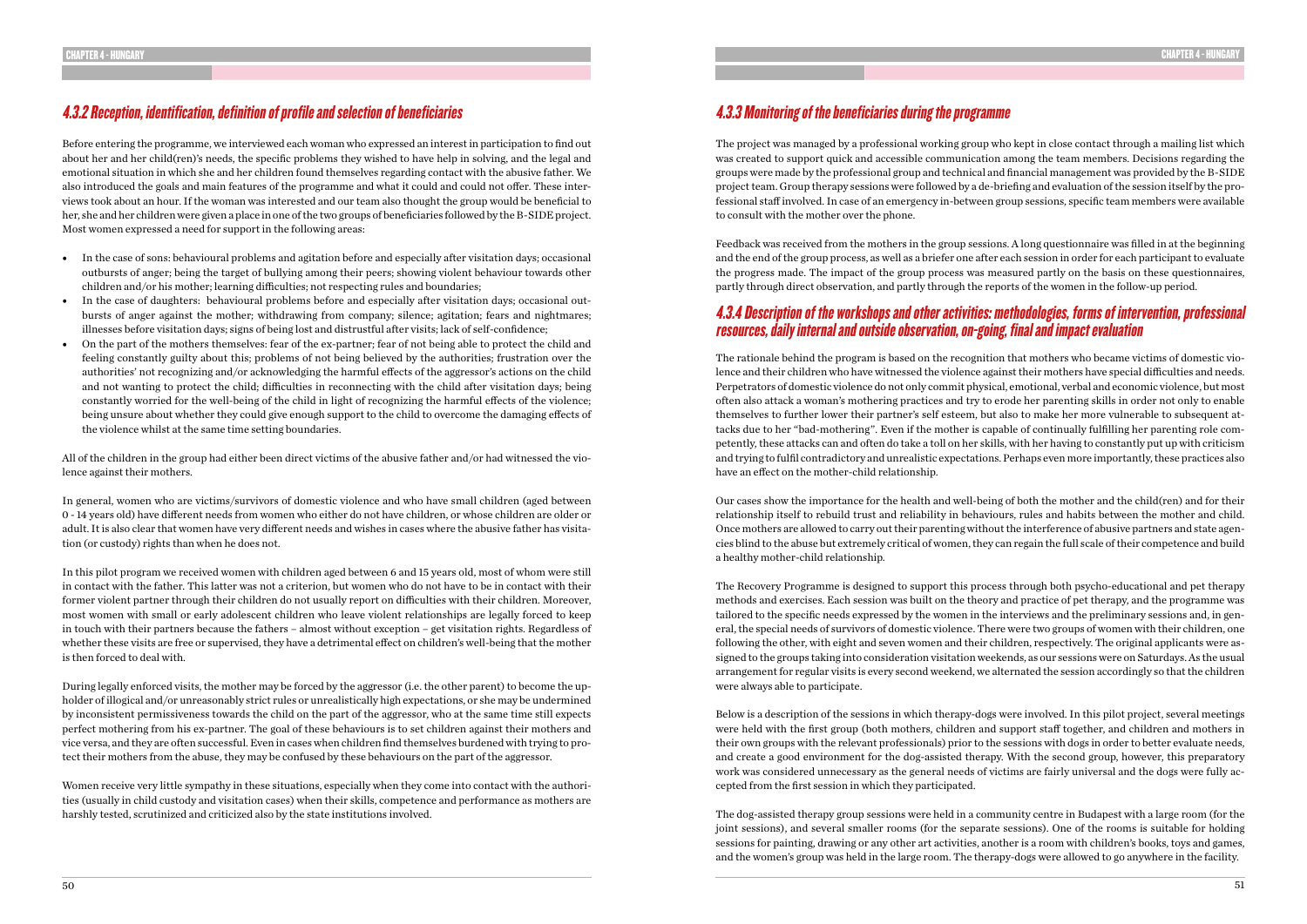We found that the ideal number of participants was 6-10 women with their children.

### **1. Group sessions**

Each group session lasted one hour and a half. Sessions with the mothers, the children and the dogs were followed by a break, then a session where mothers and children were in separate groups. An example for a joint session and an example for a session with the mothers can be found below in the description of the workshops. A group course lasted for 10 sessions.

The programme was designed to foster cooperation between the mothers and their children, among the children themselves, and between the children and other adult participants. Pet therapy facilitates cooperation, enhances attention to needs and empathy and can contribute to increasing the self-esteem of both the mothers and the children. The joint group targeted the development and experience of cooperative skills through games and educational activities with the dogs led by our educational psychologist and the assistant dog-trainers. The dogs helped to relax and cheer up both the mothers and the children, and they were the driving force in the cooperative and competitive games.

Children in the joint group sessions were observed to become more relaxed over time. This was visible in the more withdrawn children who became more talkative, smiling more and more by the end of each session and also over the whole period of the group process, gradually letting go of their mothers and interacting more with each other and other adults. Mothers also reported that the children were excited about and looked forward to the group sessions during the week, that they used their memories of the group to calm themselves, and in the case of a very withdrawn child, the mother reported a clear improvement in the child's self-confidence and self-esteem which she attributed to the group.

Mothers in the joint session were also observed to become less stressed over any real or perceived misbehaviour of the child (stress caused by fear that they will be judged as mothers through the behaviour of the child), and more relaxed, supporting their children in the games. They reported on a gradually growing trust in the group and their place in it.

After the break a further hour and a half was spent in separate groups - one for the mothers and another for the children, with one dog remaining in the children's group. The mothers-only group provided a safe space to discuss observations, experiences, issues of self-confidence, self-esteem, feelings arising from the first session, etc. In this second session of each workshop the educational psychology model was used to work with women on understanding domestic violence, working on the negative emotions produced by violence, understanding needs, human rights, responsibilities toward their children, the children's needs and experiences, and discussing the difficulties of protecting their children in a legal system which does not recognize the harmful effects of domestic violence on CWDV, or the fact that often aggressors also directly inflict violence on their children. Cooperative activities, reading and writing assignments, literature on victims of intimate partnership violence were also employed during the meetings.

The sessions with the mothers was built on the program described in Power to Change, a 14-session group programme for survivors of domestic violence, modified to the special needs of this programme. The focus was on sharing the experiences of the joint sessions, possible lessons to learn about the children's needs from the cooperative and competitive games and their relationship with the dogs and the reasons for their behaviour, together with a sharing of experiences of the effects of the group between sessions, and understanding the sometimes confusing and contradictory behaviours of the children in the context of the violence they witnessed and/or suffered or still witness/suffer during visitations.

This focus was extended to increasing the participants' knowledge about the nature and effect of domestic violence on victims and CWDV, post traumatic stress disorder (PTSD) and re-establishing self-esteem after leaving a violent partner, as well as providing useful reading materials. These sessions were held by one of the social workers and the lawyer, without the dogs.

The children's group was led by two psychologists and a social worker, who continued providing an environment of creative games of cooperation for the children and also observed behaviours of the children that could help them to identify specific problems arising from contact with the abusive father, as well as the specific difficulties in forming a harmonious relationship with their children that the mothers could have as a result of this contact. The professional staff participating in the project were available for individual appointments with any of the workshop-participants if the need arose.

### *Example: First session with the dogs*

• Greeting, introductions (chairs are arranged in a circle - participants, professionals and dog-trainers with

are helped with simple questions (e.g. How old are you? What do you like to do in your free time?) and the dogs

• A round of "petting the dogs" follows where dogs are led around the circle, spending a little time with each participant, which allows participants to get acquainted with the dogs, and participants are asked to talk about

- their dogs are seated in a mixed arrangement)
- Only first names are asked for and everybody introduces themselves in a few words. If children are shy, they are then introduced by their trainers.
- any experience they may have with dogs or other experiences of pets.
- else as well as those of the dogs.
- animals, finding solutions to unforeseen problems, etc.
- Group games: all participants have to cooperate in order for the task to be carried out.
- they take with themselves from the session.

• Learning the names: a game with ball(s) and the dogs is played to facilitate the learning of the names of all participants. By the end of this game all participants (including the professionals) know the names of everybody

• Participants choose a "favourite" dog and several "learning" games follow with the help of each dog's trainer. Participants experience giving acceptable instructions, peaceful leadership, and co-operation with people and

• Closing circle: participants return to sit in the circle and share experiences, impressions, a thought or feeling

### *Example: Women's group*

### Themes covered in the group:

Group rules and confidentiality; Needs and expectations; Identity; Self-confidence/self-esteem; An aggressor's methods to undermine victims' self-confidence and mother-child relationship; The nature of DV/IPV (Power-Point presentation and discussion); PTSD (educational video and extra material in a handout on the effects of systemic violence on children); Boundaries – assertiveness – non-violent communication; Available support and navigating among authorities.

### **2. Children's group:**

The children are encouraged to draw, paint, and play either with the dog that remains in their group or do some kind of group game (puppet theatre, board games, etc.). The games are based around the themes of sharing, empathy, love, acceptance, rules, boundaries and rights. The professional staff in their group make sure any problematic behavior is dealt with. Children with behaviors which are clearly influenced by the violence they have suffered (aggressiveness, agitation, "pushiness", etc.) are given special attention and, if necessary, the child is given individual attention by a specific support person on his/her own. The professional staff report any expressions, behaviors, and language on the part of the children that may shed light of the type of abuse they suffer during visitation and any indications that could help them understand the specific difficulties the children may have with their mothers. These may be important in case of legal procedures and also in order to help the mothers to improve their own behavior with the children.

The following results have been noted:

- The less contact the children and the mothers must have with the abusive father, the more useful and effective the group process is for the participants;
- cumstances;
- 

• The group can support the mother-child relationship and the cooperation between them even in adverse cir-

• The group (especially, it appears, dog-assisted group therapy) can: restore the children's belief and trust that there are safe environments and safe adults besides their mothers and their home; help in raising awareness about the violence, and in increasing the self-esteem both of the children and the mothers; reduce stress re-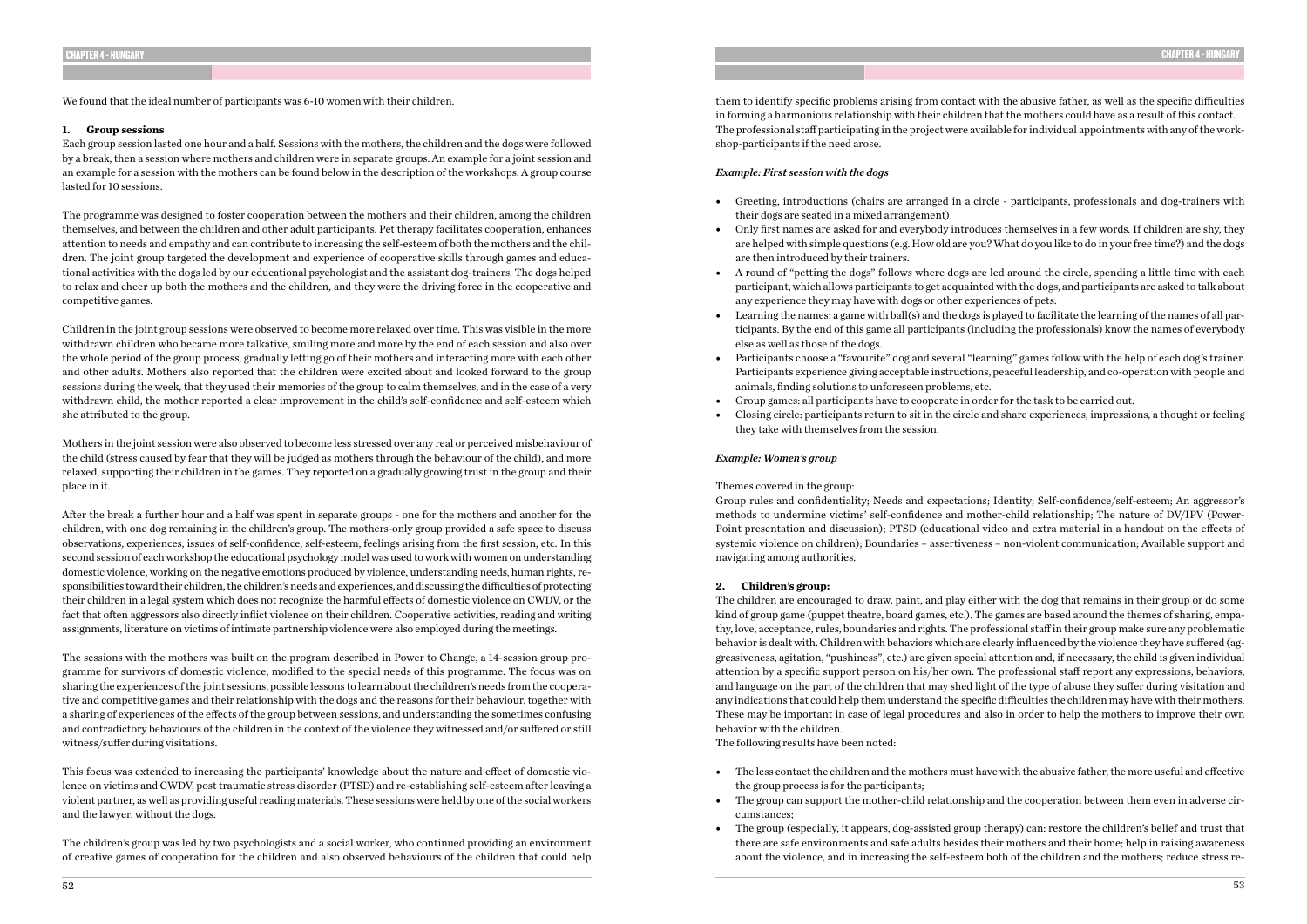lated to potentially difficult behaviours of the children; enhance the cooperative skills of the children; and empower the women to set boundaries and show affection at the same time;

• The group cannot substantially mitigate the effects of authorities (courts, child-guardianship authorities, schools) that are ignorant or dismissive of the harmful effects of contact between children and the abusive parent.

The support persons/animals were:

- Regular contact for a while with one of the social workers after the end of the group process,
- Further individual sessions for the child(ren) with one of the dogs,
- Legal counselling if needed after the end of the group process.
- One social worker and human rights expert with special training on domestic violence and 15 years of experience in counselling survivors of gender based violence,
- One social worker with special training on domestic violence and in counselling survivors of gender based violence,
- Two psychologists and human rights trainers with special knowledge of domestic violence and 6 years of experience in counselling survivors of gender based violence,
- One social and mental health professional with special training on domestic violence and counselling victims of domestic violence, in child development and special-need children, and in therapy-dog training,
- One educational psychologist with special training in integrative child psychotherapy
- One lawyer and human rights expert with special training on domestic violence and 15 years of experience in counselling victims of gender based violence,
- Three assistants with experience in working with therapy dogs,
- One trainee (student in psychology),
- Four dogs.

### 4.3.5 Leaving the Recovery Program

Based on the needs of the children, some mothers were offered three forms of individual counselling for a further period after the group sessions:

Further contact was offered to the participants through the helpline of NANE, through the legal helpline of PAT-ENT Association (a women's rights organization that has a joint project with NANE providing integrated client services). As we expected, women showed gradually lower intensity in the need for further contact and counselling.

### 4.3.6 Local support networks

As already mentioned above, no appropriate services exist in Hungary to support women who decide to leave violent relationships or to support children and protect them from domestic violence. Co-operation has therefore been planned with some of the services that could be rendered suitable for such care and they will be contacted within the framework of this project.

# The story of Reka

*Reka had been married for 15 years, the divorce procedure started in 2010. For five years prior to that, the client had already been contemplating divorce. She has two daughters with her violent husband - aged 9 and 7 years old. In 2010, after a physically violent outburst from her husband, the client called the police. The officer encouraged her to get a divorce, but was unwilling to issue a restraining order, because, as he said, "her husband will come back and will only be more enraged and take revenge".* 

*The husband gradually became more and more violent and threatening during the marriage. The client found leaving very difficult because of the two small children. The aggressor represents a danger to other people as well: there are* 

*several criminal procedures against him both on charges of violence against his wife and children but also against other strangers with whom "he lost his temper".*

*The most pressing issue of this client regards the custody and visitation of the children, the second most important is the division of the property.* 

*Securing custody and visitation rights became urgent after a specific episode when the client fled to her parents in another city. Her husband followed her there and kidnapped one of the children from the playground where they had agreed he could visit them. He suddenly picked up the child, threw her in the backseat of the car, then sped away at a high speed without seat-belting the child or securing her in any way. The police started a search, but were unable to find him. It turned out that he had driven to the house of an acquaintance. He locked himself and the child in the house and sent the owners of the house outside. The owner of the house called the mother and told her that the father was at their place with the girl and was threatening to harm the child, so they dare not approach him. The client arrived at the scene with the police, but the police said they could not do anything because the father may be dangerous, so they suggested that they wait. After a few hours the father talked with his "shaman" (occultist/para-psychologyst master) who was luckily able to convince him to give the girl back to her mother.*

*Even after this event the client had to fight with several authorities to obtain supervised visitation (the court refused outright to withdraw visitation rights, so the next safest thing to ask for was supervised visitation). The visitations were finally ordered in the offices of a child-protection service. Instead of dealing with the children during visitations, the father brings his notebook computer and conducts conversations with his parapsychologists and orders the children to talk with the strange man/woman on the other side of the line. He forces physical/bodily contact with the children, keeps inquiring about their mother and forces them to eat. Sometimes he weeps throughout the visitation, and orders the children to cry as well. During the supervised visitation he emotionally abuses the children, for example, by making jokes about child-kidnapping. The professional staff present in the supervised visitation do not ask the father to stop this kind of behaviour. The father, on his part, does not consider himself bound by the rules of the supervised visitation as he has not signed the contract with the providers of this service since September 2012. The children are extremely agitated before visitation days. They do not want to leave the house and the younger child does not want to leave kindergarten in the afternoon before the visitation. Both children have clear symptoms prior to and after the visitations and both are being treated by psychiatrists. The older daughter has recurrent suicidal thoughts - she does not understand why she has to live like this. Both children are angry at their mother, because she does not prevent the visitations. They cannot understand why they have to meet their father, whom they fear and whom they remember as also having been violent with them (e.g. throwing objects at the older one when they still lived together).* 

*The trust of the client in the child protection system is completely shattered. She feels that the services (providing the "supervised visitation") protect and support the father rather than the children, in spite of the history of the case and in spite of the court's decision. She sees that the lack of interference stems from their wish to get rid of the responsibility of having to conduct the burdensome supervised visitations.*

*The man, in breach of the rules of supervised visitation, harasses the client and the children, appears at school events, watches them and follows them, even though he is aware that he should only meet the children in the presence of the child protection service social worker. The school of the children is not a partner in the protection of these girls: disregarding references to the rules of the court ordered supervised visitation by the client, the teachers consider the mother as overly anxious, and state that they do not see any problem with the father suddenly appearing at the school events or the fact that the father tries to get close to the children through the principal. In the meantime the legal procedures are still continuing: the father appealed the custody decision of the court of first instance; there is a criminal procedure against him for failure to pay child maintenance; he has a suspended prison sentence for attacking an unknown woman on the street - the suspension will expire in the fall of 2014. There are further criminal procedures against the father on charges of endangering the children and physical assault. He fails to appear at his child-maintenance criminal case hearings as in this way he can gain time. The judge recently ordered to have him examined by a forensic psychologist. The mother and the two girls live in a state of continuous alert, ready to flee or call the police at any moment, as the man continuously harasses them. The client considers him extremely dangerous.*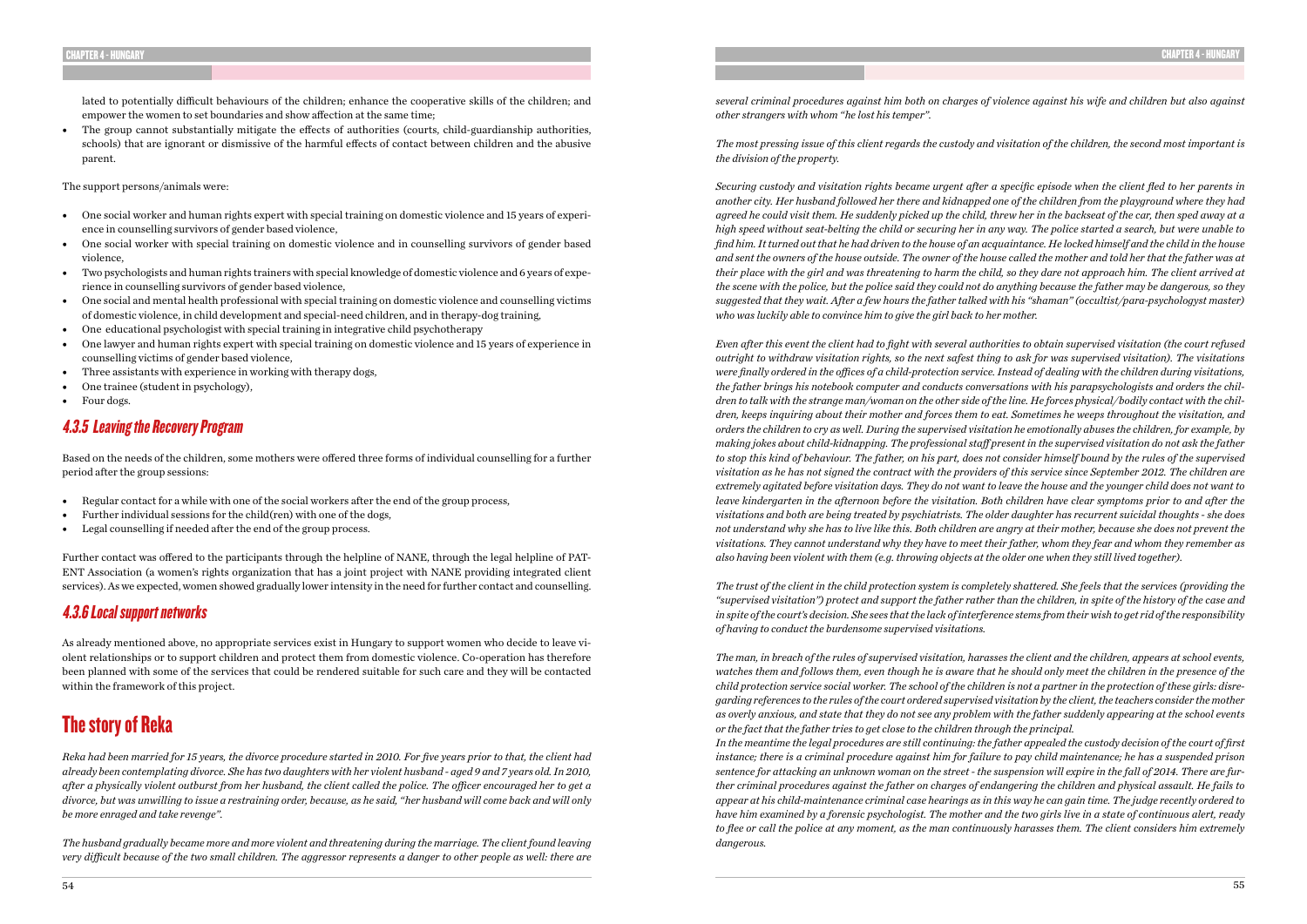# Requirements for setting up a CWDV Recovery Programme

5.1 Brief introduction 5.2 Who can implement the programme? 5.3 The beneficiaries of the programme 5.4 Methodology 5.5 Evaluation tools 5.6 Critical points 5.7 Recommendations

### 5.1 Introduction

5.1 Introduction The CWDV Recovery Programme has been tried out in three European countries: Italy, Spain and Hungary. Despite the diverse characteristics of the countries involved, both regarding the policies in place and the recognition of CWDV, it was possible to implement the programme effectively, carrying out activities aimed at the recovery of the mother/child(ren) relationship compromised by the violence suffered.

We can state without doubt that the CWDV Recovery Programme has been a highly positive experience that could open the way to encouraging new, analogous experiences in different contexts through the application of certain essential requirements.

# 5.2 Who can implement the programme?

A CWDV Recovery Programme can be set up in any country by people or organisations possessing the following specific requirements:

issues, the phenomenon of violence against women and CWDV and the consequent effects and trauma, pref-

• The staff caring for the children must have specific training in the psycho-social field, as well as having specialist professional qualifications for working with children: developmental psychologists, educators and child psychologists. They must, in addition, be aware of the dynamics of domestic violence, "CWDV", and the devel-

- An association or anti-violence centre (shelter) managed by women with an in-depth knowledge of gender erably with previous experience in the field.<sup>29</sup>
- opmental age, know the legal aspects of the protection of minors.
- violence as well as the phenomenon of domestic violence against children.

• Other professional figures, where necessary also from outside the reference facility, who will be involved in setting up the programme, must also know about gender issues and have experience in the field of domestic

*29 Regarding the importance of this first prerequisite, see Combating violence against women: minimum standards for support services, Council of Europe, Strasbourg, September 2008.*

### CHAPTER 4 - HUNGARY

*Shortly after the start of the therapy group sessions, the father was taken into custody because of the criminal charges. The client was worried that this would hinder the progress of the civil law court procedure related to the distribution of property (this determines the use/sale and debts of the former joint apartment), an unsolved issue which has already put a tremendous financial burden on the mother (who fled to a rented flat from the joint apartment but is still responsible for the bills, the loans and the maintenance of the joint property, without being able to sell it due to the lack of an agreement from the husband as joint-owner). She was also worried that the father would apply for visitation rights while in prison (if granted, the mother has to take the children there on visits).*

*With our help, the client found a new lawyer who is familiar with the issue of domestic violence. The lawyer took over the case in May 2014, and is doing everything to make sure the cases are not treated separately. The hope is to reach an outcome where the threat of having to meet the father is lifted from the children so that they can start developing, without the recurrent fear of the bi-weekly meetings.* 

*At the beginning of the group sessions the girls did not speak at all. They would not venture further than a meter away from their mother. In the sessions for children only, they sat quietly and seemed a little confused. They never initiated any play or games and were unresponsive to suggestions from other children or the support staff. During the dog therapy sessions, they were only willing to work with the smallest dog of the group (a Dachshund), and even with him only if the mother and the two girls worked together.* 

*As the group sessions progressed, the girls slowly became more responsive and more open and gradually started to work with larger and larger dogs, first only together, then individually. In the children-only sessions they gradually started to talk, participate, initiate and suggest games, and cheered their peers in group-games.* 

*In the discussions with the mother about the effects of the groups on the children, the mother noted a highly positive increase in their self-esteem and a heightened level of self-assurance and initiative on the part of both daughters which both she and the girls credited to the group sessions. She said the dogs were a regular topic among them between group sessions, and the work with the dogs and through them with the other children (tasks successfully carried out) have been a reference to the girls as a source of positive feedback and sense of achievement. A month after the sessions ended, the children still refer to the group sessions, recalling the games with the dogs, apparently empowered by the memory of the laughter and the tasks successfully completed with the dogs. When one or the other child has an apparently uncontrollable outburst of anger (which naturally stems from the frustration of the girls over the lack of real protection they should be entitled to), the client consciously uses these joint and joyful memories by reminding the children of how successfully they solved specific tasks with the help of the dogs.*

*Reka also formed a friendship with another participant of the therapy group. The other woman has one son, and the two violent ex-partners have a lot of similar traits. Recently, when this latter woman suffered a serious accident, Reka visited her in the hospital and supported her with useful ideas and practical help.*

# **Chapter**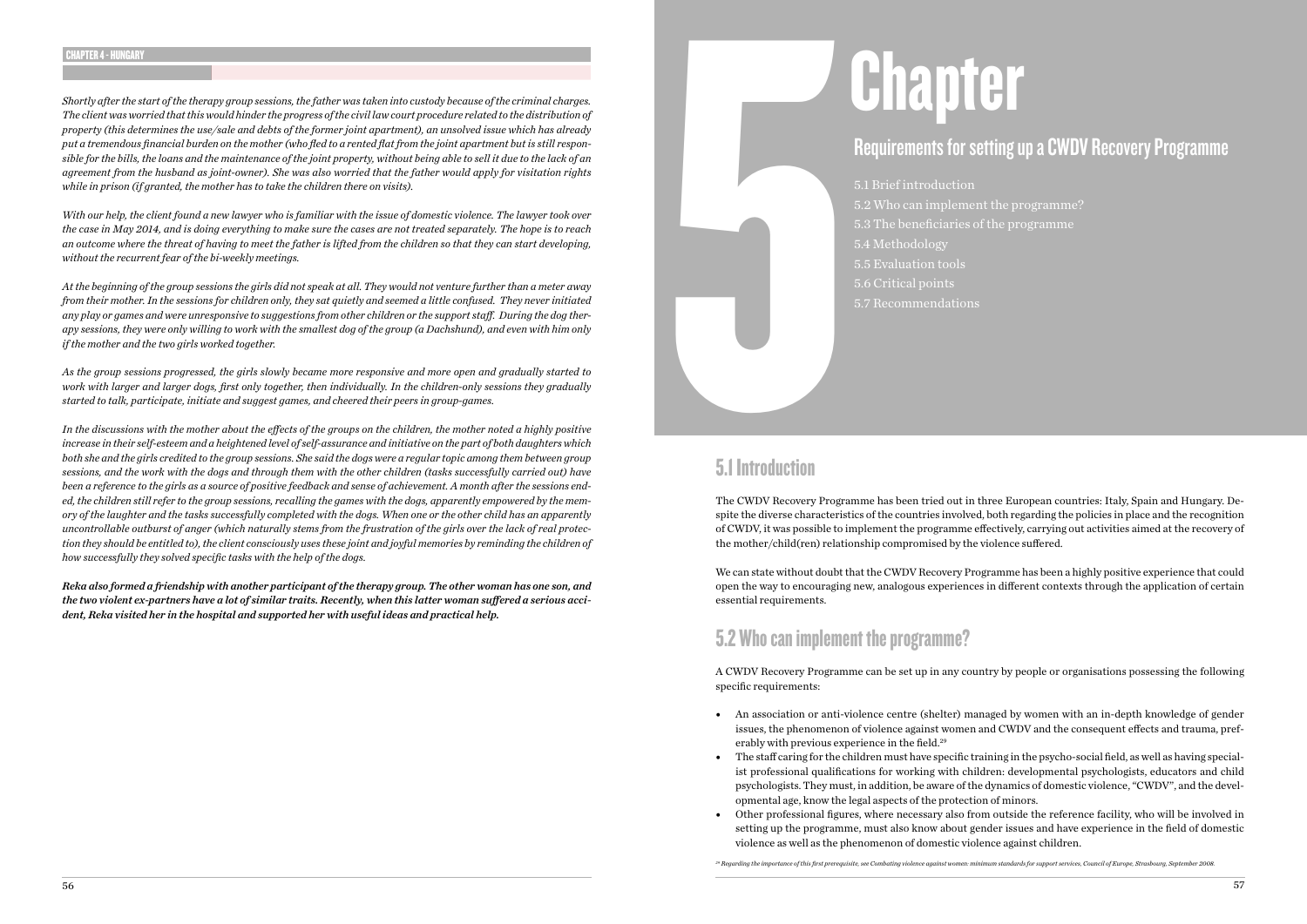# 5.3 The beneficiaries of the programme

The women and children involved in the CWDV Recovery Programme should be selected on the basis of certain fundamental characteristics.

**1. One essential prerequisite is that the women and the children involved in the programme must be far away from the scene of the violence.**

This means that women and children who live with the violent partner cannot take part in the programme. Before embarking on the programme for the recovery of the mother/child relationship which has been compromised by the violence suffered, it is fundamental to rebuild the conditions necessary for the protection - both physical and psychological - of the mother and the child. In cases where, by court order, the father has the right to visit the child, it is still possible to involve the child in the project given that the situation is not one of permanent co-habitation. It should be considered that in these circumstances the mother and the child could be subject to violence during the meetings and for this reason it is essential to draw up a safety plan together with the mother.

### **2. The woman has to be aware of the fact that she has been a victim of domestic violence.**

Even if they are still working on the process of exiting from and/or reworking of the violence experienced, it is important that the women participating in the programme are aware of the fact that the violence was harmful to them. The violent behaviour used by the aggressor as a form of control over the woman is culturally identified as an act of "love", which leads to this kind of behaviour being considered as "natural". This acceptance of intimate partner violence "as natural" is common in our society which often permits as "normal" behaviours which are clearly not. It is for this reason that many women do not identify the abuse for what it is, or even seem to agree with the aggressor's "reasons" for using violence, minimising the consequences. In order to implement a path towards the rebuilding of their mother/child relationship, it is fundamental that the past history of the violence against them is clear.

### **3. The women must recognise that their children have been victims of domestic violence.**

Often the women who are victims of violence from their partners are convinced that their children have either never noticed and that they are growing up serenely, or that their father has never used violence against them, that they are too little to understand, or that the violence happened when they were not around. This lack of awareness is common to many women. It is impossible to embark on a course towards the rebuilding of the mother/child relationship after the aggression if the women do not admit that the children have been direct or indirect victims of domestic violence.

**4. The women must choose and share with the social workers the desire to start on a path to rebuild their relationship with their child/children.** 

The determination of the beneficiary is fundamental to the success of the programme. Facing the problem is not easy, but it is impossible to begin on a path to recovery of the relationship between the mother and her children if she is not decided and convinced in doing so. For the protection of the participants and respect for their privacy, every woman involved in the Recovery Programme must sign a document allowing the B-SIDE working group, the external staff and other people involved in the programme to exchange information regarding the activities undertaken, the participation and the reaction of the beneficiaries.

### **5. The age of the children to include in the programme.**

The children included in the programme should be aged between a minimum of 4 years to a maximum of 14 years old. In addition, the children participating in the individual activities should as far as possible be of the same age, considering that in many cases the difference in age can lead to a different impact. When selecting beneficiaries it is important to identify a homogeneous group of children in order to carry out the activities.

### 5.4 Methodology

The methodological system of the CWDV Recovery Programme, in the light of the experience of the B-SIDE project, must be based on certain irrevocable criteria that can be integrated with the contribution of eventual new experiences.

vided into separate groups of mothers and children, taking into consideration the formation of groups of chil-

cific context in which the centres work. In the B-SIDE experience some of the activities carried out in the countries involved were different, but they were all oriented towards the same target: rebuilding the mother/child relationship compromised by the violence. In Latina (Italy) for example, hippotherapy was amongst the activities proposed; in Salamanca (Spain) music therapy and in Budapest (Hungary), dog-assisted therapy. Another important aspect to highlight is the psychotherapeutic support for the women and the children who participate in the Recovery Programme which aims to offer them the help necessary

*• Staff involved:* One essential criteria on which to base the choice and the involvement of the specialised staff both inside and outside the project is that of proven training on gender issues, both on violence against women, and that of CWDV, given that it is absolutely indispensable for all those involved to have adequate interpretative keys in the assessment of the behaviour of the women and their children involved in the recovery activities. (see also § 4.1 "Who can implement the programme?"). In countries where the legal system and the services for the protection of minors pay little attention or are even hostile to the victims of domestic violence, or where services are scarce, it is necessary to involve lawyers in the awareness of the dynamics of domestic violence and the specific difficulties that the women and children face when

- A. In the various activities that are carried out in the CWDV Recovery Programme, the participants are sub-didren of as similar age as possible, as well as groups of mothers and children together.
- B. In order to evaluate the real effects of the recovery path, all the beneficiaries must participate in the same activities.
- C. The CWDV Recovery Programme can be implemented in different contexts on the basis of the following indications:
	- *• Activities:* The possible activities in the individual centres are extremely various and linked to the speto minimise the consequences of the violence that they have experienced.
	- living with a violent partner / father.
	- question and are safe from the aggressor.
	- made to the programme in order to reach the predefined objectives.
	- *• The beneficiaries:* It is important that certain selection criteria are applied rigorously in the choice of the dren and the organisation proposing the programme.

*• Logistics and management of the spaces used*: The attention to the psychological and physical well-being of the beneficiaries should, without doubt, be the main criterion on which the logistical organisation and the spaces used should be based. This involves particular care in safety, and the predisposition of materials and resources available to ensure that they are suitable for helping to create a climate of trust and serenity over the course of the activities. The spaces used must respond to the needs of the individual sessions - in some cases these cannot be realised inside the facility itself where the programme is carried out, in which case external venues can be used on condition that they are specialised in the activities in

*• Evaluation activities:* The monitoring and evaluation activities are fundamental to the success of the programme. From the initial phase of the recovery path up until the final evaluation of the impact, and throughout the ongoing monitoring of each case involved in the programme, it is necessary to monitor and evaluate the path established. Beginning from the observation of the dynamics of the relationship between the mother and the children during the workshop activities and the psychotherapy meetings, important information can be recorded on evaluation forms regarding the progress made in every individual case. Every social worker or expert responsible for the workshop activities or for the psycho-therapeutical process can take note of the data on the evaluation and monitor forms provided. From the analysis of these evaluation and monitoring forms and through comparison with staff and experts who are accompanying the women and children in these activities the necessary modifications and adjustments can be

beneficiaries, since the activities for the recovery of the mother/child relationship are still in an experimental stage and are at increased risk of failure if the participants in the activities do not match clearly identified profiles, constituting an obstacle to the attainment of the objectives and risking compromising the participants' exit route from the violence. The beneficiaries who are involved in the programme should meet the requirements defined (see: "The beneficiaries of the programme"). They can be guests or former guests of shelters, women and children followed by anti-violence centre staff or external gender equality associations. In each case a relationship of mutual trust must exist between the women and chil-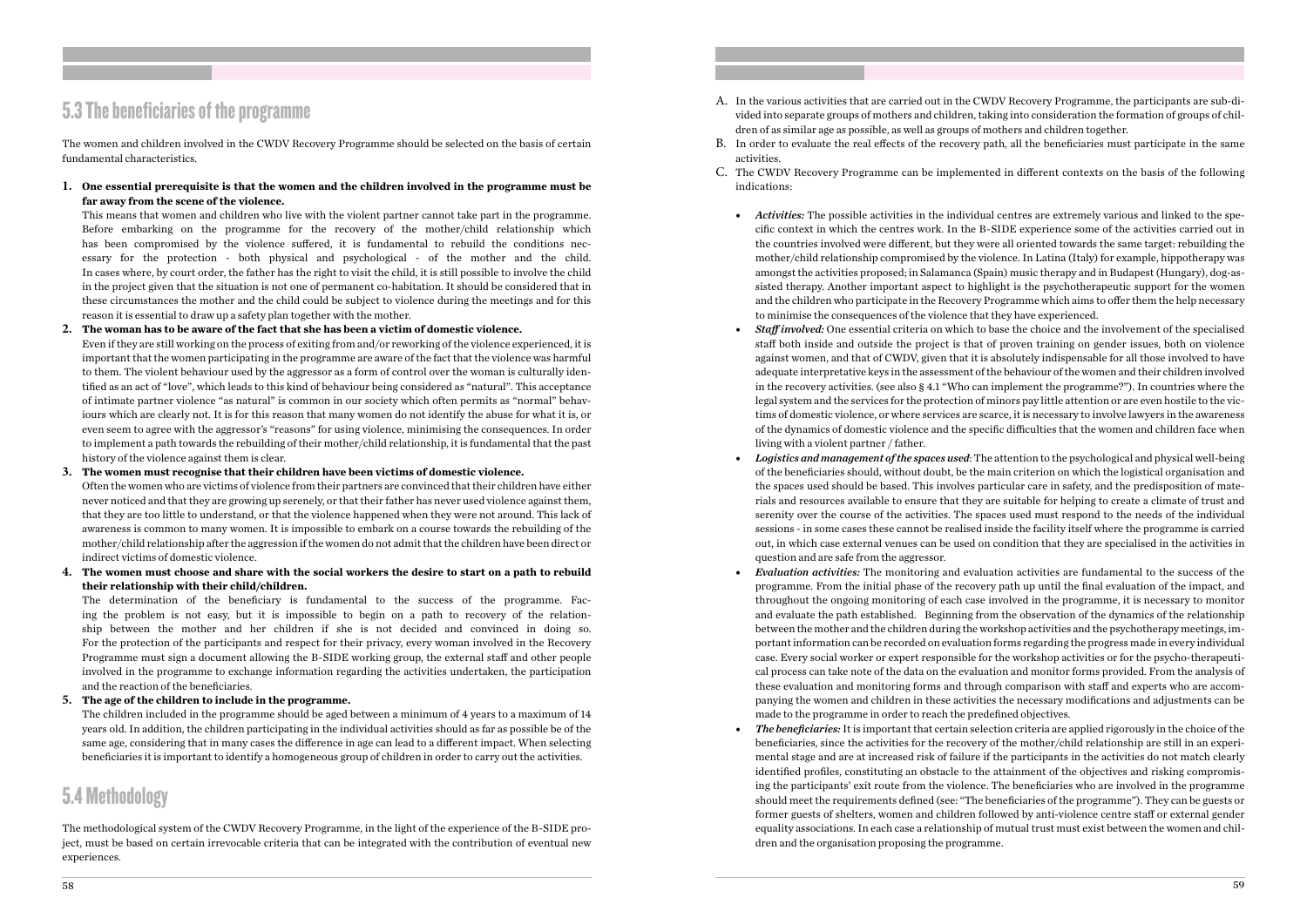- D. Many different activities have been developed in the B-SIDE project in the three countries involved. Every one of these was chosen according to the possibilities available in each individual context. It is important to stress that none of the activities that we described in Chapter 4 can be considered a necessary prerequisite for setting up and implementing the programme but all have been found to be useful to the purpose. Every organisation will choose and find activities which are suitable to their own context and to the possibility they have of being able to complete the programme. It is important that every activity is employed as a useful tool to reach the predefined goal - always that of strengthening and rebalancing the mother/child relationship in a safe environment.
- E. All of the activities in the CWDV Recovery Programme must provide for the presence of working group staff and project leaders, both in the case of activities carried out inside or outside the facility hosting the project, as well as in the case that the activities require the contribution of external experts (having the skills described in the paragraph "Professionals involved").
- F. The external staff who provide a service, but who are not part of the B-SIDE working group, must have prior training regarding the issue of violence against women and "CWDV". Every expert involved, also in the case of individual therapy, must always file a report to the working group responsible for the programme.

### 5.5 Evaluation tools

In order to evaluate the effectiveness of the intervention and to monitor the evolution of each person involved in the programme, we have developed an assessment tool based on specific parameters useful for the collection of information that, together with the observations of the social workers and experts, allows us to orientate and direct the recovery path of each woman and child, as well as the relationship between them. This tool has an empirical rather than a scientific value, but has proved to be indispensable for allowing the staff to carry out regular monitoring in various phases of the recovery path of the women and their children and to act quickly in cases where it was necessary to make changes to the intended path.

Questionnaires have been drawn up to be given out at various phases of the programme:

- *• Initial phase:* it is of fundamental importance to do a preliminary analysis of every nuclear family that participates in the programme, as it is from this analysis that it is possible to measure the progress of the people involved and the impact that it has on each woman and child. For this reason a survey form must be completed at the beginning, both for the woman and for the child, aimed at providing as complete as possible an overview of the initial context from which they embark on their recovery path.
- *• Monitoring (ongoing evaluation):* in order to measure the effectiveness of the intervention, a monthly evaluation form needs to be filled in, through which it is possible to verify the progress made along the course embarked upon, for each mother and each child, as well as for the mother/child(ren) together.
- *• Evolution:* for the assessment of the development path of the beneficiaries it is essential that when analysing each "Monitor Form" a value is assigned which corresponds to the improvement seen for each beneficiary. Periodic monitoring of the development path of every single woman and child involved in the activities in the programme is fundamental in order to be able to intervene with necessary adjustments and relative changes in the recovery process through targeted actions.
- *• Impact final assessment:* The impact form is an assessment tool given to every participant at the end of the Recovery Programme which allows us to observe the results reached, any eventual difficulties encountered and the obstacles that have prevented them from reaching the objectives set.

### 5.6 Critical points

There are many critical points which prevent women and their children who participate in the programme from undertaking the path to the recovery of their relationship, which has been compromised by the violence suffered, in a serene and straightforward way. In addition to the countless stereotypes that unfortunately our society is still struggling to break away from and which make the lives of women and their children harder in overcoming the trauma, there are concrete barriers which in many cases prevent beneficiaries from participating in the programme.

To complete the programme, workshop activities, pedagogical games and psychotherapy sessions are programmed and hence the authorisation of the father is needed in some countries. Unfortunately, it is frequently the case that the fathers do not give permission for their children to participate in such activities. This decision is very often accepted by the authorities involved without taking into account the positive effects on

- **• The father does not authorise the child / children to participate in the CWDV Recovery Programme.** children of these activities.
- **at local level.**

### **• Lack of collaboration between the professional workers and the institutions and services involved**

The lack of cooperation between different institutions involved (schools, public bodies etc.) is the reason why there is scant knowledge of one another's work, which leads to the problem of domestic violence and the predefined goals to escape from it not being fully understood. This gives rise to prejudice and negative experiences. **• Lack of information and of adequate training for the professional institutional and service staff in-**

**volved.** 

Training is an essential element for creating a good network of services and qualified social workers and for improving the services offered to women and children who are victims of violence. The requirements for a good level of reception, for taking charge of and evaluating risk and prevention, are that of training staff in the field and keeping them updated in order to provide them with an adequate basic knowledge of the phenomenon of domestic violence and CWDV.

From the first contact with the services it is necessary to offer the victims of violence an adequate standard of response, which is shared and guaranteed throughout the country. A competent and quick response aims to avoid victims of violence having to make redundant and useless steps through approaching inappropriate staff and services, as well as trying to prevent the worsening of the history of violence due to an inadequate

- **• Lack of specific services and/or inadequate functioning of those already existing.**  acceptance of responsibility.
- **come the trauma suffered and move on.**

### **• The oppressive situation in which women who are victims of violence live makes it difficult to over-**

Getting out of the cycle of violence often requires a medium-long term commitment; the relational circuit in which the woman finds herself frequently concerns the people closest to her and affects all her life choices. There is a long phase in which the woman feels alternately fear, sadness, and powerlessness, but also determination. The situation in which the woman finds herself after having chosen to move away from the violence represents an enormously difficult phase. The incomprehension, the lack of support from the family, her inability to be economically autonomous, the long court cases - both civil and criminal - can make it very tough for a woman to escape from the violence. These aspects certainly make the inclusion of women in the CWDV Recovery Programme more problematic.

covery Programme the women re-live the violence experienced, bringing up extremely painful questions that

The path out of violence is accompanied by collateral effects such as the length (at times) of court cases, the that force victims to re-live repeatedly their experience and that hinder them along the difficult route that they

- **• The lack of a deep awareness and the acceptance of domestic violence as a real problem conditions the effectiveness of the participation in a CWDV Recovery Programme.** The deep wounds caused by the violence need to be faced in every path out of it, in the case of the CWDV Reconcern not only themselves, but also their children - a fact which may lead to a slowing down or an interruption during the course of the programme.
- **• The exit process from violence produces secondary victimization effects**  perception of the absence of justice and the complexity of the bureaucratic procedures, which are all factors have embarked upon.
- **• Lack of confidence in the justice system** punished. This in turn generates a prevailing lack of trust in the women towards the judicial system itself.
- **• No adequate protection measures exist for the CWDV concerning their contact with the father.** the scene of the violence. Joint custody and the visitation rights of the abusive father can increase the level of hostility, of manipulation and psychological and physical danger to the children.

The lack of awareness of the particularities of the phenomenon of domestic violence on the part of workers in the judicial system in almost every country results in the minimization of the true damage suffered by the victims and the playing down of the history of violence, with no certain guarantee of the perpetrator being

In many countries the CWDV are exposed to conditions of high risk, even after having been distanced from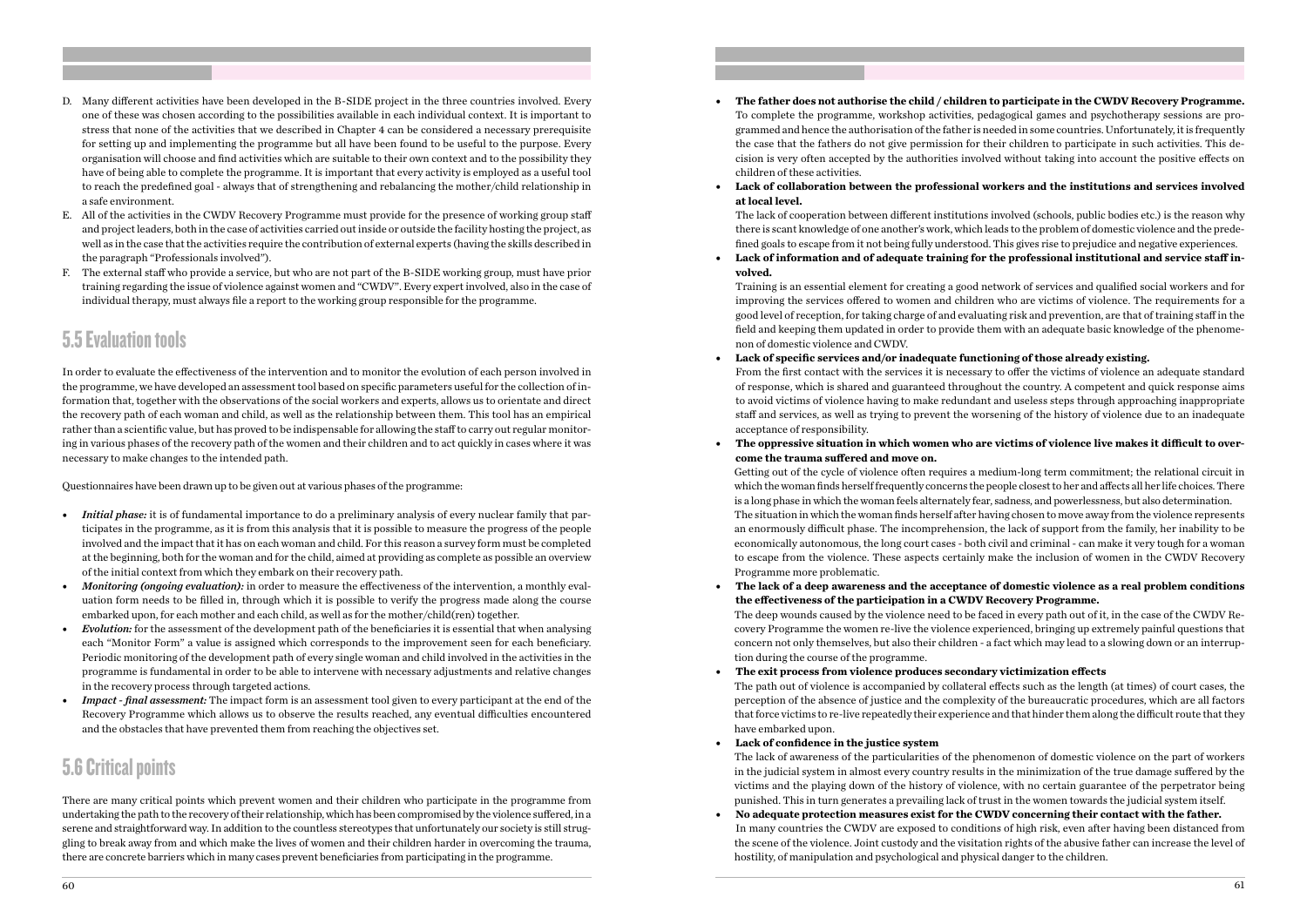### 5.7 Recommendations

1. It is necessary to update the various legal regulations in all countries with respect to the request of the Istanbul Convention which came into force in August 2014, in particular Article 26 - "The Protection and support of child witnesses to violence" and to take up the European directives for the protection of women and children victims of violence. In fact, in many countries the absence of legal regulations to protect CWDV and to allow for intervention in their psycho-physical recovery is particularly serious. It is essential to update the legislation for the full recognition of the condition of CWDV as victims of domestic violence.

In many countries, from a legal point of view CWDV is not considered in itself a criminal offence and therefore is not covered by any specific law. Often reference is made to the crime of abuse in the family carried out with physical violence against the spouse and psychological violence on the child.

2. The decisions regarding the protection of minors, custody and visitation rights in a context of domestic violence cannot but take into account the destructive behaviour of the abusive father who has caused devastating effects on the children and their mothers. This behaviour has especially significant consequences on children, who find themselves fighting with two forms of psychological damage: one concerning their exposure to the violence and the other the trauma of the separation of their parents.

It is important to respond to the need for the recovery of children regarding the violence - the primary objective of the CWDV Recovery Programme. We have verified the importance that the quality of the mother/child relationship has on the recovery path and for this reason, alongside security, we believe that the legislator must take into consideration whether there is a possibility that the aggressor, on the basis of the behaviour previously demonstrated, will continue to threaten the authority of the mother and interfere in the mother/ child relationship.

Given that in order to repair the damage the child needs to feel safe, the decisions of the judges must prevent them from being exposed to unsupervised meetings with a father who has used violence in their presence.

There are cases in which it is thought that the priority is to safeguard the re-building of the father/child relationship, regardless of their behaviour, regardless of the withdrawal of parental custody, even when the parent has forced his children to be witnesses to violence against their mother. The work carried out in the B-SIDE project with children and their mothers who are victims of domestic violence leads us to strongly affirm that a father who commits violence in the family and prejudices the well-being of the children is not able to guarantee a positive parenting model.

Only after following a very strict and serious parental Recovery Programme, together with subsequent positive evaluation of the path undertaken, supervised by professional experts, should it be possible to allow an attempt to rebuild the father/child relationship.

3. During the initial phases of separation, the children run a high risk of suffering abuse (both physical and psychological) whilst the father exercises his visitation rights. An abusive man is a violent father towards his child(ren) and his role as a father is compromised.

It would be opportune to suspend every contact with the father and allow him to see the child(ren) only after the specialists who are working on the case verify that the violent behaviour has ceased, that the father has aknowledged the problem and has attended a professional self-help course in order to change his own behaviour and has succeeded in changing it. Following this, supervised visitations and monitoring have to be in place for at least a period of time.

- 4. It is necessary to provide shelters which are specifically suitable for women and children who are victims of domestic violence. The women and children fleeing from a violent home must find a safe haven which is not an institution for the homeless or a place for general assistance to the public where the staff are not trained in receiving those with special needs. Unfortunately specialist shelters for women and children who have suffered violence do not exist in all countries. In some cases the faculties are state-run, others are managed by anti-violence centres which often have huge difficulties in terms of sustainability due to lack of funding, generating situations where women who escape violence do not know where to go, and this can be another factor which leads to a worsening of the violence.
- 5. Anti-violence centres in Europe have always employed female staff, as women who are victims of male violence find it easier to talk about their traumatic experience with another woman. It might be beneficial to the mother/child relationship Recovery Programme to involve also male workers with specific training on the themes of gender, violence against women and CWDV. The involvement of this kind of figure can be useful and

educational in the work with the children in order to show them an example of a positive male role model who is clearly and openly opposed to all forms of violence. The involvement of this kind of figure can be very important in the work with the children in order to show them an example of a positive male role model who is clearly and openly opposed to all forms of violence.

isations, family support facilities and social service institutions for children. In addition it would be advantageous to include institutional services in the network: social health workers, police, judges, ministry workers and teachers. In this way it is possible to promote the rights of the victims with the support services and the

the protection of the rights of women victims of domestic violence and for the protection of the child witnesses and victims of intra-family violence are set up at national, regional and local level in the countries where none exist. These should make explicit reference to the requirements of the Istanbul Convention, so that there are clear national policies on this issue, indicating strategies, concrete commitments and funds available, so as to strengthen and co-ordinate the actions undertaken by the public administrations, the regions and the local

diciary system personnel, through which to build a working network to increase awareness and have a shared language between the various bodies which enter into contact with the problem of domestic violence against

- 6. It is important to encourage close co-operation between the staff of the anti-violence centres, women's organlocal communities.
- 7. In order to prevent violence against women and CWDV, it is essential that action and intervention plans for entities in order to activate a protection programme for children and mothers at national level.
- 8. It would be desirable to implement training courses for social service and health workers, the police and juwomen and children.
- 9. It is fundamental to develop and produce materials, guidelines and information campaigns on how to recogwhen leaving a violent partner/father.
- 10. In many countries the children who are orphaned due to domestic violence are not protected and an urgent inthe families in whose care they have been placed.
- 11. It is ncessary to withdraw all parental responsibility, including visitation rights, from a father who has killed suring that they do not have any contact with the father.

nise and help CWDV in the family, aimed towards professional staff who have contact with the children on various levels: paediatricians, family doctors, school workers and those who are involved in after-school activities (sports, arts, etc.). It is also important - in the countries where this does not yet exist - to give information to experts who work with children about tools and risk factors, behavioural indications and suggestions that they can use to intercept episodes of violence in the family where the children could be witnesses to domestic violence. In countries where the legal environment and child protection services are more hostile and less accommodating for victims of domestic violence and the services more scarce, it is necessary to involve lawyers knowledgeable about the dynamics of domestic violence and the specific difficulties women with children face

tervention plan is needed with strategies and the implementation of recovery courses, protection and services for children who are orphaned as a result of femicide. The specific help at all levels should also be extended to

the mother of his child/children and the children should be left in the care of the closest family member, en-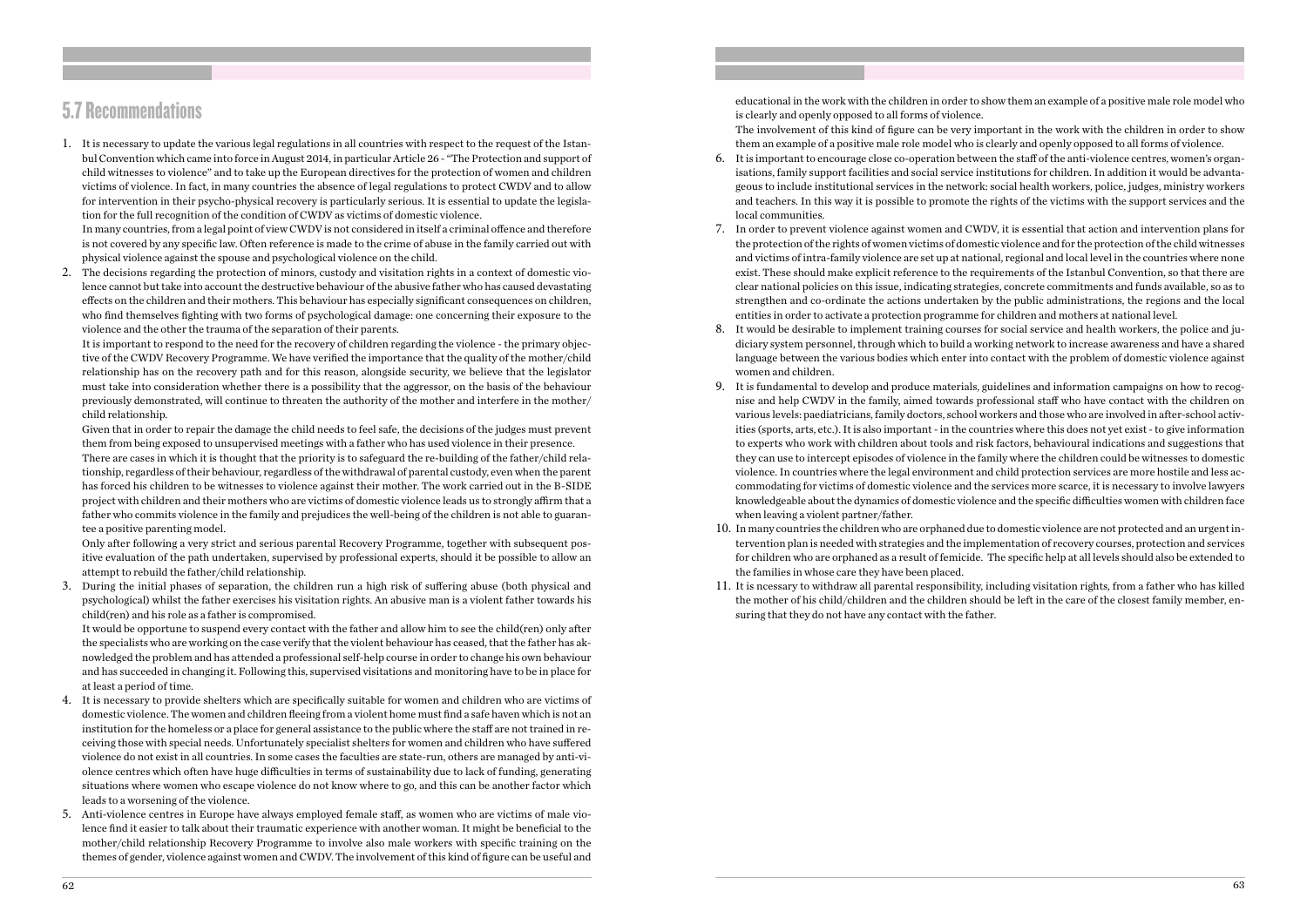# **Bibliography**

Baldry, A. C., *Dai maltrattamenti all'omicidio*, Franco Angeli, Milano, 2006.

Bianchi D. e Moretti E. (a cura di), *Vite in bilico. Indagine retrospettiva su maltrattamenti e abusi in età infantile*, rivista del Centro di Documentazione e analisi per l'infanzia e l'adolescenza, Anno 3, n° 40, 2006.

Campbell J., *Risk Factors for Femicide in Abusive Relationships*, "American Journal of Public Health", 2003, 93(7).

Cirillo S., *Cattivi genitori*, Raffaello Cortina Editore, Milano, 2005

CISMAI, *Document on the minimum requirements for intervention in cases of witnessed violence against mothers* (Cismai, 2005).

Council of Europe, *Convention on preventing and combating violence against women and domestic violence*, Istanbul, 11 May 2011

Council of Europe, *Combating violenze against women: minimum standards for support services, Strasbourg*, September 2008.

D.i.Re., *Rilevazione dati 2011*, Roma, 2012.

Department of Equal Opportunities, *Rapporto 1522 Numero di pubblica utilità*, Trimestre gennaio-febbraio-marzo 2013.

Donne in rete contro la violenza, *Criticità delle leggi regionali sulla violenza di genere*, documento de 31 Luglio 2012.

Eures–Ansa, *Il femminicidio in Italia nell'ultimo decennio*, 2012.

Fundamental Rights Agency (FRA), *First results of the survey done in 28 European countries on violence against women*, March 2014

ISTAT, *La violenza e i maltrattamenti contro le donne dentro e fuori la famiglia*, 2006.

Lenore Walker, *The Battered Woman*, Harper and Row, New York 1979.

Heise L., Pitanguy J., Germain A., *Violence against Women: The Hidden Health Burden*, World Bank Discussion Paper 255, World Bank 1994.

Luberti R., Pedrocco Biancardi M.T., (a cra di), *La violenza assistita intrafamiliare. Percorsi di aiuto per bambini che vivono in famiglie violente*, Franco Angeli, Milano, 2005.

NANE Women's Rights Association (Ungheria), AMCV – Association of Women Against Violence (Portugal).

Associazione Artemisia – Women's Centre against violence "Catia Franci" (Italy). NGO Women's Shelter (Estonia), Women's Aid Federation of England (UK), *The Power to Change: How to set up and run support groups for victims and survivors of domestic violence*. The Daphne project: "Survivors speak up for their dignity – supporting victims and survivors of domestic violence, 2007 – 2008"